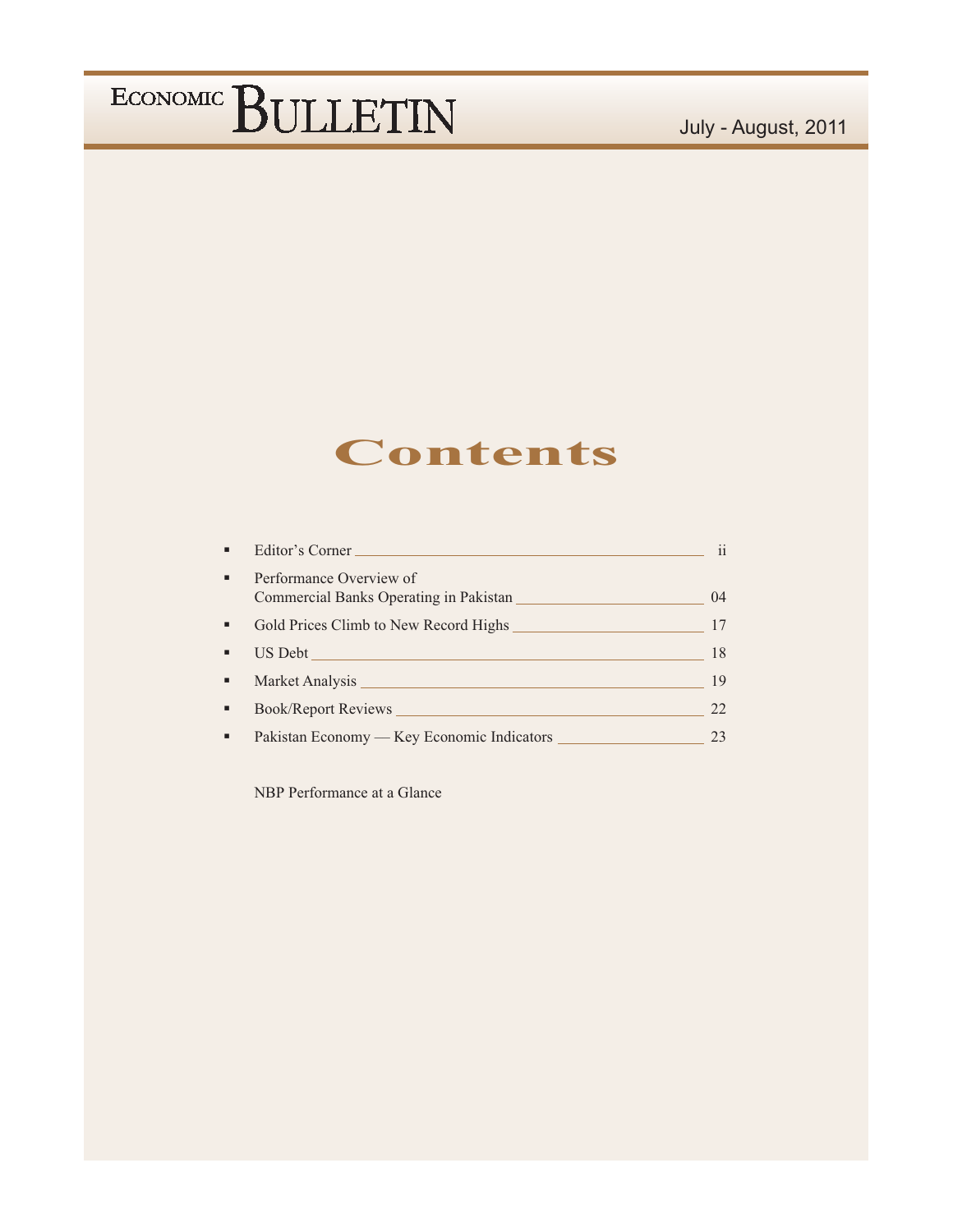### **Editor's Corner**

Dear Readers.

Floodwaters are back in parts of the Sindh province and lives have been uprooted once more. Heavy rains have inundated hundreds of villages in southern districts of Sindh, Umerkot, Thatta, Tando Allah Yar, Tharparkar, Mirpurkhas, Tando Mohammad Khan, Badin among others, destroying standing crops and vital infrastructure and forcing people to abandon their homes, livestock and business. Thousands are staying out in the open, along canal banks and other higher places and facing great hardship, especially with regard to shelter, food, health and hygiene. For the second time in a short span of a year, the hapless people have been pushed into a new disaster.

Authorities were still trying to cope with the fall out from last year's disaster, when the latest floods caused by heavy rainfall struck. Last year a report, Pakistan Floods 2010: Preliminary Damage and Needs Assessment was prepared jointly by the Asian Development Bank and the World Bank which estimated the short and medium term reconstruction needs of the major sectors of the economy. For the province of Sindh, the needs were estimated at \$2.2 billion or 25 percent of the total \$8.9 billion needed for overall reconstruction. During last year's floods, the most extensive damage to irrigation, housing, agriculture, livestock and fisheries occurred in Sindh.

The housing stock in the province was the worst affected, with almost 880,000 housing units completely or partially damaged, which is 55 percent of the total affected housing stock across the country according to the report. With respect to irrigation and flood protection, damages were extensive to the tune of Rs11.6 billion, and with respect to agriculture Sindh suffered most with 46 percent of total damages. The floods had also seriously damaged micro, small and medium enterprises in manufacturing, trade and services sectors, where the largest share of damage was to shops, followed by industry and Sindh province was the worst affected. About 11 percent of the total health facilities were affected and 18.5 percent of the educational facilities.

Authorities were still trying to cope with the fallout from last year's disaster, when the latest floods hit the province. The floods have not only frozen some of the ongoing recovery efforts, they also threaten to undo whatever reconstruction/rehabilitation work had been completed or was underway. According to an Oxfam report released this July on its flood relief work states, "there were still some 37,000 displaced people living in 300 camps in Sindh in June 2011." The numbers must have jumped since the recent floods, causing widespread displacement.

While initial reconstruction, including the rebuilding of schools and medical facilities are fairly advanced in Punjab and Khyber-Pakhtunkhwa, but less so in Sindh. An ADB report of March 2011, 'Proposed Loans' and Technical Assistance Grant, Islamic Republic of Pakistan: Flood Emergency Reconstruction Project' had stated that, "this is mainly on account of an earlier start by the two provinces and a more successful fund raising programme from donors and internal reallocation." A number of these donors had a presence in these two provinces before the floods. This made the approval and channeling of funds easier, adding new money via the existing programmes. The scale of the damage and the corresponding financial burden on Sindh has been higher from the onset. Its reconstruction was likely to lag because of scale and time.

Normalcy which was gradually returning has been shattered. Preliminary estimates of damages caused by the floods have started coming in.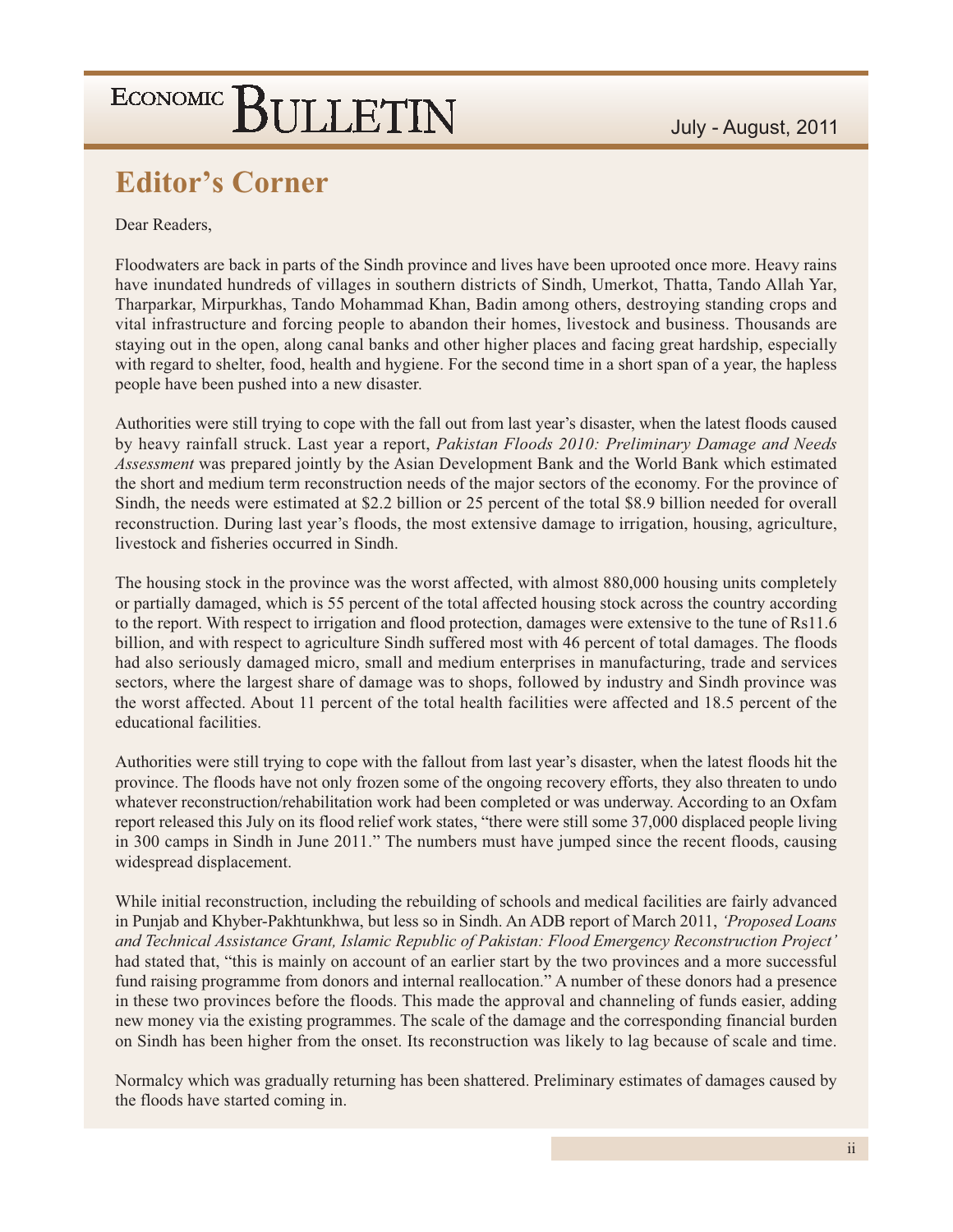According to the National Disaster Management Authority provisional estimates of losses/damages due to rain in Sindh for the period covered upto September 20, show that slightly more than 8 million people have been affected, largely in Badin, Khairpur Sanghar, Benazirabad, Umerkot and Mirpurkhas. Nearly 1.5 million houses have been damaged either partially or fully, of which, 45.6 percent are located in Badin and Benazirabad; 6.6 million acres of land, including 2 million acres of cropped land has been inundated causing damage to cotton, rice and sugarcane crops, bananas, dates and chilli. Nearly 2.3 million bales of cotton has been destroyed. Most of the cropped area has been affected in Sanghar, Badin and Mirpurkhas, Thatta. There are 625 thousand persons in 2923 relief camps set across the province.

Floods may negatively impact vegetable prices as good quantities of red chillis, tomatoes, onions grown in the province have been destroyed and shortages could continue in the coming months. Some imports may become necessary to maintain price level.

The task ahead is gigantic, especially at a time when the country faces enormous security threats and is under severe pressure to ensure security of life and property of its citizens. Immediate relief measures have to be provided to the flood affectees, their rehabilitation needs have to be catered for, and longer term measures undertaken to respond to such natural disasters in the future.

Providing temporary shelter, clean drinking water, food and basic health services to check the outbreak of any disease for the millions of displaced people is a huge task itself. Rehabilitation plans have to be formulated to help reconstruct homes, clean up the agricultural lands so that farmers could start planting crops, so enabling them to work on their fields and are gainfully employed. And in the longer perspective, flood early warning system need to be developed which would give time to persons and emergency centres to take appropriate action and prepare for the contingency. Climate changes causes recurrent floods, droughts and storms for which new mechanisms would have to be formulated to deal with future disasters.

Ayesha Mahm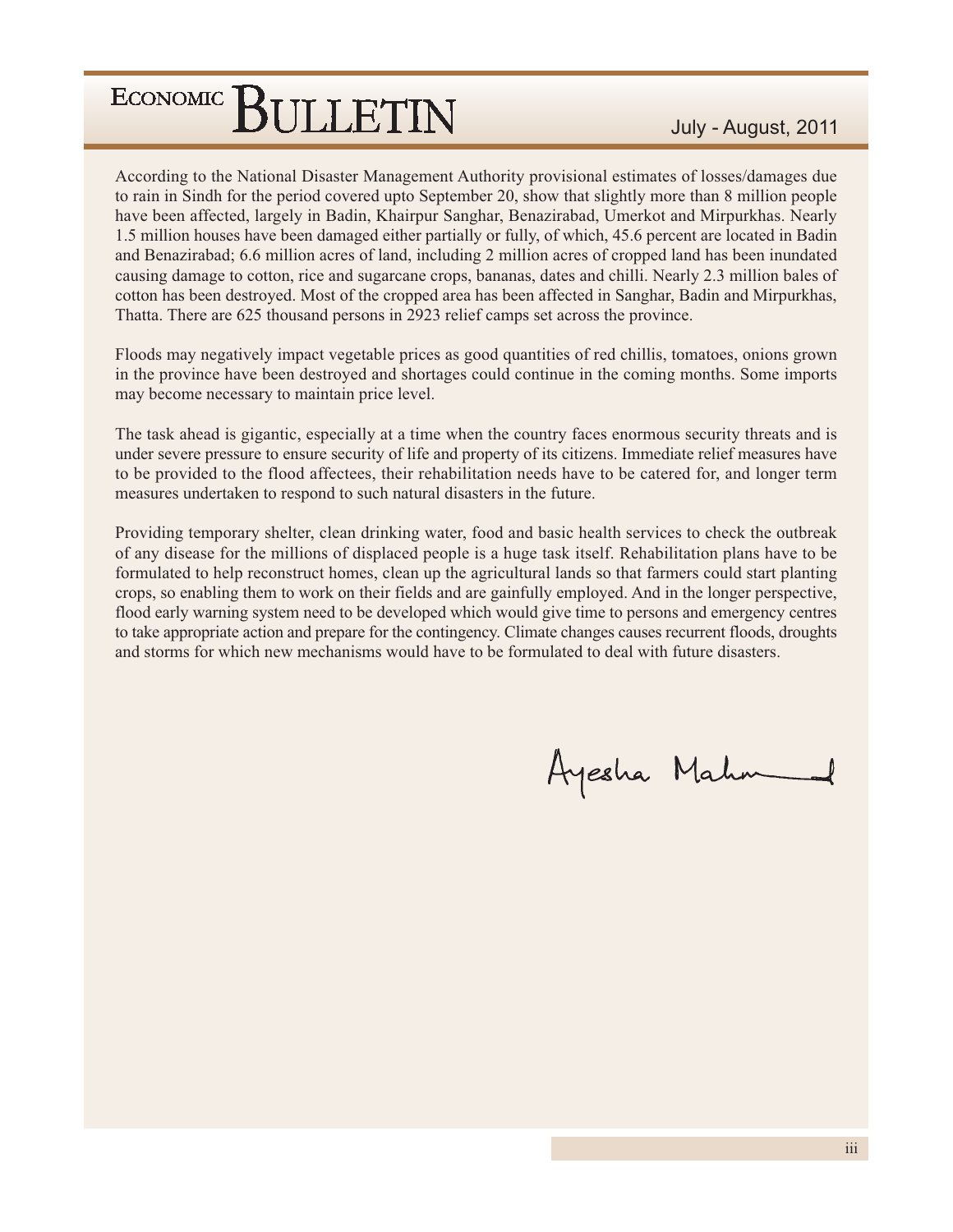### **Performance Overview of Commercial Banks Operating in Pakistan**

Deposits

During the year 2010 banks in Pakistan were operating under a difficult macroeconomic environment; economic activities were sluggish, there was heightened security concerns, deteriorating law & order situation, acute power shortages and persistent inflation. This affected the repayment capacity of the borrowers and squeezed their profit margins. Fiscal situation had also deteriorated and the public sector borrowed heavily from banks for budgetary support, financing the needs of public sector enterprises and for commodity operations. As tax reforms to broaden the tax base, including steps to implement reforms in the general sales tax were not undertaken during the year along with failure to generate sufficient external financing, and with persistent growth in current expenditure the government's reliance on borrowings from the banking sector persisted.

Macro economic environment

borrow-

As a result of enhanced borrowings from commercial banks, their asset composition underwent a change, moving away from advances to investments in government papers. Enhanced As the investment portfolio continued to grow, the trend of gradual shift in asset mix from ings from advances to investments persisted. By the end commercial banks of December 2010, government securities constituted 30.4 percent of banks' assets compared with 19.3 percent in December 2008. Meanwhile, share of advances witnessed a concomitant drop from 60.8 percent to 52.0 percent during the corresponding period.

> However, with banks investing more in risk free government securities it has reduced their eagerness for extending private sector credit. The SBP Quarterly Performance Review of *the Banking System December 2010 states,* 'credit demand from the private sector has been subdued also on account of severe energy shortages, the difficult law & order situation, and an uncertain business environment. On the supply side, banks have shown a preference for maintaining liquidity rather than increasing exposure to the private sector.'

Banks' maintained a respectable level of profitability during 2010. Profits grew by 23.1 percent which continued to remain concentrated among the big five banks, which held 95 percent of total pre-tax profits, with only a 51 percent share in total assets. Banks' profitability has been the outcome of growing interest income and lower provisions on account of FSV benefits (due to SBP's relaxation in provisioning requirements since November  $2009$ ).

The total assets of the banking sector have crossed Rs7 trillion by end December 2010, Banking sector according to the SBP Quarterly Performance assets rise Review. A major portion of this increase is attributable to growth in investments.

**Composition of Assets** 

|                     |      | Dec '09 Mar '10 Jun '10 Sep '10 Dec '10 |      |      |      |
|---------------------|------|-----------------------------------------|------|------|------|
| Cash $\&$ Balances  | 708  | 653                                     | 729  | 672  | 745  |
| Lending to FIs      | 238  | 211                                     | 292  | 281  | 219  |
| Investments (net)   | 1737 | 1787                                    | 1893 | 1873 | 2142 |
| Advances (net)      | 3240 | 3170                                    | 3231 | 3167 | 3349 |
| Other Assets        | 593  | 614                                     | 638  | 632  | 683  |
| <b>Total Assets</b> | 6516 | 6435                                    | 6782 | 6626 | 7138 |

Source: Quarterly Performance Review of the Banking System

Deposits of the banking sector have reached Rs5 trillion, where the market share of local banks is 96.8 percent, foreign banks 2.9 percent and a small proportion is held by specialized banks. Deposits grew during the year, partly due to improvements in external sector on the back of continued high workers' remittances. Of the total deposit base, 35.3 percent are saving deposits, 31.1 percent fixed deposits

cross Rs5tr and 26.1 percent in current account nonrenumerative deposits. The banking sector faces a strong competition from Central Directorate of National Savings schemes in mobilizing savings. Investments in CDNS instruments grew during the year, increasing their quantum as a percentage of banks' deposits to 34.5 percent.

> Credit risk poses a major challenge for the banks, as non-performing loans (NPLs) continue

 $(Rs Bn)$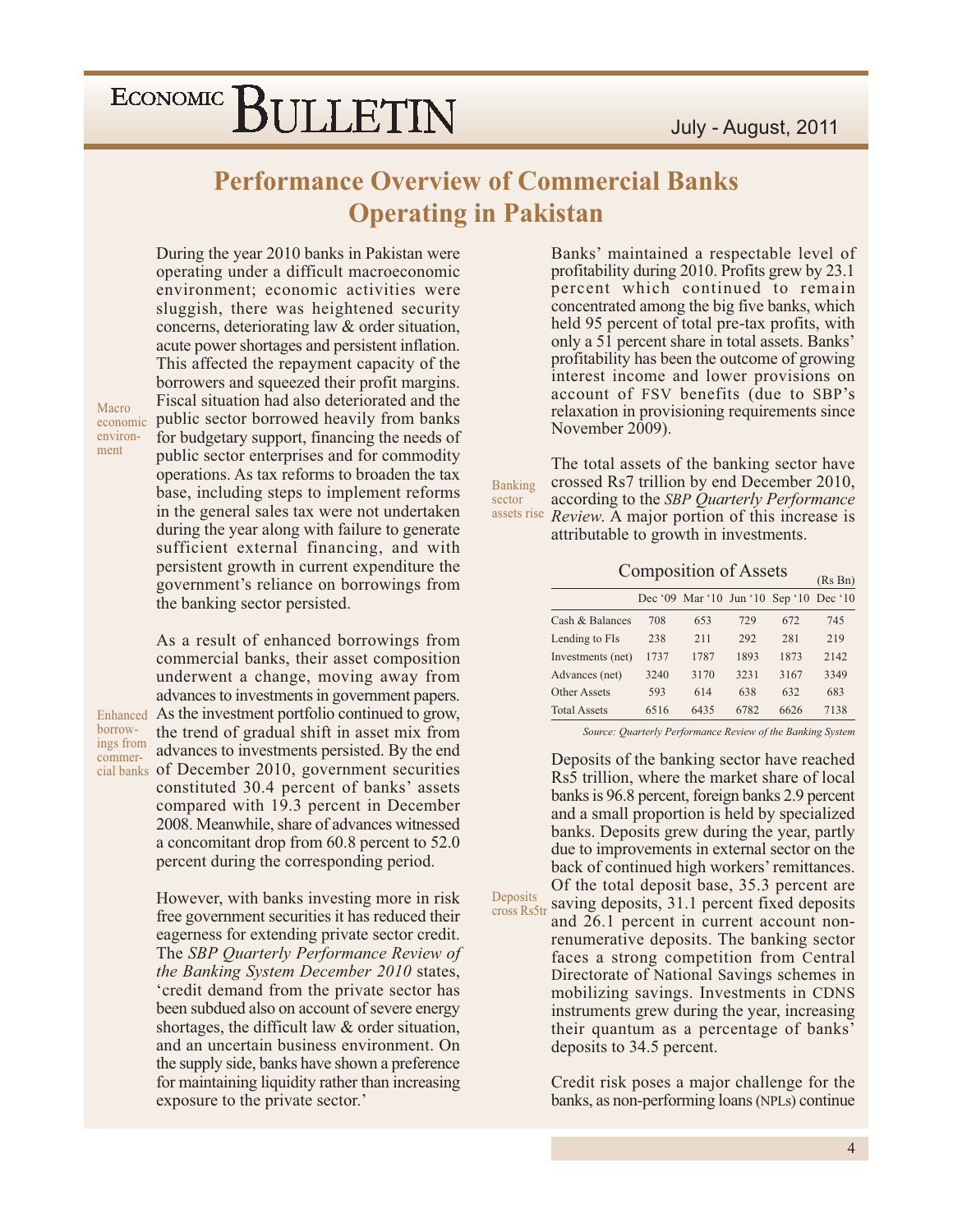to grow. With growing NPLs, the infection ratio (NPLs to loans) deteriorated to 14.7 percent by end December 2010. The infection ratio which averaged 12.4 percent for top 5 banks was a high as 24.7 percent for banks ranked 11-20 in terms of share in banks total assets.

#### Trends in NPLs



Growing NPLs affect banks profits and solvency ratios. Larger banks appear more resilient states the SBP Report, given their stronger capital buffers, greater outreach and diversification in lending and deposit base. The NPLs and infection ratios of top 5 banks remained relatively low despite an increase in their lending portfolios. It was the smaller banks which bore the brunt of increased credit risk. Sectoral distribution of NPLs show that for Q4 2010, the textile sector which received 19 percent of the loans, 31.3 percent of NPLs were also in the sector.

Infection

ratio low

for top 5

banks

At the end of December 31, 2010 the number of commercial banks operating in Pakistan stood at 34 (reduced from 36 in 2009), comprising of 5 public sector commercial banks, 23 local private banks and 6 foreign banks. The reduction was due to de-scheduling of Atlas Bank Ltd and its merger with and into Summit Bank, and de-scheduling of Royal Mergers take place Bank of Scotland (RBS Pakistan), and its merger with and into Faysal Bank Ltd. Also Al-Baraka Islamic Bank Pakistan operations were de-scheduled and it merged with and into Emirates Global Islamic Bank Ltd. Subsequently upon its merger name was changed to Al-Baraka Bank Ltd w.e.f. the close of business on October 29, 2010. A new

July - August, 2011

bank, Sindh Bank Ltd began operations towards the end of last year.

During the first half of the year 2010, the State Bank of Pakistan maintained its policy discount rate at 12.5 percent, to support recovery of private economic activity but continued demand induced risks to price and to ensure broader macro stability, the policy rate was raised by 50 bps in each of the three policy decisions taken during the remainder of the year.

Risks to macro economic stability had emerged; persistence in inflation aggravated by the monsoon flooding and fiscal weakness, rising debt, rising public sector consumption and weak supply due to energy shortages and dismal law & order conditions had created risks for stability. The rate was raised by an additional 50 bps to 13.5 percent on September 29, 2010. Rising government borrowings from the central bank kept inflationary pressures up and to bring macro stability, the SBP further tightened its monetary stance by 50 bps, taking

The paper discusses the performance of commercial banks operating in Pakistan during 2010. The banks have been divided into three categories; major banks, private/provincial banks and foreign banks. The statistical information has been obtained from the published financial statements of the banks. The financial statement of Bank of Punjab was not published and accordingly has not been included in the write-up.

it to 14 percent on November 29, 2010.

In the year 2010, the profitability of all banks operating in Pakistan, as per their balance sheet rose to Rs105 billion from Rs81 billion in 2009. While major banks and foreign banks recorded a growth in profits (before tax), private banks showed losses for the third consecutive year. The main contributors to the increase in profits were Habib Bank Ltd (HBL) Rs5.6 billion, Standard Chartered Bank (SCB) Rs4.2 billion and National Bank of Pakistan (NBP) Rs3.1 billion. The *Quarterly* Performance Review of the Banking System *December 2010*, states, "profits were driven

Profitability of banks increases

Discount

rate raised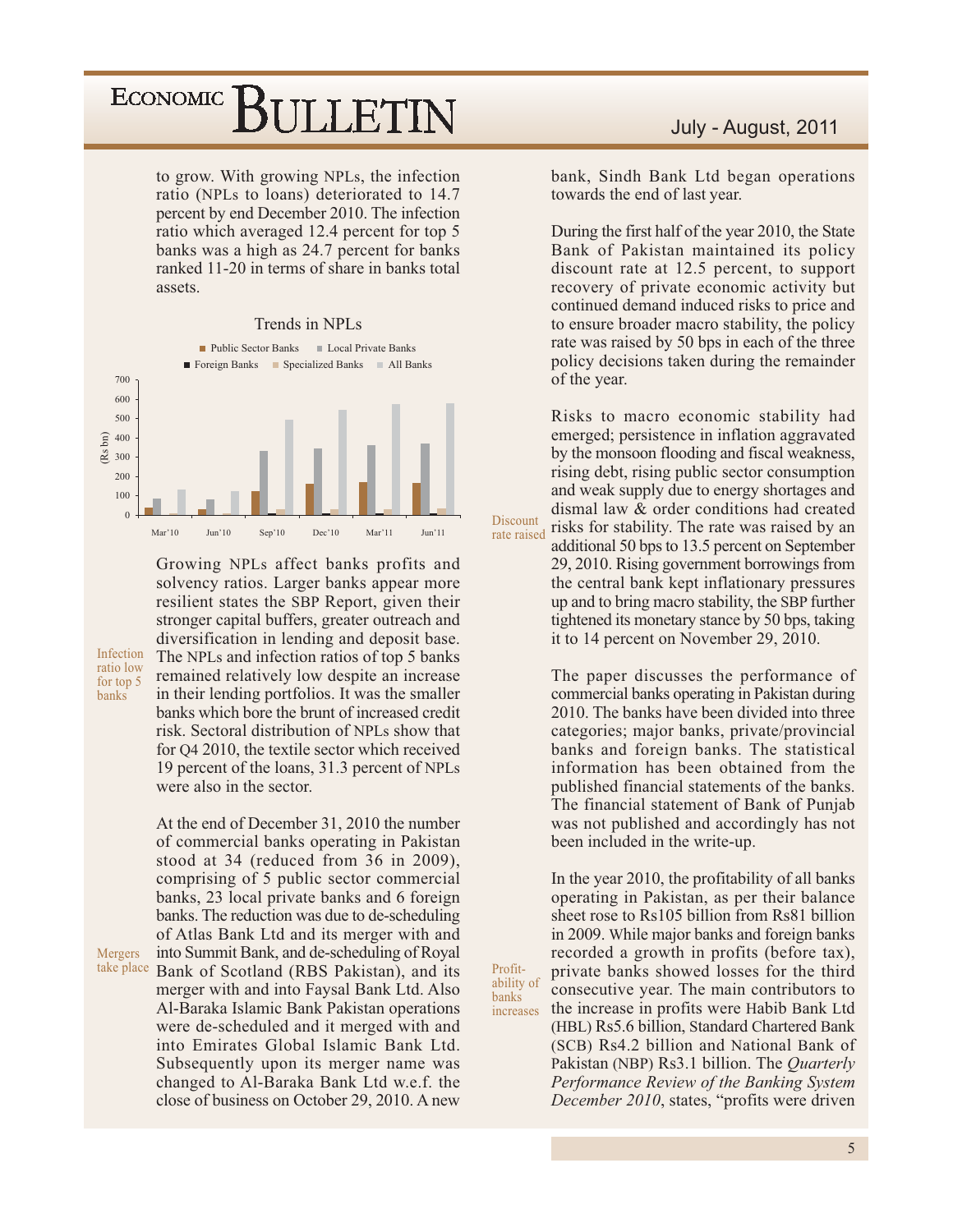by significant growth in the interest income as well as by relaxation in the FSV for provisioning which eased the banks' expenses, helping banks to post profits." Increase in spread, decrease in provisions, write offs were some of the other factors. For instance in the case of NBP, the provision charge against advances decreased by Rs4.0 billion from Rs11 billion in 2009 to Rs7.0 billion in 2010. The decline in provision charge against advances is due to enhanced focus on recoveries and restructuring.

In 2010 private/provincial banks recorded losses for the third consecutive year. The losses increased by Rs2.57 billion to Rs10.5 billion from Rs7.9 billion in 2009 mainly because of a substantial loss, recorded by NIB Bank, Rs12.6 billion, against a profit of Rs644 million in 2009. In the private category of banks, higher profits were registered by Bank Al-Habib (25.3%), Meezan Bank (22.2%), First Women Bank (a profit of Rs55 million against a loss of Rs86 million in 2009), Bank of Khyber (a profit of Rs713 million against) a loss of Rs799 million) and Bank Islami Pakistan turned around from a loss making bank into a bank that recorded profits. Samba Bank reduced its losses by Rs938 million, KASB Bank brought down its losses by Rs2.5 billion, SILKBANK reduced its losses by Rs3.0 billion and Summit Bank by 1.1 billion.

In the foreign banks category, a profit (beforetax) of Rs2.0 billion was recorded against a loss of Rs2.75 billion in 2009. Citibank recorded higher profits (Rs1.2 billion against) Rs302 million a year earlier) and Barclays Bank reduced its losses by Rs1.1 billion. RBS (Pakistan) and Al-Baraka Islamic Bank were descheduled and merged with local private banks, Faysal Bank and Emirates Global (later named as Al-Baraka Bank (Pakistan) respectively. Both had recorded losses for 2008 and 2009. Their financials for 2010 are now reflected in the merged banks figures.

The growth in the banking profits has originated from net interest income which grew at a rate of 7.7 percent against 13.3 percent in 2009. The proportion of interest

#### July - August, 2011

earned from government securities has risen and further, government borrowings from the banking sector, particularly for commodity financing, provided banks the return which was well above the risk free rate, states SBP **Ouarterly Performance Review, Dec 2010.** 

Non-interest income has stagnated hovering around  $\text{Rs}90 - \text{Rs}94$  billion since 2008. The major banks/foreign banks showed a decline in 2010, while it rose by Rs4 billion for the private/provincial banks category. The noninterest income was contributed by fee based stagnates income from banking services, which has been fairly stagnant as E-banking solutions have reduced banks' margins.

Non-

interest

income

Interest

expense

shows

growth

tax

increases

There has been a sluggish growth in the interest expense of the banks, growing by 4.0 percent in 2010 against 25.2 percent and 36.7 percent in 2009 and 2008 respectively. Admn expenses have been higher for banks belonging to private/provincial banks category than for sluggish major banks. It has fallen substantially for foreign banks. Income expense ratio has ranged between  $1.1-1.3$  percent in the last three years.

In 2010, profit after-tax increased to Rs66 billion against Rs56 billion in 2009, a rise of 17.8 percent. This is attributable to the growth in profit of major banks and an improvement from a loss of Rs2 billion to a profit of Rs1 Profit after billion by foreign banks' category. Losses aftertax of private banks increased substantially. While the return on equity for all banks increased to 11.1 percent in 2010 from 10.1 percent a year earlier, there was a marginal decline in the return on assets from 2.4 percent to 2.2 percent during the same period.

> The RoE showed a marginal increase for major banks, it remained negative for private/ provincial banks category, while a substantial improvement was seen for foreign banks category. The improvement in the later was because the financial of RBS and Al-Baraka Islamic Bank which had negative RoA in 2008 and 2009 were no longer reflected in this category. Similar was the trend of RoA.

Higher profits

Foreign

banks

record

profits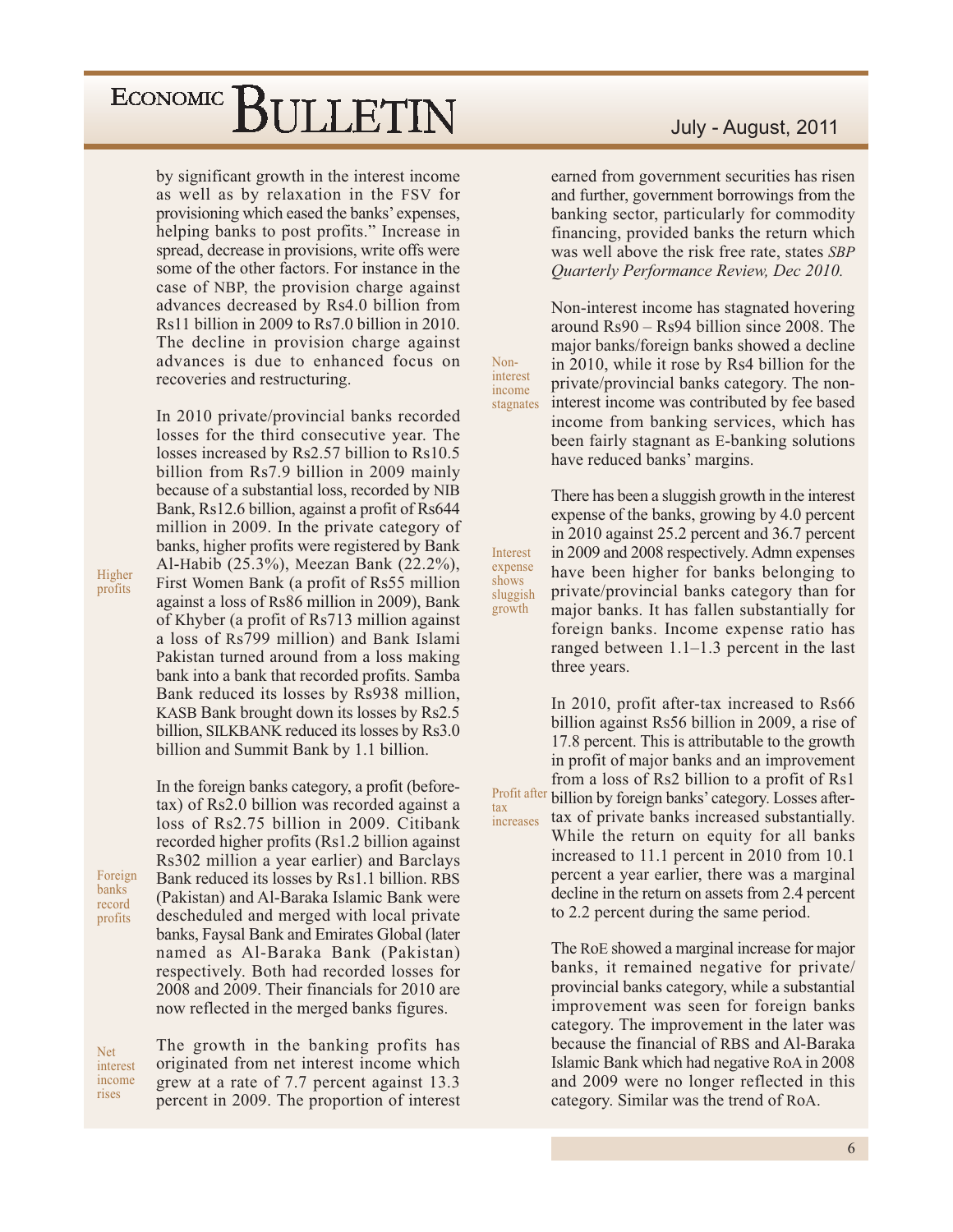During the year 2010, net assets of all banks increased by 9.2 percent to Rs6705 billion, where major banks have a share of 65.2 percent, private/provincial banks 31.3 percent and foreign banks 3.5 percent. NBP has the largest asset base, followed by HBL and UBL. In the private banks category, assets of Faysal Bank rose by Rs86.4 billion, as assets of RBS were merged with the Bank after it was descheduled, of Askari Commercial Bank it increased by Rs60.4 billion and Bank Al-Habib by Rs51.8 billion.

Advances (net) have risen for all banks by 4.1 percent against a decline of 2.6 percent a year earlier and a growth of 18.2 percent in 2008. In the major banks category, ABL, Bank Al-Falah and Standard Chartered Bank have shown relative increase in advances against other banks in this category, while UBL showed Advances a decline of Rs20.4 billion. Advances of banks in the private/provincial banks category showed an increase of Rs163 billion in 2010 over the previous year, because of higher advances by Askari Commercial (Rs16 billion), Bank Al-Habib (Rs19.8 billion), Faysal Bank

(Rs42.4 billion), Al-Baraka (Rs17.5 billion) and Meezan Bank (Rs12.5 billion). Foreign banks' advances have declined by Rs73 billion.

While growth in advances remained sluggish, there was substantial increase in the investment portfolio of banks. Investments rose by 25.1 percent to Rs2084 billion with 62 percent being the share of major banks investment. Private banks also depicted a rise while investments of banks in the foreign banks category hovered at Rs80 billion.

Deposits grew by 14.1 percent in 2010, enlarging the deposit base to Rs5224 billion, compared with Rs4580 billion in 2009. The individual banks however, showed varying performance in mobilizing and maintaining deposits. National Bank's deposits increased by Rs104.7 billion to Rs832.2 billion, while HBL recorded an increase of Rs67.6 billion and MCB Rs63.8 billion. Among private banks, Askari Commercial has the largest deposit base of Rs256 bilion (rose by Rs50.0 million over 2009), followed by Bank Al-Habib at Rs250 billion. Deposits of Al-Baraka Bank in 2010 was three times the deposits of 2009.

The advances deposit ratio of all banks has fallen to 63.1 percent in 2010, compared with 71.0 percent in 2008. It has declined for all categories of banks. For the major banks, the ratio was at 63.8 percent in 2010, where ABL had the highest ADR at 70.0 percent and Bank Al-Falah the lowest at 58.2 pecent. In the private banks category, there is wide variation amongst the banks; Bank Islami has a ratio of 41.0 percent, where as NIB Bank has a ratio as high as 82.1 percent.

Non-performing loans (NPLs) for all banks had risen to Rs430 billion in 2010, for major banks it rose by 16.2 percent, for private banks by 36.5 percent and declined for foreign banks. NPLs to gross advances ratio rose to 12.7 percent for all banks. Private banks had a much higher ratio of 16.2 percent in 2010. For some banks in this category the ratio had touched nearly 40 percent.

NPL<sub>s</sub>

increase

Admin

growth

slows

down

Profit per

improves

branch

Administrative expenses have witnessed a slower growth in 2010  $(8.2\%)$  compared to 11.0 percent in 2009 and 28.3 percent in 2008. The admn expenses of foreign banks declined, expenses increased for private banks and showed a marginal rise for major banks. The admin expense per employee ratio has been substantially higher for foreign banks  $(5.6\%)$ , compared to private banks  $(1.6\%)$  and major banks  $(1.7\%)$ .

> Branch network expanded by 270 branches to 8802, where major banks increased their network by 155 branches, private banks by 229 branches, whereas foreign banks reduced their network by 114 branches. The profit per branch ratio improved from Rs6.5 million in 2009 to Rs7.5 million in 2010 for all banks. Foreign banks showed a substantial improvement from a loss of Rs13.2 million to a profit of Rs19.6 million. Private banks continued to face losses per branch, while the ratio improved for major banks from Rs10.1 million to Rs11.5 million. The details of other ratios is given in the accompanying tables.

Deposits grow

increase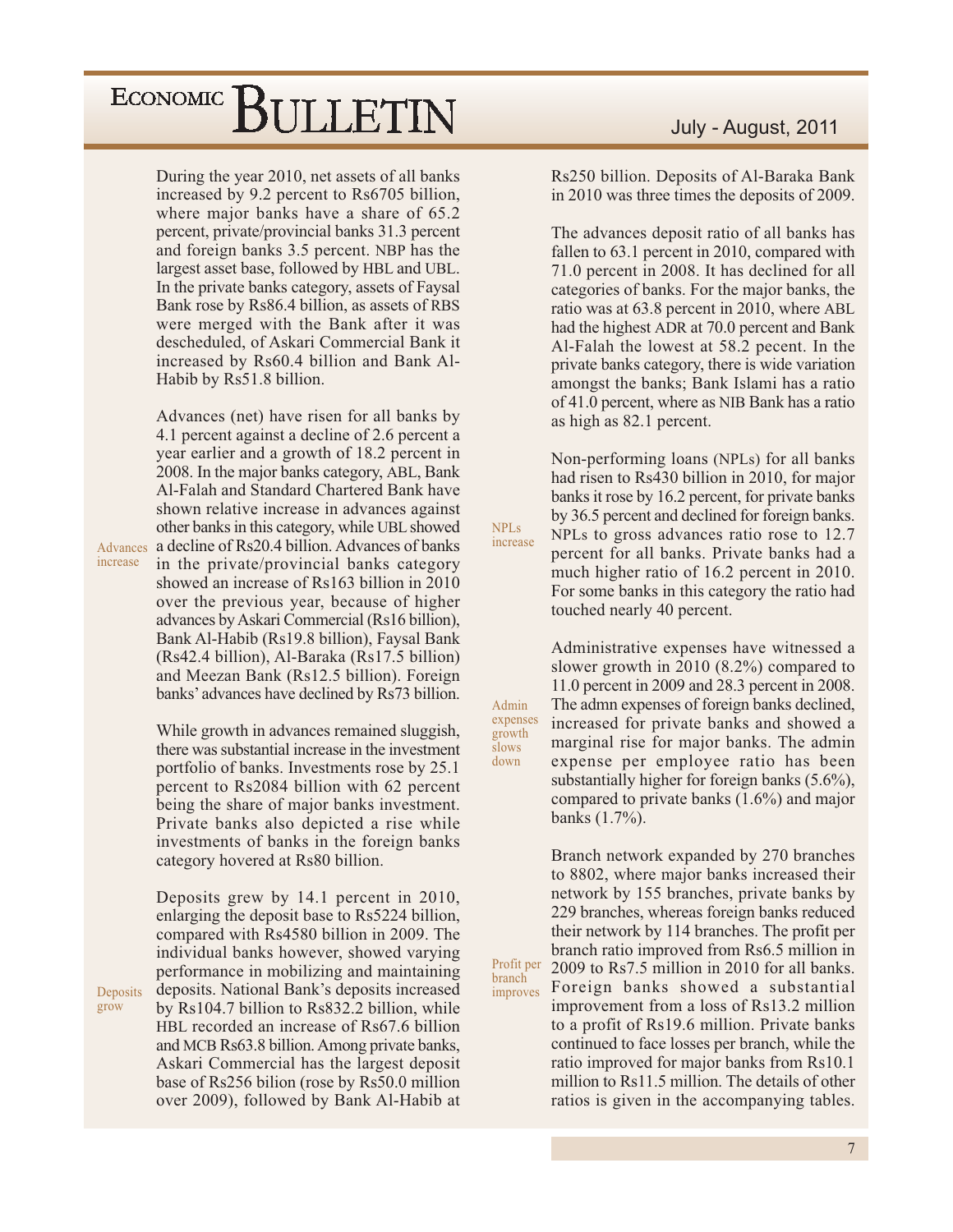#### July - August, 2011

|                             |       | Major Banks |       |       | Private & Provincial Banks |       |      | Foreign Banks |                | All Banks |        |        |  |
|-----------------------------|-------|-------------|-------|-------|----------------------------|-------|------|---------------|----------------|-----------|--------|--------|--|
|                             | 2008  | 2009        | 2010  | 2008  | 2009                       | 2010  | 2008 | 2009          | 2010           | 2008      | 2009   | 2010   |  |
| Assets (Net)                | 3564  | 4015        | 4372  | 1590  | 1791                       | 2100  | 343  | 334           | 233            | 5497      | 6140   | 6705   |  |
| Equity                      | 317   | 370         | 414   | 172   | 167                        | 155   | 43   | 43            | 35             | 532       | 580    | 604    |  |
| Deposits                    | 2784  | 3101        | 3481  | 1193  | 1254                       | 1587  | 227  | 225           | 156            | 4204      | 4580   | 5224   |  |
| Advances (Net)              | 2013  | 2065        | 2100  | 910   | 808                        | 970   | 170  | 139           | 66             | 3093      | 3012   | 3136   |  |
| Investments                 | 699   | 1008        | 1291  | 333   | 577                        | 713   | 42   | 80            | 80             | 1074      | 1665   | 2084   |  |
| <b>Gross Advances</b>       | 2117  | 2204        | 2261  | 990   | 884                        | 1066  | 178  | 151           | 71             | 3285      | 3239   | 3380   |  |
| Non Performing Loans (NPLs) | 178   | 229         | 266   | 128   | 115                        | 163   | 11   | 16            | $\overline{ }$ | 317       | 360    | 430    |  |
| <b>Interest Income</b>      | 299   | 369         | 393   | 143   | 160                        | 182   | 30   | 34            | 20             | 472       | 563    | 595    |  |
| <b>Interest Expense</b>     | 130   | 175         | 179   | 97    | 109                        | 126   | 15   | 19            | 10             | 242       | 303    | 315    |  |
| Net Interest Income         | 169   | 194         | 214   | 46    | 51                         | 56    | 15   | 15            | 10             | 230       | 260    | 280    |  |
| Non Interest Income         | 60    | 64          | 62    | 24    | 19                         | 23    | 10   | 8             |                | 94        | 91     | 90     |  |
| Revenue                     | 229   | 258         | 275   | 71    | 70                         | 79    | 24   | 24            | 15             | 324       | 352    | 369    |  |
| Admn Expense                | 92    | 103         | 116   | 45    | 50                         | 60    | 17   | 18            | $\mathbf Q$    | 154       | 171    | 185    |  |
| Profit/(Loss) B.T           | 84    | 91          | 113   | $-24$ | $-8$                       | $-10$ | $-1$ | $-3$          | $\Omega$       | 59        | 81     | 105    |  |
| Profit/(Loss) A.T           | 55    | 63          | 74    | $-14$ | $-5$                       | $-9$  | 0.1  | $-2$          |                | 41        | 56     | 66     |  |
| Employees (Nos)             | 67815 | 66558       | 67498 | 37155 | 34347                      | 36379 | 4693 | 4125          | 1671           | 109663    | 105030 | 105548 |  |
| Branches (Nos)              | 6189  | 6260        | 6415  | 2079  | 2109                       | 2338  | 159  | 163           | 49             | 8427      | 8532   | 8802   |  |

#### Key Performance Indicators – All Banks

 $(Rs. Bn)$ 

 $(\text{In } \%)$ 

#### Growth Rates - All Banks

Major Banks Private & Provincial Banks Foreign Banks All Banks 2008 2009 2010 2008 2009 2010 2008 2009 2010 2008 2009 2010 **Assets Net**  $9.2$  $12.7$ 8.9 5.9 12.6 17.3 22.5  $-2.6$  $-30.2$  $9.0$ 11.7 9.2 Equity  $153$ 16.7 11.9  $162$  $-2.9$  $-7.2$  $\frac{72.0}{9.1}$  $-18.6$ 18.8  $9<sub>0</sub>$  $41$  $12.3$  $51$  $-0.9$ 89 Deposits  $110$  $114$ 6.1 26.6  $-307$  $9<sup>5</sup>$  $141$  $16.3$  $18.2$ 19.8  $-11.2$ 20.0  $11.1$  $-18.2$  $-52.5$  $-2.6$ 2.6  $1.7$  $4.1$ Advances Investments  $-15.3$ 44.2 28.1  $-15.0$ 73.3  $23.5$  $-2.3$ 90.5  $-14.8$ 55.0  $25.1$ Interest Income  $24.1$ 23.4 6.5 36.5 11.9 13.8 13.3 13.3  $-41.2$ 26.9 19.3 5.7 Interest Expense 39.8 34.6  $2.3$ 36.6 12.4 15.6 15.4 26.7  $-47.4$ <br> $-33.3$ 36.7 25.2  $4.0\,$  $10.3$ Net Interest Income  $142$  $14.8$  $364$  $109$  $98$  $154$ 18.6  $13.0$  $77$ Non Interest Income  $13.2$  $21.1$  $42.9$  $-20.0$  $-37.5$  $8.0$ 6.7  $-3.1$  $-11.1$  $-20.8$  $-3.2$  $-1.1$  $13.9$  $12.7$  $20.0$  $-37.5$ 14.9 Revenue 6.6 16.4  $-1.4$ 12.9 8.6 4.8 Admn Expense 19.5  $12.0$ 12.6 50.0  $11.1$  $20.0$ 30.8 5.9  $-50.0$ 28.3  $11.0$  $8.2$ 

#### Selected Ratios - All Banks

 $(In \%)$ Major Banks Private & Provincial Banks All Banks Foreign Banks 2008 2009 2010 2008 2009 2010 2008 2009 2010 2008 2009 2010 Cost of Funds  $4.5$  $\overline{5.5}$  $5.2$  $7.5$  $7.5$  $7.4$  $7.4$  $\overline{5.1}$  $\overline{5.5}$  $5.9$  $6.2$  $6.2$ Intermediation Cost  $3.2$  $3.3$  $3.\overline{3}$  $3.5$  $3.5$  $3.5$  $6.9$  $7.0$  $4.4$  $3.5$  $3.5$  $3.4$ Pre Tax Margin  $23.3$  $21.0$  $24.8$  $-14.4$  $-4.5$  $-5.2$  $-1.4$  $10.5$  $12.3$  $15.2$  $-6.5$  $8.1\,$ Non Interest Income Ratio 26.0 24.8 22.4 33.9 27.5 28.6 38.9 35.0 32.4 28.7 26.1 24.1  $54.3$ <br> $42.1$ Gross Spread Ratio 56.6 52.5 31.9 31.8 30.9 50.4 44.8 48.5 48.7  $462$ 47.0  $40.1$ 74.0 Cost/Income Ratio 40.1 63.3 71.3 75.4 68.7 64.0 47.4 48.6 50.1 Income/Expenses Ratio (IER)  $1.3$ 0.9  $\frac{1.2}{2.5}$  $1.1$  $1.3$  $1.3$  $1.0$  $1.0$  $1.2$  $1.2$  $1.1$  $1.2$ Return on Equity  $18.7$  $18.5$ 18.9  $-9.1$  $-3.4$  $-5.7$  $0.4$  $-5.0$  $8.4$  $10.1$  $11.1$ Return on Assets 1.6 1.6  $1.7$  $-0.9$  $-0.3$  $-0.5$  $0.04$  $-0.6$  $0.3$  $2.7$  $2.4$  $2.2$ Return on Deposits  $2.1$  $2.2$  $2.3$  $-1.3$  $-0.5$  $-0.6$  $0.1$  $-0.1$  $0.5$  $0.3$  $0.3$  $0.3$ Earning Assets/Deposits<br>Capital Ratio  $1064$  $105.4$  $105.7$ 119.6 1161  $1133$ 1179 1064 1054 105.7  $1131$ 1164 9.0 9.3 9.0  $10.0$ 10.8 12.6 9.3 10.4 13.7 8.7  $8.7$ 8.3  $7.5$  $5.4$  $8.4$  $\frac{5.1}{7.9}$ 5.8 Deposits Time Capital 5.4 8.1 7.0 6.4 4.8 7.8 6.0 Equity Multiplier (Time)  $11.5$  $11.5$  $11.1$ 9.6  $10.0$ 9.3  $7.3$ 10.8  $10.8$  $12.1$  $11.1$  $\frac{27.7}{63.5}$  $\frac{17.2}{76.3}$ Capital to Risk Assets (CRA) 16.0 16.8 18.8 18.9 19.7 18.1 20.9 37.9 18.2  $19.2$  $744$  $777$ 64 1  $753$ Advances+Investment/Assets 764  $734$ 78.2 78.8 653 74 1 Earning Assets/Assets  $82.5$  $78.7$  $79.4$  $84.2$  $84.7$ 84.8  $79.1$ 78.6  $80.2$  $82.9$  $80.3$  $81.0$ Advances/Deposits  $69.8$ 69.3 63.8 73.1  $70.2$ 62.6 74.1 68.3 53.7 71.0 69.5 63.1 Avg.Liabilities/Avg,Assets 89.7 86.3 86.1 90.8 89.7 91.3 89.0 86.9 86.1 90.3 87.3 97.7 Liabilities/Equity (Time) 10.4  $99$ 9.6 8.8 8.9  $11.0\,$  $8.2$ <br>0.5 6.9 6.3 9.7 9.4 9.7 Net Profit Margin 24.2 24.6 26.9  $-20.4$  $-8.3$  $-11.6$  $-9.0$ 6.6 12.6 15.7 17.8 Net Interest Margin (NIM)<br>Cost of Funding Earning Assets  $6.2$ <br>5.6  $6.2$ <br> $5.2$  $\frac{3.5}{7.4}$  $\frac{3.6}{7.6}$  $3.4$ <br>7.6  $\frac{5.7}{7.0}$  $\frac{5.3}{5.5}$  $\frac{5.3}{5.9}$ 6.0 6.1  $4.3$ 5.4  $4.6$  $6.0$  $4.6$  $6.3$ Yield on Earning Assets 10.6 11.9 11.4 10.9  $11.2$ 11.0  $12.1$ 12.7 9.0 10.8 11.7 11.2  $3.4$ <br>14.2  $\frac{3.7}{12.3}$  $4.9$ <br>9.7 **Interest Spread**  $6.1\,$ 6.4 6.2  $3.6\,$ 6.0  $53$  $4.0\,$ 4.9 4.8 NPLs/Gross Advances 92  $106$  $119$ 16.7 6.4 9.8 6.1  $111$  $12.8$ **NPLs Provisions/Net Advances** 7.0 8.5 9.7 9.4 8.8 12.4 5.0 7.8 5.7  $7.1$ 8.5  $10.2$  $\overline{1.2}$ Admn Expenses/Employee (Rs.Mn)  $1.4$ 1.6  $1.7$  $1.5$  $3.6$  $4.3$ 5.6  $1.4$  $1.6$ 1.8 1.6 18 30 25 34  $12$  $12$ Staff /Branch (Nos)  $1\,1$  $11$  $11$  $16$  $16\,$ 13 Profit After Tax/Branch (Rs.Mn) 8.9  $10.1$ 11.5  $-7.0$  $-2.8$  $-3.9$  $0.8$  $-13.2$ 19.6 4.9 6.5  $7.5\,$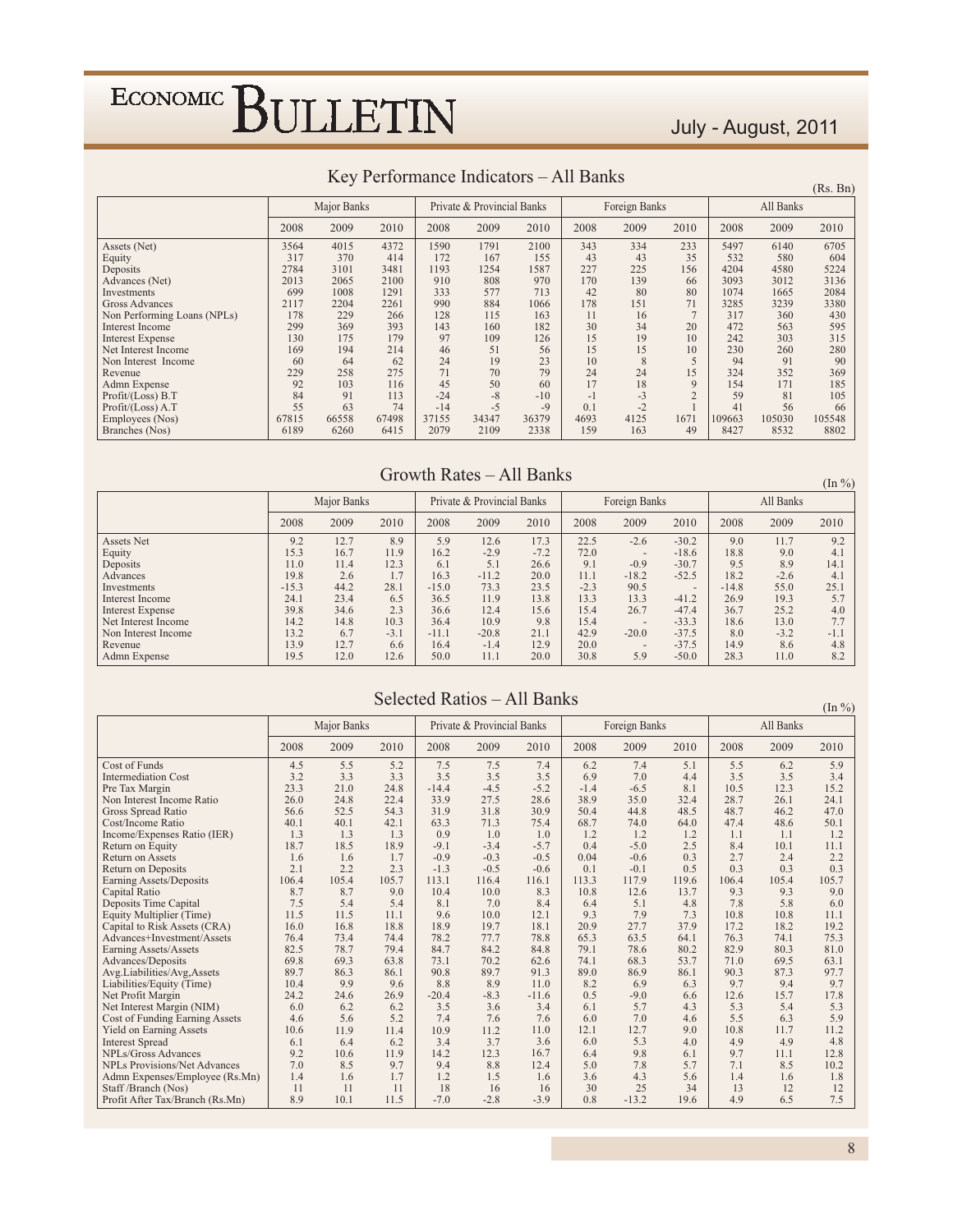#### July - August, 2011

| Key Performance Indicators – Major Banks |
|------------------------------------------|
|------------------------------------------|

|                                |        |        |        |       |        |       |       |               |        |        |               |       |             |        | (Rs. Bn) |
|--------------------------------|--------|--------|--------|-------|--------|-------|-------|---------------|--------|--------|---------------|-------|-------------|--------|----------|
|                                |        | Assets |        |       | Equity |       |       | Deposits      |        |        | Advances      |       | Investments |        |          |
| <b>Banks</b>                   | 2008   | 2009   | 2010   | 2008  | 2009   | 2010  | 2008  | 2009          | 2010   | 2008   | 2009          | 2010  | 2008        | 2009   | 2010     |
| <b>NBP</b>                     | 817.8  | 944.6  | 1035.0 | 81.4  | 94.8   | 103.8 | 624.9 | 727.5         | 832.2  | 413.0  | 475.2         | 477.5 | 170.8       | 217.6  | 301.3    |
| <b>HBL</b>                     | 717.3  | 821.1  | 887.1  | 61.3  | 71.2   | 81.8  | 572.4 | 653.5         | 721.1  | 435.7  | 432.3         | 435.0 | 127.8       | 209.4  | 245.0    |
| <b>UBL</b>                     | 605.5  | 619.7  | 698.8  | 42.2  | 52.3   | 60.2  | 483.6 | 492.0         | 550.6  | 371.1  | 354.1         | 333.7 | 116.3       | 136.1  | 224.6    |
| <b>MCB</b> Bank                | 443.6  | 509.2  | 567.6  | 52.2  | 61.1   | 69.2  | 330.3 | 367.6         | 431.4  | 262.1  | 253.2         | 254.6 | 96.3        | 167.1  | 213.1    |
| ABL                            | 366.7  | 418.4  | 449.9  | 20.8  | 25.9   | 31.2  | 297.5 | 328.9         | 371.3  | 213.0  | 237.3         | 253.1 | 82.6        | 94.8   | 121.2    |
| <b>Bank AlFalah</b>            | 349.0  | 389.1  | 411.5  | 14.6  | 19.8   | 19.7  | 300.7 | 324.8         | 354.0  | 192.7  | 188.0         | 207.2 | 76.0        | 99.2   | 113.4    |
| <b>Standard Chartered Bank</b> | 264.6  | 312.8  | 321.9  | 44.0  | 44.6   | 48.1  | 174.5 | 207.0         | 220.3  | 125.6  | 124.4         | 139.3 | 29.6        | 83.8   | 72.6     |
| <b>Total</b>                   | 3564.5 | 4014.9 | 4371.8 | 316.5 | 369.7  | 414.0 |       | 2783.9 3101.3 | 3480.9 | 2013.2 | 2064.5 2100.4 |       | 699.4       | 1008.0 | 1291.2   |

| <b>Banks</b>                   | Interest Income |                         |      | Interest Expense |       |       | Net Interest Income |       |       |      | Non Interest Income |      | Revenue |       |       |
|--------------------------------|-----------------|-------------------------|------|------------------|-------|-------|---------------------|-------|-------|------|---------------------|------|---------|-------|-------|
|                                | 2008            | 2009                    | 2010 | 2008             | 2009  | 2010  | 2008                | 2009  | 2010  | 2008 | 2009                | 2010 | 2008    | 2009  | 2010  |
| <b>NBP</b>                     | 60.9            | 77.9                    | 88.5 | 23.9             | 40.5  | 45.2  | 37.1                | 37.5  | 43.2  | 16.4 | 19.0                | 17.6 | 53.5    | 56.5  | 60.8  |
| <b>HBL</b>                     | 61.2            | 74.8                    | 80.0 | 25.5             | 33.1  | 34.1  | 35.6                | 41.7  | 45.9  | 10.3 | 9.9                 | 11.0 | 45.9    | 51.6  | 56.9  |
| <b>UBL</b>                     | 51.9            | 61.1                    | 59.3 | 24.1             | 28.2  | 25.2  | 27.9                | 32.9  | 34.1  | 10.7 | 11.4                | 10.1 | 38.6    | 44.3  | 44.2  |
| <b>MCB</b> Bank                | 40.0            | 51.6                    | 54.8 | 11.6             | 15.8  | 18.0  | 28.5                | 35.8  | 36.8  | 5.8  | 5.6                 | 6.3  | 34.3    | 41.4  | 43.1  |
| ABL                            | 30.6            | 41.1                    | 45.0 | 17.3             | 22.4  | 22.4  | 13.3                | 18.7  | 22.6  | 4.9  | 6.0                 | 5.7  | 18.2    | 24.7  | 28.3  |
| <b>Bank AlFalah</b>            | 31.0            | 35.6                    | 37.5 | 20.5             | 24.7  | 23.9  | 10.5                | 10.9  | 13.7  | 4.8  | 5.2                 | 4.7  | 15.3    | 16.1  | 18.4  |
| <b>Standard Chartered Bank</b> | 23.3            | 28.0<br>26.7            |      | 6.9              | 10.4  | 10.7  | 16.4                | 16.3  | 17.3  | 6.6  | 6.9                 | 6.2  | 23.0    | 23.2  | 23.5  |
| <b>Total</b>                   | 298.9           | 393.1<br>368.8<br>129.8 |      |                  | 175.1 | 179.5 | 169.3               | 193.8 | 213.6 | 59.5 | 64.0                | 61.6 | 228.8   | 257.8 | 275.2 |

|                                |      | Admn Expenses |       |       | <b>Operating Profit</b> |       |      | Provisions/Other Expenses |      |      | Profit / Loss (B.T) |       | Profit/Loss $(A.T)$ |      |      |
|--------------------------------|------|---------------|-------|-------|-------------------------|-------|------|---------------------------|------|------|---------------------|-------|---------------------|------|------|
| <b>Banks</b>                   | 2008 | 2009          | 2010  | 2008  | 2009                    | 2010  | 2008 | 2009                      | 2010 | 2008 | 2009                | 2010  | 2008                | 2009 | 2010 |
| <b>NBP</b>                     | 18.2 | 22.6          | 26.2  | 35.3  | 33.9                    | 34.6  | 12.3 | 12.6                      | 10.2 | 23.0 | 21.3                | 24.4  | 15.5                | 17.6 | 17.6 |
| <b>HBL</b>                     | 20.3 | 21.7          | 23.1  | 25.6  | 29.9                    | 33.8  | 9.9  | 10.4                      | 8.8  | 15.9 | 19.5                | 25.1  | 10.0                | 12.3 | 15.6 |
| <b>UBL</b>                     | 15.5 | 16.6          | 17.8  | 23.1  | 27.7                    | 26.4  | 9.1  | 13.7                      | 8.7  | 13.9 | 14.0                | 17.7  | 8.3                 | 9.2  | 11.2 |
| <b>MCB</b> Bank                | 7.5  | 10.1          | 12.2  | 26.8  | 31.3                    | 30.9  | 4.9  | 8.2                       | 4.7  | 21.9 | 23.2                | 26.3  | 15.4                | 15.5 | 16.9 |
| ABL                            | 8.1  | 9.4           | 11.2  | 10.1  | 15.3                    | 17.1  | 4.0  | 4.8                       | 4.7  | 6.1  | 10.5                | 12.3  | 4.2                 | 7.1  | 8.2  |
| Bank AlFalah                   | 9.8  | 10.9          | 12.6  | 5.5   | 5.2                     | 5.8   | 3.7  | 4.1                       | 4.4  | 1.8  | 1.0                 | 1.4   | 1.3                 | 0.9  | 1.0  |
| <b>Standard Chartered Bank</b> | 12.4 | 12.1          | 12.9  | 10.6  | 11.1                    | 10.6  | 9.5  | 9.7                       | 5.0  | 1.1  | 1.4                 | 5.6   | 0.7                 | 0.7  | 3.6  |
| <b>Total</b>                   | 91.8 | 103.4         | 116.0 | 137.0 | 154.4                   | 159.2 | 53.4 | 63.5                      | 46.5 | 83.7 | 90.9                | 112.8 | 55.4                | 63.3 | 74.1 |

**NBP** National Bank of Pakistan

HBL Habib Bank Limited

UBL United Bank Limited

ABL Allied Bank Limited

*l Reports of the Banks*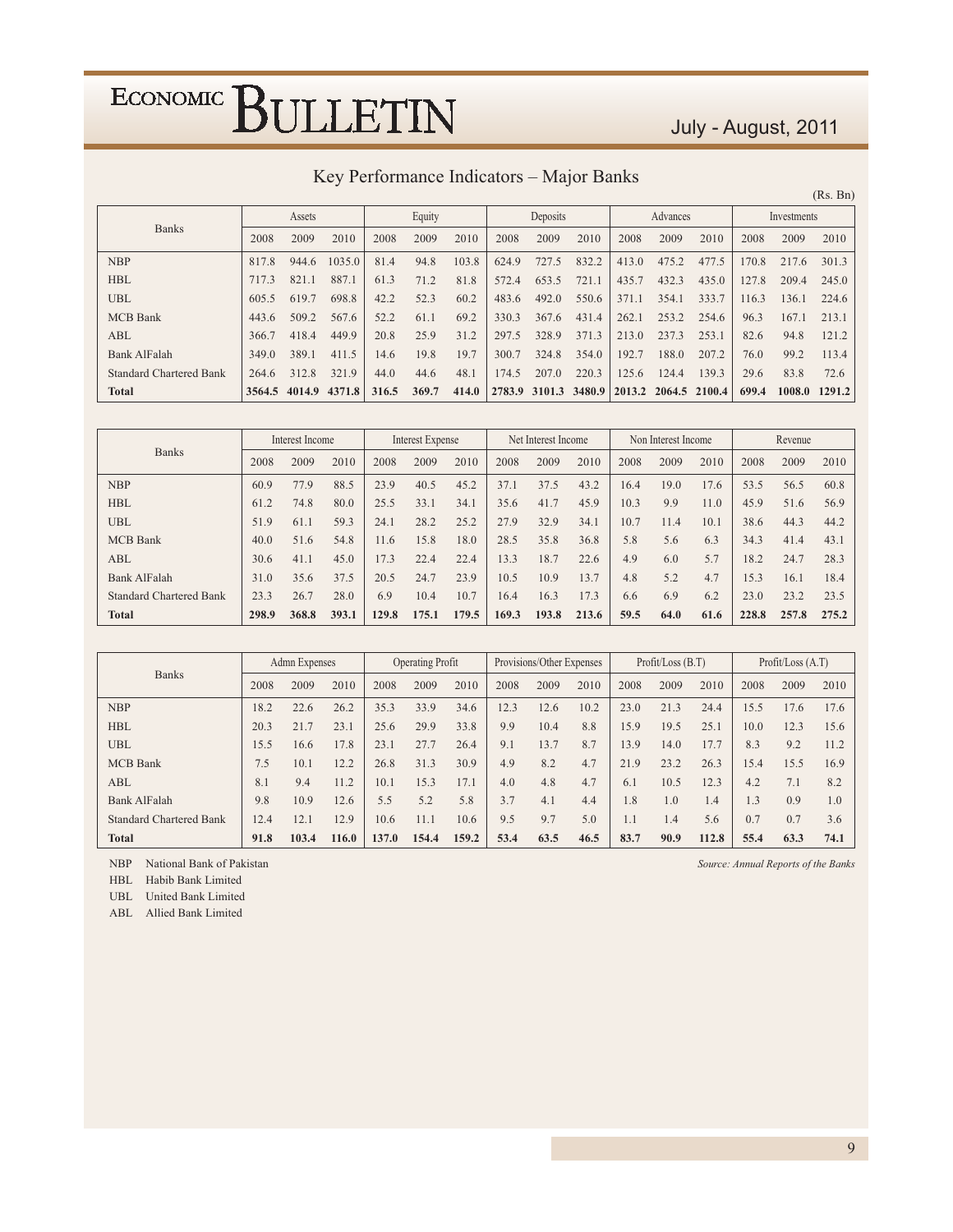#### July - August, 2011

| Selected Ratios – Major Banks | $(\ln \frac{9}{6})$ |
|-------------------------------|---------------------|
|                               |                     |

| <b>Banks</b>                            |                | Cost of Fund            |                |              | <b>Intermediation Cost</b> |                             |              | Pre-Tax Margin              |              |              |                                | Non Interest Income Ratio (NIR) |              | Gross Spread Ratio (GSR)  |                                 |
|-----------------------------------------|----------------|-------------------------|----------------|--------------|----------------------------|-----------------------------|--------------|-----------------------------|--------------|--------------|--------------------------------|---------------------------------|--------------|---------------------------|---------------------------------|
|                                         | 2008           | 2009                    | 2010           | 2008         | 2009                       | 2010                        | 2008         | 2009                        | 2010         | 2008         | 2009                           | 2010                            | 2008         | 2009                      | 2010                            |
| <b>NBP</b>                              | 3.8            | 5.6                     | 5.6            | 2.9          | 3.1                        | 3.2                         | 29.7         | 22.0                        | 23.0         | 30.7         | 33.7                           | 29.0                            | 60.8         | 48.1                      | 48.9                            |
| HBL                                     | 4.3            | 5.0                     | 4.7            | 3.4          | 3.3                        | 3.2                         | 22.2         | 23.0                        | 27.5         | 22.5         | 19.3                           | 19.4                            | 58.3         | 55.7                      | 57.4                            |
| <b>UBL</b>                              | 4.9            | 5.3                     | 4.7            | 3.1          | 3.1                        | 3.3                         | 22.2         | 19.4                        | 25.5         | 27.7         | 25.7                           | 22.9                            | 53.7         | 53.9                      | 57.5                            |
| <b>MCB</b> Bank Ltd                     | 3.4            | 4.1                     | 4.1            | 2.2          | 2.6                        | 2.8                         | 47.7         | 40.4                        | 43.0         | 16.9         | 13.6                           | 14.5                            | 71.1         | 69.3                      | 67.2                            |
| ABL                                     | 5.6            | 6.5                     | 5.9            | 2.7          | 2.7                        | 3.0                         | 17.3         | 22.4                        | 24.4         | 26.9         | 24.2                           | 20.1                            | 43.5         | 45.5                      | 50.2                            |
| Bank Al-Falah                           | 6.7            | 7.5                     | 6.7            | 3.2          | 3.3                        | 3.5                         | 5.0          | 2.5                         | 3.2          | 31.5         | 32.2                           | 25.6                            | 33.8         | 30.7                      | 36.4                            |
| <b>Standard Chartered Bank</b>          | 3.8            | 5.1                     | 4.7            | 6.8          | 6.0                        | 5.6                         | 3.7          | 4.1                         | 16.3         | 28.7         | 29.7                           | 26.3                            | 70.4         | 61.1                      | 61.8                            |
| Total                                   | 4.5            | 5.5                     | 5.2            | 3.2          | 3.3                        | 3.3                         | 23.3         | 21.0                        | 24.8         | 26.0         | 24.8                           | 22.4                            | 56.6         | 52.5                      | 54.3                            |
|                                         |                |                         |                |              |                            |                             |              |                             |              |              |                                |                                 |              |                           |                                 |
|                                         |                | Cost / Income Ratio     |                |              | Income Expense Ratio       |                             |              | <b>ROE</b>                  |              |              | <b>ROA</b>                     |                                 |              | <b>ROD</b>                |                                 |
| <b>Banks</b>                            | 2008           | 2009                    | 2010           | 2008         | 2009                       | 2010                        | 2008         | 2009                        | 2010         | 2008         | 2009                           | 2010                            | 2008         | 2009                      | 2010                            |
|                                         |                |                         |                |              |                            |                             |              |                             |              |              |                                |                                 |              |                           |                                 |
| <b>NBP</b>                              | 34.0           | 40.0                    | 43.1           | 1.4          | 1.3                        | 1.3                         | 20.5         | 20.0                        | 17.7         | 2.0          | 2.0                            | 1.8                             | 2.5          | 2.6                       | 2.3                             |
| <b>HBL</b>                              | 44.1           | 42.1                    | 40.5           | 1.3          | 1.3                        | 1.4                         | 17.9         | 18.6                        | 20.4         | 1.5          | 1.6                            | 1.8                             | 1.8          | 2.0                       | 2.3                             |
| <b>UBL</b>                              | 40.3<br>22.0   | 37.4                    | 40.2           | 1.3          | 1.2                        | 1.3                         | 21.9         | 19.5                        | 19.8         | 1.5          | 1.2                            | 1.4                             | 1.9          | 1.9                       | 2.3                             |
| <b>MCB Bank Ltd</b><br>ABL              | 44.6           | 24.4<br>38.2            | 28.2<br>39.8   | 1.9<br>1.2   | 1.7<br>1.3                 | 1.8<br>1.3                  | 31.5<br>21.2 | 27.3<br>30.5                | 25.9<br>28.8 | 3.6<br>1.2   | 3.3<br>1.8                     | 3.1<br>1.9                      | 4.9<br>1.5   | 4.4<br>2.3                | 4.2<br>2.3                      |
| Bank Al-Falah                           | 64.1           | 67.9                    | 68.4           | 1.1          | 1.0                        | 1.0                         | 9.2          | 5.2                         | 4.9          | 0.4          | 0.2                            | 0.2                             | 0.5          | 0.3                       | 0.3                             |
| <b>Standard Chartered Bank</b>          | 54.0           | 52.3                    | 54.8           | 1.0          | 1.0                        | 1.2                         | 1.6          | 1.7                         | 7.8          | 0.3          | 0.3                            | 1.1                             | 0.4          | 0.4                       | 1.7                             |
| <b>Total</b>                            | 40.1           | 40.1                    | 42.1           | 1.3          | 1.3                        | 1.3                         | 18.7         | 18.5                        | 18.9         | 1.6          | 1.6                            | 1.7                             | 2.1          | 2.2                       | 2.3                             |
|                                         |                |                         |                |              |                            |                             |              |                             |              |              |                                |                                 |              |                           |                                 |
|                                         |                |                         |                |              | <b>Solvency Ratios</b>     |                             |              |                             |              |              |                                |                                 |              |                           |                                 |
| <b>Banks</b>                            |                | Earning Assets/Deposits |                |              | Capital Ratio              |                             |              | Deposit Time Capital        |              |              | Equity Multiplier (Time)       |                                 |              |                           | Capital Risk Assets Ratio (CRA) |
|                                         | 2008           | 2009                    | 2010           | 2008         | 2009                       | 2010                        | 2008         | 2009                        | 2010         | 2008         | 2009                           | 2010                            | 2008         | 2009                      | 2010                            |
|                                         |                |                         |                | 9.5          |                            |                             | 5.6          |                             |              |              |                                |                                 |              |                           |                                 |
| <b>NBP</b><br><b>HBL</b>                | 102.7<br>110.2 | 102.1<br>104.3          | 100.9<br>103.5 | 8.2          | 10.0<br>8.6                | 10.0<br>9.0                 | 8.8          | 6.1<br>8.5                  | 6.3<br>8.2   | 10.5<br>12.3 | 10.0<br>11.6                   | 10.0<br>11.2                    | 20.0<br>14.0 | 19.8<br>15.3              | 20.8<br>17.6                    |
| <b>UBL</b>                              | 108.7          | 106.3                   | 112.6          | 6.7          | 6.2                        | 6.9                         | 10.3         | 2.4                         | 2.3          | 14.9         | 16.1                           | 14.4                            | 11.4         | 13.0                      | 16.3                            |
| MCB Bank Ltd                            | 113.1          | 114.1                   | 113.0          | 11.4         | 11.9                       | 12.1                        | 5.5          | 5.4                         | 5.4          | 8.7          | 8.4                            | 8.3                             | 20.3         | 22.0                      | 25.7                            |
| ABL                                     | 104.2          | 107.8                   | 106.8          | 5.7          | 5.9                        | 6.6                         | 13.3         | 12.0                        | 10.6         | 17.5         | 16.8                           | 15.2                            | 10.3         | 10.4                      | 11.6                            |
| Bank Al-Falah                           | 100.0          | 98.7                    | 98.4           | 4.2          | 4.7                        | 4.9                         | 17.3         | 16.0                        | 15.3         | 23.9         | 21.5                           | 20.3                            | 7.8          | 9.1                       | 10.0                            |
| <b>Standard Chartered Bank</b>          | 103.8          | 109.8                   | 111.0          | 16.8         | 15.4                       | 14.6                        | 4.1          | 4.2                         | 4.3          | 6.0          | 6.5                            | 6.8                             | 35.6         | 35.5                      | 35.2                            |
| Total                                   | 106.4          | 105.4                   | 105.7          | 8.7          | 8.7                        | 9.0                         | 7.5          | 5.4                         | 5.4          | 11.5         | 11.5                           | 11.1                            | 16.0         | 16.8                      | 18.8                            |
|                                         |                |                         |                |              |                            |                             |              |                             |              |              |                                |                                 |              |                           |                                 |
|                                         |                |                         |                |              |                            |                             |              |                             |              |              |                                |                                 |              |                           |                                 |
|                                         |                |                         |                |              | <b>Liquidity Ratio</b>     |                             |              |                             |              |              |                                | Debt Management Ratio (DMR)     |              |                           |                                 |
| <b>Banks</b>                            |                | Advances+Inv./Assets    |                |              | Earning Assets/Assets      |                             |              | Advances/Deposits           |              |              | Avg.Liabilities/Avg.Assets     |                                 |              | Liabilities/Equity (Time) |                                 |
|                                         | 2008           |                         |                | 2008         | 2009                       |                             | 2008         |                             |              | 2008         | 2009                           |                                 |              |                           |                                 |
|                                         |                | 2009                    | 2010           |              |                            | 2010                        |              | 2009                        | 2010         |              |                                | 2010                            | 2008         | 2009                      | 2010                            |
| <b>NBP</b>                              | 71.9           | 72.5                    | 74.4           | 79.1         | 78.3                       | 79.5                        | 61.9         | 65.7                        | 61.1         | 86.2         | 87.5                           | 87.5                            | 9.0          | 8.8                       | 8.8                             |
| <b>HBL</b>                              | 79.9           | 78.3                    | 77.4           | 86.7         | 83.1                       | 83.3                        | 73.8         | 70.8                        | 63.1         | 91.0         | 90.6                           | 90.1                            | 11.2         | 10.5                      | 10.1                            |
| <b>UBL</b><br>MCB Bank Ltd              | 79.5<br>80.8   | 64.1<br>81.7            | 64.8<br>82.5   | 84.7<br>82.4 | 68.0<br>83.6               | 68.4<br>83.9                | 75.8<br>77.3 | 74.3<br>73.9                | 69.9<br>63.6 | 92.4<br>86.7 | 73.5<br>86.5                   | 73.5<br>86.2                    | 13.8<br>7.6  | 11.9<br>7.3               | 10.6<br>7.1                     |
| ABL                                     | 79.8           | 80.0                    | 81.4           | 85.2         | 86.0                       | 86.1                        | 67.9         | 71.9                        | 70.0         | 93.9         | 93.3                           | 92.4                            | 16.4         | 15.7                      | 14.1                            |
| Bank Al-Falah                           | 77.8           | 75.2                    | 75.9           | 84.7         | 83.7                       | 83.5                        | 63.2         | 60.7                        | 58.2         | 95.1         | 94.7                           | 94.4                            | 22.7         | 20.3                      | 19.1                            |
| <b>Standard Chartered Bank</b>          | 60.6           | 62.9                    | 66.2           | 70.2         | 72.6                       | 74.7                        | 69.7         | 65.5                        | 61.7         | 83.5         | 84.3                           | 84.4                            | 5.0          | 5.5                       | 5.8                             |
| <b>Total</b>                            | 76.4           | 73.4                    | 74.4           | 82.5         | 78.7                       | 79.4                        | 69.8         | 69.3                        | 63.8         | 89.7         | 86.3                           | 86.1                            | 10.4         | 9.9                       | 9.6                             |
|                                         |                |                         |                |              |                            |                             |              |                             |              |              |                                |                                 |              |                           |                                 |
|                                         |                | Net Profit Margin       |                |              | Net Interest Margin (NIM)  |                             |              | Cost of Fund Earning Assets |              |              | <b>Yield on Earning Assets</b> |                                 |              | <b>Interest Spread</b>    |                                 |
| <b>Banks</b>                            | 2008           | 2009                    | 2010           | 2008         | 2009                       | 2010                        | 2008         | 2009                        | 2010         | 2008         | 2009                           | 2010                            | 2008         | 2009                      | 2010                            |
|                                         |                |                         |                |              |                            |                             |              |                             |              |              |                                |                                 |              |                           |                                 |
| <b>NBP</b>                              | 28.9           | 31.1                    | 28.9           | 5.9          | 5.4                        | 5.5                         | 3.8          | 5.9                         | 5.8          | 9.8          | 11.3                           | 11.2                            | 6.0          | 5.7                       | 5.7                             |
| HBL                                     | 21.8           | 23.8                    | 27.4           | 6.0          | 6.5                        | 6.5                         | 4.3          | 5.2                         | 4.8          | 10.3         | 11.7                           | 11.2                            | 6.0          | 6.7                       | 6.6                             |
| <b>UBL</b>                              | 21.6           | 20.7                    | 25.2           | 5.8          | 6.4                        | 6.2                         | 5.0          | 5.4                         | 4.6          | $10.8\,$     | 11.8                           | 10.7                            | 5.9          | 6.5                       | 6.0                             |
| MCB Bank Ltd                            | 44.9           | 37.4                    | 39.2           | 8.1          | 9.0                        | 8.2                         | 3.3          | 4.0                         | 4.0          | 11.4         | 13.0                           | 12.1                            | 8.0          | 8.8                       | 8.0                             |
| ABL<br>Bank Al-Falah                    | 22.8<br>8.5    | 28.9<br>5.6             | 29.1<br>5.3    | 4.5<br>3.6   | 5.5<br>3.5                 | 6.0<br>4.1                  | 5.9<br>7.1   | 6.6<br>8.0                  | 6.0<br>7.1   | 10.5<br>10.8 | 12.2<br>11.5                   | 12.0<br>11.2                    | 4.8<br>4.1   | 5.7<br>4.0                | 6.1<br>4.5                      |
| Standard Chartered Bank                 | 2.9            | 3.2                     | 15.4           | 9.0          | 7.8                        | 7.3                         | 3.8          | 5.0                         | 4.5          | 12.8         | 12.7                           | 11.8                            | 9.0          | 7.6                       | 7.1                             |
| Total                                   | 24.2           | 24.6                    | 26.9           | 6.0          | 6.2                        | 6.2                         | 4.6          | 5.6                         | 5.2          | 10.6         | 11.9                           | 11.4                            | 6.1          | 6.4                       | 6.2                             |
|                                         |                |                         |                |              |                            |                             |              |                             |              |              |                                |                                 |              |                           |                                 |
|                                         |                | NPLs/Gross Advances     |                |              |                            | NPLs Provisons/Net Advances |              | Admn Exp./Employee          |              |              | Staff/Branch                   |                                 |              | Profit (A.T)/Branch       |                                 |
| <b>Banks</b>                            |                |                         |                |              |                            |                             |              |                             | (Rs.Mn)      |              |                                |                                 |              |                           | (Rs.Mn)                         |
|                                         | 2008           | 2009                    | 2010           | 2008         | 2009                       | 2010                        | 2008         | 2009                        | 2010         | 2008         | 2009                           | 2010                            | 2008         | 2009                      | 2010                            |
| <b>NBP</b>                              | 13.6           | 14.3                    | 16.2           | 11.9         | 12.5                       | 12.8                        | 1.2          | 1.4                         | 1.6          | 12           | 13                             | 13                              | 12.1         | 13.6                      | 13.6                            |
| <b>HBL</b>                              | 8.8            | 9.7                     | 10.8           | 6.3          | 7.7                        | 9.6                         | 1.4          | 1.7                         | 1.8          | 9            | 9                              | 9                               | 6.6          | 8.2                       | 10.4                            |
| <b>UBL</b>                              | 8.1            | 10.1                    | 12.9           | 5.9          | 7.8                        | 10.2                        | 1.8          | 2.0                         | 2.1          | 8            | $\tau$                         | $\tau$                          | 7.3          | 8.1                       | 9.8                             |
| <b>MCB</b> Bank Ltd                     | 7.3            | 8.6                     | 9.0            | 4.5          | 6.4                        | 7.7                         | 0.7          | 1.1                         | 1.3          | 10           | 9                              | 9                               | 14.7         | 14.3                      | 14.9                            |
| ABL                                     | 6.8            | 6.9                     | 7.2            | 5.6          | 5.6                        | 6.3                         | 1.0          | 1.1                         | 1.2          | 11           | 11                             | 11                              | 5.4          | 9.1                       | 10.2                            |
| Bank Al-Falah                           | 4.8            | 8.2                     | 8.8            | 3.4          | 4.9                        | 5.7                         | 1.3          | 1.5                         | 1.7          | 27           | 23                             | 20                              | 4.6          | 2.8                       | 2.5                             |
| <b>Standard Chartered Bank</b><br>Total | 12.3<br>9.2    | 15.3<br>10.6            | 14.8<br>11.9   | 9.9<br>7.0   | 13.4<br>8.5                | 14.1<br>9.7                 | 3.8<br>1.4   | 4.1<br>1.6                  | 4.2<br>1.7   | 19<br>11     | 18<br>11                       | 19<br>11                        | 3.9<br>8.9   | 4.6<br>10.1               | 22.3<br>11.5                    |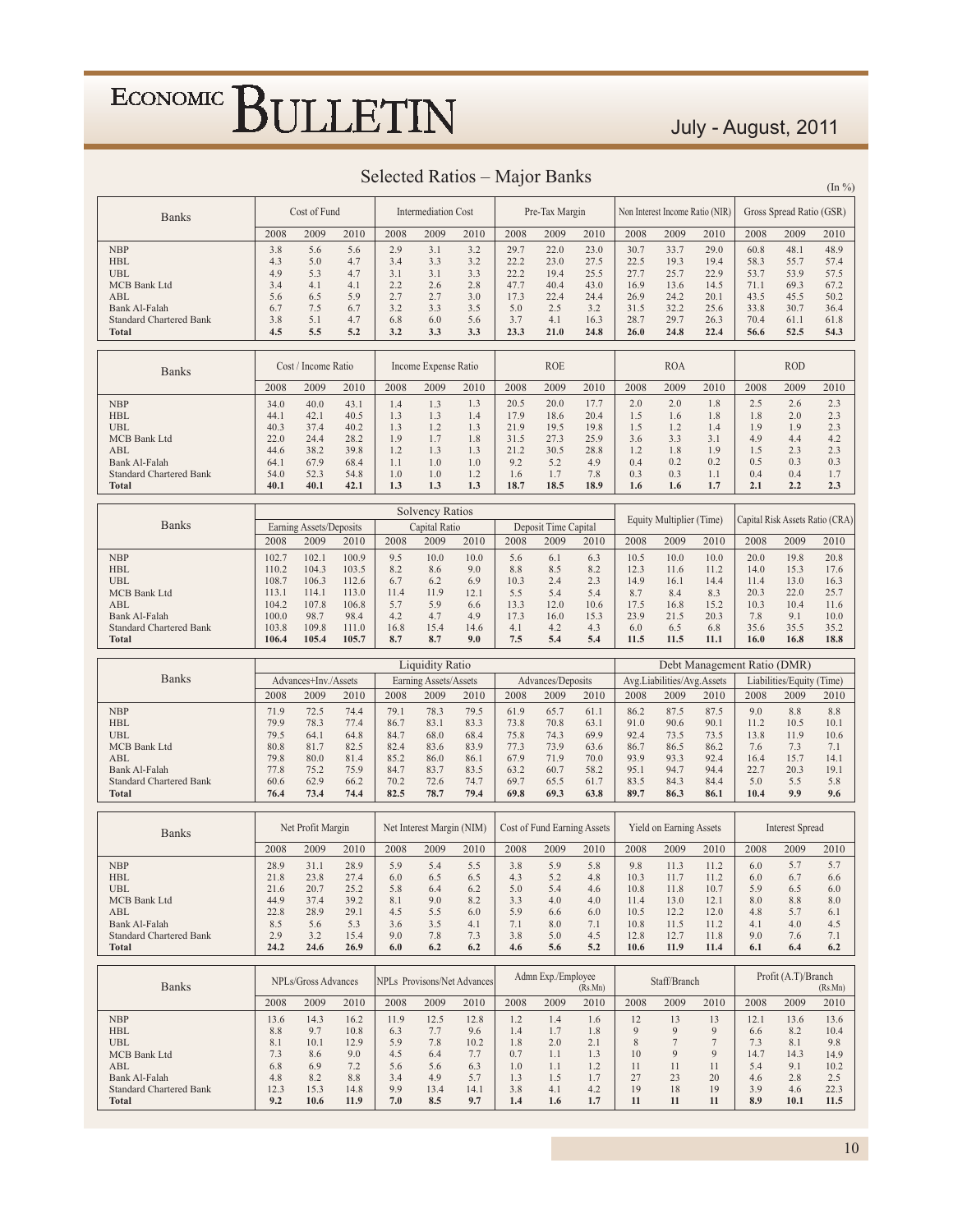### July - August, 2011

 $(Rs.Bn)$ 

 $(Rs.Mn)$ 

| <b>Banks</b>                  |        | Assets                   |                          |       | Equity                   |                          |        | Deposits       |                          |       | Advances                 |       |       | Investments |       |
|-------------------------------|--------|--------------------------|--------------------------|-------|--------------------------|--------------------------|--------|----------------|--------------------------|-------|--------------------------|-------|-------|-------------|-------|
|                               | 2008   | 2009                     | 2010                     | 2008  | 2009                     | 2010                     | 2008   | 2009           | 2010                     | 2008  | 2009                     | 2010  | 2008  | 2009        | 2010  |
| Askari Commercial Bank        | 206.2  | 254.3                    | 314.7                    | 12.0  | 13.1                     | 14.8                     | 167.7  | 206.0          | 255.9                    | 128.8 | 135.0                    | 152.8 | 35.7  | 67.0        | 102.3 |
| Soneri Bank                   | 81.0   | 95.3                     | 108.1                    | 7.0   | 7.2                      | 8.4                      | 61.6   | 73.5           | 82.0                     | 47.6  | 48.7                     | 54.7  | 14.1  | 29.5        | 35.0  |
| Bank Al-Habib                 | 177.3  | 249.8                    | 301.6                    | 10.0  | 12.3                     | 14.7                     | 144.4  | 189.3          | 249.8                    | 100.2 | 106.0                    | 125.8 | 48.2  | 111.0       | 137.2 |
| Bank of Khyber                | 31.3   | 38.8                     | 50.8                     | 5.7   | 5.0                      | 5.6                      | 24.7   | 26.3           | 37.0                     | 12.6  | 11.8                     | 18.2  | 9.0   | 17.9        | 19.9  |
| Bank of Punjab*               | 186.0  | $\overline{\phantom{a}}$ |                          | 5.1   | $\sim$                   |                          | 164.1  | $\overline{a}$ |                          | 131.7 | $\overline{\phantom{a}}$ |       | 22.7  |             |       |
| <b>KASB Bank</b>              | 51.8   | 59.2                     | 56.4                     | 8.8   | 4.5                      | 1.8                      | 35.1   | 43.9           | 46.3                     | 32.2  | 29.5                     | 29.5  | 9.5   | 15.1        | 13.1  |
| Habib Metropolitan Bank Ltd   | 182.4  | 237.4                    | 252.2                    | 16.2  | 18.9                     | 21.0                     | 128.4  | 142.5          | 160.5                    | 108.3 | 102.3                    | 119.8 | 53.6  | 111.7       | 101.0 |
| Faysal Bank                   | 138.2  | 180.9                    | 267.3                    | 10.1  | 11.3                     | 16.6                     | 102.8  | 123.7          | 195.3                    | 83.5  | 91.3                     | 133.7 | 36.2  | 56.5        | 86.4  |
| mybank                        | 39.8   | 35.5                     | 39.5                     | 5.9   | 4.2                      | 3.2                      | 28.0   | 26.8           | 29.5                     | 20.9  | 17.4                     | 19.6  | 10.3  | 10.0        | 9.4   |
| <b>SILKBANK</b>               | 55.6   | 68.7                     | 72.6                     | 3.1   | 0.2                      | 4.8                      | 41.1   | 49.6           | 55.7                     | 31.1  | 32.1                     | 44.4  | 12.0  | 20.2        | 13.0  |
| Meezan Bank                   | 85.3   | 124.2                    | 154.8                    | 6.3   | 9.1                      | 10.7                     | 70.2   | 100.3          | 131.1                    | 39.5  | 41.7                     | 54.2  | 14.5  | 23.3        | 55.0  |
| <b>NIB Bank</b>               | 178.9  | 208.1                    | 164.3                    | 41.0  | 41.6                     | 13.7                     | 104.6  | 93.9           | 99.2                     | 80.3  | 84.0                     | 74.6  | 35.2  | 62.4        | 51.8  |
| Atlas Bank**                  | 29.0   | $\overline{\phantom{a}}$ | $\overline{\phantom{a}}$ | 4.2   | $\overline{\phantom{a}}$ | $\overline{\phantom{a}}$ | 18.6   | $\overline{a}$ | $\overline{\phantom{a}}$ | 20.6  | $\overline{\phantom{a}}$ |       | 3.0   |             |       |
| Dubai Islamic Bank            | 32.0   | 35.4                     | 39.9                     | 5.1   | 6.0                      | 6.0                      | 25.5   | 28.0           | 31.4                     | 18.1  | 20.6                     | 22.8  | 3.0   | 2.8         | 5.9   |
| Bank Islami Pakistan          | 19.1   | 34.3                     | 45.0                     | 5.2   | 4.7                      | 4.7                      | 12.5   | 28.0           | 38.2                     | 6.3   | 10.5                     | 16.7  | 5.0   | 6.8         | 13.7  |
| Summit Bank                   | 24.8   | 69.1                     | 72.3                     | 6.1   | 6.6                      | 3.6                      | 16.6   | 57.5           | 61.6                     | 15.8  | 37.7                     | 38.8  | 5.1   | 17.2        | 20.5  |
| JS Bank                       | 21.6   | 32.9                     | 39.4                     | 5.8   | 5.7                      | 5.8                      | 15.3   | 21.3           | 26.3                     | 9.7   | 11.7                     | 14.0  | 5.1   | 9.5         | 13.7  |
| Al-Baraka Bank                | 16.5   | 19.8                     | 60.8                     | 4.1   | 3.5                      | 6.1                      | 10.9   | 15.1           | 49.3                     | 7.8   | 9.4                      | 26.9  | 2.8   | 3.4         | 15.6  |
| Dawood Islamic Bank Ltd.      | 9.6    | 13.1                     | 17.7                     | 4.1   | 4.8                      | 4.3                      | 5.1    | 6.8            | 12.6                     | 5.6   | 4.8                      | 5.6   | 2.0   | 2.9         | 5.1   |
| Samba Bank Limited            | 16.5   | 23.7                     | 30.5                     | 5.5   | 7.1                      | 7.9                      | 9.9    | 12.5           | 14.9                     | 6.2   | 9.7                      | 12.1  | 3.8   | 5.8         | 11.1  |
| First Women Bank              | 7.3    | 10.3                     | 12.7                     | 1.1   | 1.1                      | 1.1                      | 5.9    | 8.8            | 10.2                     | 3.3   | 3.3                      | 6.3   | 2.3   | 4.1         | 3.4   |
| <b>All Private/Prov.Banks</b> | 1590.2 | 1790.8                   | 2100.6                   | 172.4 | 166.9                    | 154.8                    | 1193.0 | 1253.8         | 1586.8                   | 910.1 | 807.5                    | 970.5 | 333.1 | 577.1       | 713.1 |

#### Key Performance Indicators - Private/Provincial Banks

| <b>Banks</b>                  |        | Interest Income          |                          |         | <b>Interest Expense</b>  |                          |                | Net Interest Income      |                          |          | Non Interest Income      |                          |          | Revenue           |                          |
|-------------------------------|--------|--------------------------|--------------------------|---------|--------------------------|--------------------------|----------------|--------------------------|--------------------------|----------|--------------------------|--------------------------|----------|-------------------|--------------------------|
|                               | 2008   | 2009                     | 2010                     | 2008    | 2009                     | 2010                     | 2008           | 2009                     | 2010                     | 2008     | 2009                     | 2010                     | 2008     | 2009              | 2010                     |
| Askari Commercial Bank        | 18393  | 22586                    | 27952                    | 10651   | 13554                    | 17937                    | 7743           | 9033                     | 10015                    | 2707     | 2544                     | 2177                     | 10450    | 11577             | 12192                    |
| Soneri Bank                   | 7823   | 9337                     | 10250                    | 4878    | 6603                     | 7204                     | 2945           | 2734                     | 3047                     | 1226     | 1168                     | 1228                     | 4171     | 3902              | 4275                     |
| <b>Bank Al-Habib</b>          | 14587  | 22120                    | 27475                    | 8004    | 13053                    | 16679                    | 6583           | 9067                     | 10797                    | 2454     | 1836                     | 2129                     | 9037     | 10903             | 12926                    |
| Bank of Khyber                | 2959   | 3390                     | 4207                     | 1898    | 2390                     | 2925                     | 1061           | 1000                     | 1282                     | 340      | 384                      | 60                       | 1401     | 1384              | 1342                     |
| Bank of Punjab*               | 17753  | $\overline{\phantom{a}}$ | $\overline{\phantom{a}}$ | 16614   | $\overline{\phantom{a}}$ | $\overline{\phantom{a}}$ | 1139           | $\sim$                   | $\overline{\phantom{a}}$ | 4183     | $\overline{\phantom{a}}$ | $\overline{\phantom{a}}$ | 5322     | $\sim$            | $\overline{\phantom{a}}$ |
| <b>KASB Bank</b>              | 4861   | 5062                     | 5017                     | 4448    | 5490                     | 5064                     | 413            | $-428$                   | $-47$                    | 616      | 555                      | 623                      | 2307     | 126               | 576                      |
| Habib Metropolitan Bank Ltd   | 17158  | 21376                    | 23380                    | 11839   | 14665                    | 16433                    | 5319           | 6711                     | 6947                     | 3928     | 3702                     | 4429                     | 9247     | 10413             | 11376                    |
| Faysal Bank                   | 13404  | 16958                    | 19710                    | 8455    | 11968                    | 13919                    | 4949           | 4990                     | 5791                     | 2311     | 2813                     | 4012                     | 7260     | 7803              | 9803                     |
| mybank                        | 3641   | 3368                     | 2887                     | 2830    | 2882                     | 2332                     | 811            | 486                      | 555                      | 943      | 384                      | 409                      | 1754     | 870               | 964                      |
| <b>SILKBANK</b>               | 4588   | 5913                     | 6776                     | 4219    | 5855                     | 5926                     | 369            | 58                       | 849                      | 384      | 662                      | 1185                     | 753      | 720               | 2170                     |
| Meezan Bank                   | 6803   | 10102                    | 12290                    | 3088    | 4970                     | 6606                     | 3715           | 5132                     | 5684                     | 708      | 1598                     | 2475                     | 4423     | 6730              | 8159                     |
| NIB Bank                      | 15202  | 18272                    | 16482                    | 10800   | 12872                    | 13533                    | 4402           | 5400                     | 2949                     | 2422     | 1682                     | 1715                     | 6824     | 7082              | 4664                     |
| Atlas Bank**                  | 2976   | $\overline{\phantom{a}}$ | $\overline{\phantom{a}}$ | 2421    | $\sim$                   | $\sim$                   | 555            | $\overline{\phantom{a}}$ | $\sim$                   | 245      | $\overline{\phantom{a}}$ | $\sim$                   | 800      | $\sim$            | $\overline{\phantom{a}}$ |
| Dubai Islamic Bank            | 2724   | 3647                     | 4072                     | 1377    | 1806                     | 2130                     | 1346           | 1841                     | 1942                     | 336      | 365                      | 366                      | 1682     | 2206              | 2308                     |
| Bank Islami Pakistan          | 1469   | 2177                     | 3806                     | 729     | 1222                     | 2057                     | 739            | 955                      | 1749                     | 196      | 343                      | 207                      | 935      | 1298              | 1963                     |
| Summit Bank                   | 2472   | 6902                     | 7071                     | 1586    | 6136                     | 6102                     | 886            | 766                      | 968                      | 167      | 314                      | 582                      | 1053     | 1080              | 1550                     |
| JS Bank                       | 1975   | 2527                     | 3300                     | 1362    | 1807                     | 2255                     | 613            | 721                      | 1045                     | 492      | 339                      | 333                      | 1105     | 1060              | 1378                     |
| Al-Baraka Bank                | 1060   | 1914                     | 2199                     | 598     | 1235                     | 1659                     | 462            | 679                      | 540                      | 95       | 302                      | 247                      | 557      | 981               | 787                      |
| Dawood Islamic Bank Ltd.      | 855    | 1132                     | 1263                     | 403     | 651                      | 726                      | 452            | 481                      | 537                      | 46       | 57                       | 64                       | 498      | 538               | 601                      |
| Samba Bank Limited            | 1758   | 1879                     | 2385                     | 1071    | 1259                     | 1350                     | 687            | 620                      | 1034                     | 125      | 142                      | 321                      | 812      | 762               | 1355                     |
| <b>First Women Bank</b>       | 736    | 896                      | 1374                     | 213     | 408                      | 764                      | 523            | 488                      | 611                      | 90       | 67                       | 57                       | 613      | 555               | 668                      |
| <b>All Private/Prov.Banks</b> | 143197 | 159558 181896            |                          | 97484   | 108826 125601            |                          | 45712          | 50734                    | 56295                    | 24014    | 19257                    | 22619                    | 71004    | 69990             | 79057                    |
|                               |        |                          |                          |         |                          |                          |                |                          |                          |          |                          |                          |          |                   |                          |
|                               |        |                          |                          |         |                          |                          |                |                          |                          |          |                          |                          |          |                   |                          |
|                               |        | Admn Expense             |                          |         | <b>Operating Profit</b>  |                          |                | Provision/Other Expenses |                          |          | Profit/Loss (B.T)        |                          |          | Profit/Loss (A.T) |                          |
| <b>Banks</b>                  | 2008   | 2009                     | 2010                     | 2008    | 2009                     | 2010                     | 2008           | 2009                     | 2010                     | 2008     | 2009                     | 2010                     | 2008     | 2009              | 2010                     |
| Askari Commercial Bank        | 5904   | 6996                     | 7813                     | 4546    | 4581                     | 4379                     | 4084           | 2949                     | 3107                     | 461      | 1642                     | 1273                     | 386      | 1097              | 943                      |
| Soneri Bank                   | 1674   | 2114                     | 2624                     | 2497    | 1788                     | 1651                     | 1544           | 1599                     | 1511                     | 953      | 190                      | 140                      | 701      | 145               | 125                      |
| Bank Al-Habib                 | 4235   | 5046                     | 6162                     | 4802    | 5857                     | 6764                     | 1151           | 1345                     | 1108                     | 3579     | 4512                     | 5656                     | 2425     | 2856              | 3602                     |
| Bank of Khyber                | 655    | 719                      | 944                      | 746     | 665                      | 398                      | 540            | 1463                     | 13                       | 206      | $-799$                   | 713                      | 68       | $-162$            | 563                      |
| Bank of Punjab*               | 2800   | $\sim$                   | $\overline{\phantom{a}}$ | 2522    | $\sim$                   | $\overline{\phantom{a}}$ | 19355          | $\overline{\phantom{a}}$ | $\overline{\phantom{a}}$ | $-16833$ | $\overline{\phantom{a}}$ | $\sim$                   | $-10059$ | $\sim$            | $\overline{\phantom{a}}$ |
| <b>KASB Bank</b>              | 1759   | 2379                     | 2495                     | 548     | $-2253$                  | $-1919$                  | 2397           | 2549                     | 1536                     | $-1849$  | $-5943$                  | $-3455$                  | $-973$   | $-4228$           | $-2711$                  |
| Habib Metropolitan Bank Ltd   | 3087   | 3524                     | 4173                     | 6160    | 6889                     | 7203                     | 1397           | 2676                     | 3176                     | 4764     | 4214                     | 4026                     | 3293     | 2739              | 2818                     |
| Faysal Bank                   | 3258   | 4284                     | 6644                     | 4002    | 3519                     | 3159                     | 2206           | 2219                     | 2332                     | 1796     | 1300                     | 827                      | 1115     | 1200              | 1190                     |
| mybank                        | 923    | 1064                     | 1110                     | 831     | $-194$                   | $-146$                   | 1592           | 1962                     | 938                      | $-761$   | $-2156$                  | $-1078$                  | $-350$   | $-1640$           | $-1043$                  |
| <b>SILKBANK</b>               | 1936   | 2748                     | 3154                     | $-1183$ | $-2028$                  | $-984$                   | 1652           | 2225                     | 253                      | $-2835$  | $-4252$                  | $-1235$                  | $-2014$  | $-2903$           | $-1131$                  |
| Meezan Bank                   | 2627   | 3530                     | 4461                     | 1796    | 3200                     | 3698                     | 804            | 1460                     | 1571                     | 992      | 1740                     | 2127                     | 621      | 1025              | 1650                     |
| NIB Bank                      | 6433   | 5345                     | 6955                     | 391     | 1737                     | $-2291$                  | 11388          | 1092                     | 10331                    | $-10997$ | 644                      | $-12622$                 | $-7475$  | 691               | $-10112$                 |
| Atlas Bank**                  | 1865   | $\overline{\phantom{a}}$ | $\overline{\phantom{a}}$ | $-1065$ | $\sim$                   | $\sim$                   | 529            | $\sim$                   | $\sim$                   | $-1594$  | $\sim$                   | $\overline{\phantom{a}}$ | $-1011$  | $\sim$            | $\overline{\phantom{a}}$ |
| Dubai Islamic Bank            | 1791   | 1724                     | 2096                     | $-109$  | 482                      | 212                      | 162            | 130                      | 194                      | $-271$   | 352                      | 18                       | $-182$   | 227               | 8                        |
| Bank Islami Pakistan          | 1028   | 1755                     | 1896                     | $-93$   | $-457$                   | 68                       | 136            | 122                      | 23                       | $-229$   | $-579$                   | 45                       | $-53$    | $-489$            | 47                       |
| Summit Bank                   | 775    | 2959                     | 2736                     | 278     | $-1879$                  | $-1186$                  | 625            | 3134                     | 2690                     | $-347$   | $-5013$                  | $-3875$                  | $-191$   | $-3770$           | $-3018$                  |
| JS Bank                       | 983    | 1735                     | 1847                     | 122     | $-675$                   | $-469.0$                 | 12             | 774                      | 154                      | 111      | $-1449$                  | $-623$                   | 55       | $-595$            | $-407$                   |
| Al-Baraka Bank                | 950    | 1411                     | 1509                     | $-393$  | $-430$                   | $-722$                   | $-2$           | 369                      | 851                      | $-391$   | $-799$                   | $-1572$                  | $-260$   | $-564$            | $-1040$                  |
| Dawood Islamic Bank Ltd.      | 434    | 686                      | 987                      | 64      | $-148$                   | $-386$                   | $\overline{4}$ | 257                      | 439                      | 60       | $-405$                   | $-825$                   | 33       | $-293$            | $-535$                   |
| Samba Bank Limited            | 1461   | 1415                     | 1457                     | $-649$  | $-653$                   | $-102$                   | 362            | 415                      | 29                       | $-1011$  | $-1068$                  | $-130$                   | $-742$   | $-593$            | $-120$                   |
| <b>First Women Bank</b>       | 368    | 452                      | 534                      | 245     | 103                      | 134                      | 56             | 190                      | 79                       | 190      | $-86$                    | 55                       | 106      | $-80$             | 24                       |

\* Punjab Bank's Annual Reports 2009 & 2010 had not been published at the time of writing this paper.

\*\* Atlas Bank Ltd descheduled wef close of business on December 31, 2010 and merged with Summit Bank Ltd. Figures for 2009 & 2010 reflect the amalgamated figures.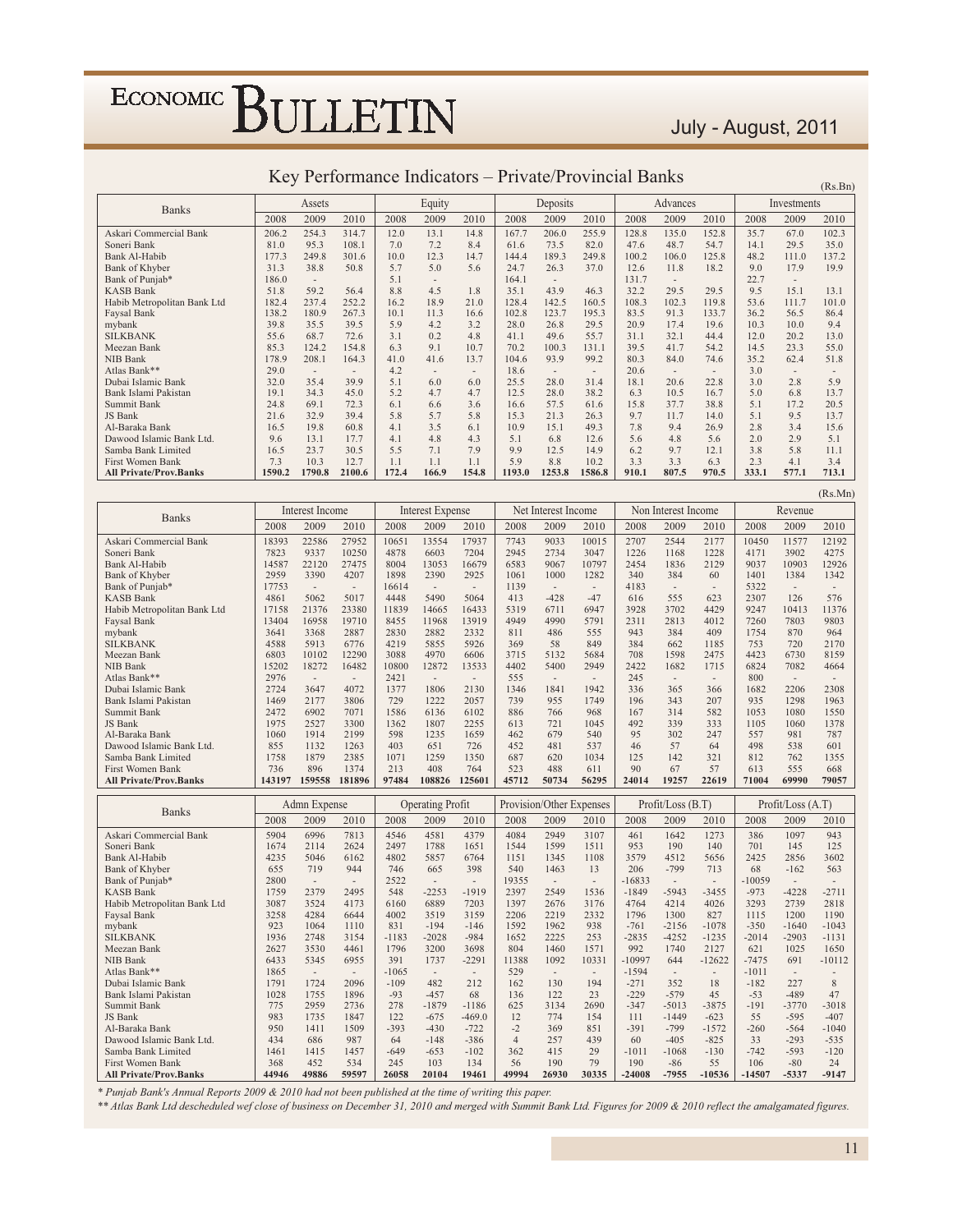July - August, 2011

| 2008<br>2009<br>2010<br>2008<br>2009<br>2010<br>2008<br>2009<br>2010<br>2008<br>2009<br>2010<br>2008<br>2009<br>2010<br>7.1<br>3.4<br>3.4<br>2.2<br>6.5<br>17.9<br>42.1<br>6.2<br>6.6<br>3.1<br>4.2<br>25.9<br>22.0<br>40.0<br>35.8<br>Askari Commercial Bank<br>7.2<br>8.1<br>2.5<br>3.0<br>10.5<br>1.8<br>37.6<br>29.7<br>Soneri Bank<br>8.6<br>2.8<br>1.2<br>29.4<br>29.2<br>28.7<br>29.3<br>5.7<br>2.5<br>39.3<br>Bank Al-Habib<br>6.9<br>6.7<br>3.0<br>2.7<br>21.0<br>18.8<br>19.1<br>27.2<br>16.8<br>16.5<br>45.1<br>41.0<br>7.8<br>2.7<br>6.2<br>Bank of Khyber<br>8.4<br>8.2<br>2.5<br>2.6<br>$-21.2$<br>16.7<br>24.3<br>27.7<br>4.5<br>35.9<br>29.5<br>30.5<br>1.5<br><b>Bank of Punjab</b><br>8.6<br>$-76.7$<br>78.6<br>6.4<br>$\sim$<br>$\sim$<br>$\overline{\phantom{a}}$<br>$\overline{\phantom{a}}$<br>$\overline{\phantom{a}}$<br>$\sim$<br>$\overline{\phantom{a}}$<br>$\overline{\phantom{a}}$<br>٠<br>$\sim$<br>9.7<br>5.1<br>$-105.8$<br>440.5<br>$-8.5$<br>$-0.9$<br>KASB Bank<br>11.7<br>11.7<br>4.6<br>4.8<br>$-33.5$<br>$-61.3$<br>28.1<br>108.2<br>8.5<br>2.0<br>22.6<br>42.5<br>Habib Metropolitan Bank<br>7.6<br>7.9<br>7.6<br>1.9<br>1.9<br>16.8<br>14.5<br>35.6<br>38.9<br>31.0<br>31.4<br>29.7<br>Faysal Bank<br>7.4<br>8.7<br>7.2<br>2.9<br>3.1<br>3.4<br>11.4<br>6.6<br>3.5<br>31.8<br>40.9<br>36.9<br>29.4<br>29.4<br>36.1<br>2.8<br>mybank<br>8.6<br>9.3<br>7.3<br>3.4<br>3.5<br>$-16.6$<br>$-57.5$<br>$-32.7$<br>53.8<br>44.1<br>42.4<br>22.3<br>14.4<br>19.2<br>$-57.0$<br>91.9<br><b>SILKBANK</b><br>8.5<br>10.2<br>9.1<br>3.9<br>4.8<br>4.8<br>$-64.7$<br>$-15.5$<br>51.0<br>54.6<br>8.0<br>1.0<br>12.5<br>Meezan Bank<br>4.7<br>5.4<br>5.4<br>4.0<br>3.9<br>3.6<br>13.2<br>14.9<br>16.0<br>23.7<br>30.3<br>54.6<br>50.8<br>46.2<br>14.4<br>4.9<br>29.0<br>29.6<br>NIB Bank<br>8.3<br>9.0<br>9.1<br>3.8<br>4.7<br>$-62.4$<br>3.2<br>$-69.4$<br>35.5<br>23.8<br>36.8<br>17.9<br>9.2<br>$-49.5$<br>11.9<br>12.5<br>7.4<br>$-87.5$<br>30.6<br>19.8<br>18.6<br>5.9<br>Atlas Bank Limited<br>÷,<br>$\overline{\phantom{a}}$<br>$\overline{\phantom{a}}$<br>6.9<br>$-8.9$<br>8.8<br>0.4<br>15.9<br>49.4<br>Dubai Islamic Bank<br>6.6<br>6.7<br>7.0<br>8.6<br>6.4<br>20.0<br>16.5<br>50.5<br>47.7<br>9.0<br>5.7<br>$-23.0$<br>21.0<br>26.4<br>50.3<br>43.9<br>Bank Islami Pakistan<br>6.4<br>6.0<br>6.2<br>8.6<br>$-13.8$<br>1.1<br>10.6<br>46.0<br>5.2<br>Summit Bank<br>10.7<br>15.6<br>9.6<br>7.5<br>4.3<br>$-13.2$<br>$-69.5$<br>$-50.6$<br>15.9<br>29.1<br>37.5<br>35.8<br>11.1<br>13.7<br>$-94.8$<br>JS Bank<br>9.1<br>5.9<br>7.8<br>6.6<br>8.2<br>6.4<br>4.5<br>$-17.1$<br>44.5<br>32.0<br>24.2<br>31.0<br>28.5<br>31.7<br>Al-Baraka Bank<br>7.4<br>9.2<br>4.9<br>11.7<br>10.6<br>4.5<br>$-33.9$<br>$-36.1$<br>$-64.3$<br>17.1<br>30.8<br>31.4<br>43.6<br>35.5<br>24.6<br>Dawood Islamic Bank<br>10.1<br>10.0<br>7.0<br>10.8<br>10.6<br>9.5<br>6.6<br>$-34.1$<br>$-62.2$<br>9.2<br>10.6<br>10.6<br>52.9<br>42.5<br>42.5<br>7.9<br>15.4<br>Samba Bank<br>9.3<br>9.7<br>7.3<br>12.6<br>10.9<br>$-53.7$<br>$-52.8$<br>$-4.8$<br>18.6<br>23.7<br>39.1<br>33.0<br>43.4<br>3.1<br>5.5<br>7.7<br>5.4<br>6.1<br>5.4<br>23.0<br>$-8.9$<br>3.8<br>14.7<br>12.1<br>71.1<br>54.5<br>44.5<br>First Women Bank<br>8.5<br>7.5<br>3.5<br>33.9<br>27.5<br>7.5<br>7.4<br>3.5<br>3.5<br>-14.4<br>$-4.5$<br>$-5.2$<br>28.6<br>31.9<br>31.8<br>30.9<br>Total<br><b>ROE</b><br><b>ROA</b><br><b>ROD</b><br>Cost/Income Ratio<br>Income/Expense Ratio<br><b>Banks</b><br>2009<br>2008<br>2010<br>2008<br>2010<br>2008<br>2009<br>2010<br>2008<br>2009<br>2010<br>2008<br>2009<br>2010<br>2009<br>56.5<br>1.0<br>1.1<br>3.2<br>8.7<br>0.5<br>0.6<br>0.4<br>Askari Commercial Bank<br>60.4<br>64.1<br>1.0<br>6.7<br>0.2<br>0.3<br>0.2<br>Soneri Bank<br>1.1<br>1.0<br>0.1<br>1.2<br>40.1<br>52.8<br>61.4<br>1.1<br>10.6<br>2.0<br>1.6<br>0.9<br>0.2<br>0.2<br>0.2<br>46.9<br>47.7<br>27.0<br>1.9<br>Bank Al-Habib<br>46.3<br>1.3<br>1.2<br>1.2<br>25.7<br>26.7<br>1.5<br>1.3<br>1.3<br>1.7<br>1.6<br>52.0<br>0.2<br>46.8<br>70.3<br>1.1<br>1.2<br>1.2<br>1.2<br>$-11.9$<br>10.6<br>0.2<br>$-1.8$<br>1.3<br>$-1.8$<br>1.3<br>Bank of Khyber<br>52.6<br>$-99.8$<br>$-5.7$<br><b>Bank of Punjab</b><br>0.6<br>$-4.8$<br>$\overline{\phantom{a}}$<br>$\sim$<br>$\sim$<br>$\sim$<br>$\overline{\phantom{a}}$<br>$\overline{\phantom{a}}$<br>$\overline{\phantom{a}}$<br>$\sim$<br>$\sim$<br>$\overline{\phantom{a}}$<br>0.5<br>$-15.0$<br>$-2.1$<br>$-2.9$<br>KASB Bank<br>74.8<br>1888.1<br>433.2<br>0.6<br>0.6<br>$-63.5$<br>$-85.6$<br>$-7.6$<br>$-4.7$<br>$-10.7$<br>$-6.0$<br>Habib Metropolitan Bank<br>33.4<br>33.8<br>1.3<br>1.2<br>1.2<br>22.2<br>1.3<br>1.2<br>2.6<br>1.9<br>36.7<br>15.6<br>14.1<br>1.8<br>2.0<br>44.9<br>10.9<br>Faysal Bank<br>54.9<br>67.8<br>1.1<br>1.1<br>1.0<br>11.2<br>8.5<br>0.8<br>0.8<br>0.5<br>1.1<br>1.1<br>0.7<br>52.6<br>0.9<br>mybank<br>122.3<br>115.1<br>0.9<br>0.8<br>$-6.4$<br>$-32.5$<br>$-28.0$<br>$-0.9$<br>$-4.4$<br>$-2.8$<br>$-1.2$<br>$-6.0$<br>$-3.7$<br>$-96.1$<br><b>SILKBANK</b><br>257.1<br>381.7<br>145.3<br>0.6<br>0.6<br>0.9<br>$-176.6$<br>$-45.1$<br>$-3.7$<br>$-4.7$<br>$-1.6$<br>$-4.8$<br>$-6.4$<br>$-2.1$<br>59.4<br>Meezan Bank<br>52.5<br>54.7<br>1.2<br>1.2<br>1.2<br>10.3<br>13.3<br>16.6<br>0.8<br>1.0<br>1.2<br>1.0<br>1.2<br>1.4<br>94.3<br>0.6<br>1.0<br>0.6<br>$-5.4$<br>NIB Bank<br>75.5<br>149.1<br>$-23.6$<br>1.7<br>$-41.3$<br>$-4.2$<br>0.4<br>$-6.8$<br>0.7<br>$-10.5$<br>233.1<br>763.7<br>0.7<br>0.6<br>$-21.3$<br>$-50.1$<br>$-3.9$<br>$-5.7$<br>$-7.6$<br>Atlas Bank Limited<br>$-6.0$<br>$\overline{\phantom{a}}$<br>$\sim$<br>$\overline{\phantom{a}}$<br>$\overline{\phantom{a}}$<br>$\sim$<br>78.2<br>90.8<br>0.9<br>1.0<br>$-3.9$<br>0.1<br>$-0.7$<br>0.0<br>$-0.9$<br>0.8<br>0.03<br>Dubai Islamic Bank<br>106.5<br>1.1<br>4.1<br>0.7<br>$-9.9$<br>$-0.3$<br>109.9<br>135.2<br>96.9<br>0.9<br>0.8<br>1.0<br>$-1.3$<br>1.0<br>$-1.8$<br>0.1<br>$-0.5$<br>$-2.4$<br>0.1<br>Bank Islami Pakistan<br>73.6<br>0.9<br>$-3.1$<br>$-0.9$<br>$-1.5$<br>Summit Bank<br>274.0<br>176.5<br>0.6<br>0.7<br>$-59.1$<br>$-59.1$<br>$-8.0$<br>$-4.3$<br>$-10.2$<br>$-5.1$<br>JS Bank<br>89.0<br>1.0<br>0.9<br>0.9<br>0.3<br>$-2.2$<br>$-1.1$<br>0.4<br>$-3.3$<br>163.7<br>134.0<br>1.0<br>$-10.4$<br>$-7.1$<br>$-1.7$<br>170.6<br>143.8<br>191.7<br>0.7<br>0.7<br>0.6<br>$-6.6$<br>$-15.0$<br>0.0<br>$-2.0$<br>$-3.1$<br>0.0<br>$-3.4$<br>$-4.3$<br>0.0<br>Al-Baraka Bank<br>0.9<br>0.4<br>0.8<br>Dawood Islamic Bank<br>87.1<br>127.5<br>164.2<br>1.1<br>0.7<br>0.6<br>$-6.6$<br>$-11.8$<br>$-2.6$<br>$-3.5$<br>$-4.9$<br>$-5.5$<br>Samba Bank<br>179.9<br>185.7<br>107.5<br>0.7<br>0.7<br>1.0<br>$-11.2$<br>$-9.5$<br>$-1.6$<br>$-4.0$<br>$-2.9$<br>$-0.4$<br>$-6.6$<br>$-5.3$<br>$-0.9$<br>1.3<br>9.8<br>2.2<br>0.3<br>First Women Bank<br>60.0<br>81.4<br>79.9<br>0.9<br>1.0<br>$-7.3$<br>1.3<br>$-0.9$<br>0.2<br>$-1.1$<br>1.6<br>0.9<br>1.0<br>$-9.1$<br>$-5.7$<br>$-0.9$<br>$-0.3$<br>$-0.5$<br>Total<br>63.3<br>71.3<br>75.4<br>1.0<br>$-3.4$<br>$-1.3$<br>$-0.5$<br>$-0.6$<br>Solvency Ratio<br>Equity Multiplier (Time)<br>Capital Risk Assets Ratio (CRA)<br>Deposit Time Capital<br>Earning Assets/Deposits<br>Capital Ratio<br><b>Banks</b><br>2009<br>2009<br>2008<br>2008<br>2009<br>2010<br>2008<br>2010<br>2008<br>2009<br>2010<br>2008<br>2010<br>2009<br>2010<br>5.5<br>9.5<br>9.7<br>106.6<br>103.8<br>104.6<br>6.2<br>4.9<br>12.3<br>13.4<br>14.9<br>16.1<br>18.3<br>20.4<br>10.5<br>Askari Commercial Bank<br>7.7<br>113.2<br>8.9<br>9.1<br>9.3<br>12.5<br>13.1<br>15.0<br>14.7<br>15.1<br>Soneri Bank<br>112.0<br>112.5<br>8.4<br>8.0<br>12.0<br>104.8<br>5.6<br>4.9<br>13.0<br>13.0<br>19.2<br>20.4<br>11.6<br>Bank Al-Habib<br>112.1<br>111.1<br>5.2<br>14.6<br>17.7<br>10.0<br>10.8<br>Bank of Khyber<br>120.1<br>120.3<br>18.4<br>15.3<br>11.9<br>5.4<br>49.4<br>114.5<br>4.4<br>4.8<br>4.1<br>6.5<br>8.4<br>43.8<br>35.4<br>Bank of Punjab<br>103.6<br>4.8<br>15.7<br>20.9<br>7.6<br>$\overline{\phantom{a}}$<br>$\sim$<br>$\overline{\phantom{a}}$<br>$\sim$<br>$\overline{\phantom{a}}$<br>$\sim$<br>$\sim$<br>$\sim$<br>$\sim$<br><b>KASB Bank</b><br>113.3<br>113.9<br>100.3<br>14.0<br>12.0<br>5.5<br>5.1<br>5.6<br>7.1<br>8.3<br>18.3<br>22.6<br>21.6<br>10.7<br>12.6<br>Habib Metropolitan Bank<br>129.9<br>141.7<br>147.3<br>8.3<br>8.7<br>12.0<br>12.0<br>14.9<br>17.9<br>8.3<br>8.1<br>8.0<br>7.8<br>12.3<br>16.6<br>Faysal Bank<br>123.6<br>126.7<br>122.0<br>7.3<br>9.6<br>10.9<br>13.6<br>14.9<br>16.0<br>12.0<br>6.7<br>6.2<br>7.6<br>12.3<br>12.4<br>mybank<br>116.5<br>112.0<br>105.5<br>13.6<br>13.4<br>9.9<br>4.8<br>4.9<br>6.1<br>7.4<br>7.5<br>10.1<br>26.2<br>26.3<br>20.1<br><b>SILKBANK</b><br>108.3<br>106.3<br>3.5<br>107.1<br>3.8<br>2.6<br>12.7<br>14.7<br>16.0<br>26.1<br>37.8<br>28.2<br>7.4<br>5.2<br>6.6<br>Meezan Bank<br>105.1<br>104.5<br>101.3<br>7.9<br>7.4<br>7.1<br>10.7<br>11.4<br>12.6<br>14.1<br>16.3<br>19.0<br>11.3<br>13.6<br>20.7<br>NIB Bank<br>143.4<br>151.0<br>17.8<br>21.4<br>2.9<br>3.5<br>39.1<br>30.9<br>116.3<br>13.1<br>2.4<br>5.6<br>4.7<br>7.6<br>50.3<br>Atlas Bank Limited<br>127.1<br>108.5<br>18.3<br>11.4<br>3.8<br>7.3<br>5.5<br>8.8<br>31.9<br>17.1<br>$\overline{\phantom{a}}$<br>$\overline{\phantom{a}}$<br>$\overline{\phantom{a}}$<br>$\overline{\phantom{a}}$<br>Dubai Islamic Bank<br>99.7<br>101.3<br>17.6<br>13.6<br>4.4<br>4.8<br>4.9<br>5.7<br>31.9<br>28.7<br>103.7<br>16.1<br>6.1<br>6.2<br>27.9<br>Bank Islami Pakistan<br>110.8<br>91.5<br>88.7<br>24.9<br>18.5<br>11.9<br>2.5<br>7.0<br>4.0<br>5.4<br>79.5<br>58.7<br>34.7<br>4.1<br>8.4<br>Summit Bank<br>143.6<br>106.8<br>98.8<br>29.0<br>16.2<br>7.2<br>2.2<br>6.0<br>12.0<br>3.4<br>7.4<br>52.4<br>23.8<br>13.8<br>13.4<br>JS Bank<br>115.1<br>26.0<br>20.9<br>15.8<br>2.8<br>4.1<br>4.8<br>118.6<br>123.5<br>3.3<br>3.8<br>6.3<br>67.6<br>53.4<br>45.1<br>Al-Baraka Bank<br>128.9<br>110.1<br>101.5<br>30.8<br>20.8<br>11.9<br>2.0<br>3.4<br>6.7<br>3.2<br>4.8<br>8.4<br>75.5<br>43.8<br>26.4<br>Dawood Islamic Bank<br>177.9<br>162.5<br>127.7<br>39.4<br>29.6<br>1.0<br>1.3<br>2.1<br>2.1<br>2.5<br>82.6<br>85.4<br>47.1<br>3.4<br>87.4<br>Samba Bank<br>132.9<br>143.0<br>164.9<br>31.2<br>27.7<br>1.9<br>2.8<br>3.2<br>122.4<br>35.8<br>1.8<br>1.8<br>3.6<br>79.0<br>68.7<br>First Women Bank<br>104.9<br>104.9<br>107.4<br>12.5<br>9.3<br>8.6<br>34.0<br>13.3<br>6.2<br>6.7<br>7.5<br>8.0<br>10.7<br>33.4<br>22.4<br><b>Total</b><br>113.1<br>116.4<br>116.1<br>10.4<br>10.0<br>8.3<br>8.1<br>7.0<br>8.4<br>9.6<br>10.0<br>12.1<br>18.9<br>19.7<br>18.1 |              | Cost of Fund |  | <b>Intermediation Cost</b> |  | Pre-Tax Margin |  | Non Interest Income Ratio(NIR) | Gross Spread Ratio(GSR) |  |
|------------------------------------------------------------------------------------------------------------------------------------------------------------------------------------------------------------------------------------------------------------------------------------------------------------------------------------------------------------------------------------------------------------------------------------------------------------------------------------------------------------------------------------------------------------------------------------------------------------------------------------------------------------------------------------------------------------------------------------------------------------------------------------------------------------------------------------------------------------------------------------------------------------------------------------------------------------------------------------------------------------------------------------------------------------------------------------------------------------------------------------------------------------------------------------------------------------------------------------------------------------------------------------------------------------------------------------------------------------------------------------------------------------------------------------------------------------------------------------------------------------------------------------------------------------------------------------------------------------------------------------------------------------------------------------------------------------------------------------------------------------------------------------------------------------------------------------------------------------------------------------------------------------------------------------------------------------------------------------------------------------------------------------------------------------------------------------------------------------------------------------------------------------------------------------------------------------------------------------------------------------------------------------------------------------------------------------------------------------------------------------------------------------------------------------------------------------------------------------------------------------------------------------------------------------------------------------------------------------------------------------------------------------------------------------------------------------------------------------------------------------------------------------------------------------------------------------------------------------------------------------------------------------------------------------------------------------------------------------------------------------------------------------------------------------------------------------------------------------------------------------------------------------------------------------------------------------------------------------------------------------------------------------------------------------------------------------------------------------------------------------------------------------------------------------------------------------------------------------------------------------------------------------------------------------------------------------------------------------------------------------------------------------------------------------------------------------------------------------------------------------------------------------------------------------------------------------------------------------------------------------------------------------------------------------------------------------------------------------------------------------------------------------------------------------------------------------------------------------------------------------------------------------------------------------------------------------------------------------------------------------------------------------------------------------------------------------------------------------------------------------------------------------------------------------------------------------------------------------------------------------------------------------------------------------------------------------------------------------------------------------------------------------------------------------------------------------------------------------------------------------------------------------------------------------------------------------------------------------------------------------------------------------------------------------------------------------------------------------------------------------------------------------------------------------------------------------------------------------------------------------------------------------------------------------------------------------------------------------------------------------------------------------------------------------------------------------------------------------------------------------------------------------------------------------------------------------------------------------------------------------------------------------------------------------------------------------------------------------------------------------------------------------------------------------------------------------------------------------------------------------------------------------------------------------------------------------------------------------------------------------------------------------------------------------------------------------------------------------------------------------------------------------------------------------------------------------------------------------------------------------------------------------------------------------------------------------------------------------------------------------------------------------------------------------------------------------------------------------------------------------------------------------------------------------------------------------------------------------------------------------------------------------------------------------------------------------------------------------------------------------------------------------------------------------------------------------------------------------------------------------------------------------------------------------------------------------------------------------------------------------------------------------------------------------------------------------------------------------------------------------------------------------------------------------------------------------------------------------------------------------------------------------------------------------------------------------------------------------------------------------------------------------------------------------------------------------------------------------------------------------------------------------------------------------------------------------------------------------------------------------------------------------------------------------------------------------------------------------------------------------------------------------------------------------------------------------------------------------------------------------------------------------------------------------------------------------------------------------------------------------------------------------------------------------------------------------------------------------------------------------------------------------------------------------------------------------------------------------------------------------------------------------------------------------------------------------------------------------------------------------------------------------------------------------------------------------------------------------------------------------------------------------------------------------------------------------------------------------------------------------------------------------------------------------------------------------------------------------------------------------------------------------------------------------------------------------------------------------------------------------------------------------------------------------------------------------------------------------------------------------------------------------------------------------------------------------------------------------------------------------------------------------------------------------------------------------------------------------------------------------------------------------------------------------------------------------------------------------------------------------------------------------------------------------------------------------------------------------------------------------------------------------------------------------------------------------------------------------------------------------------------------------------------------------------------------------------------------------------------------------------------------------------------------------------------------------------------------------------------------------------------------------------------------------------------------------------------------------------------------------------------------------------------------------------------------------------------------------------------------------------------------------------------------------------------------------------------------------------------------------------------------------------------------------------------------------------------------------------------------------------------------------------------------------------------------------------------------------------------------------------------------------------------------------------------------------------------------------------------------------------------------------------------------------------------------------------------------------------|--------------|--------------|--|----------------------------|--|----------------|--|--------------------------------|-------------------------|--|
|                                                                                                                                                                                                                                                                                                                                                                                                                                                                                                                                                                                                                                                                                                                                                                                                                                                                                                                                                                                                                                                                                                                                                                                                                                                                                                                                                                                                                                                                                                                                                                                                                                                                                                                                                                                                                                                                                                                                                                                                                                                                                                                                                                                                                                                                                                                                                                                                                                                                                                                                                                                                                                                                                                                                                                                                                                                                                                                                                                                                                                                                                                                                                                                                                                                                                                                                                                                                                                                                                                                                                                                                                                                                                                                                                                                                                                                                                                                                                                                                                                                                                                                                                                                                                                                                                                                                                                                                                                                                                                                                                                                                                                                                                                                                                                                                                                                                                                                                                                                                                                                                                                                                                                                                                                                                                                                                                                                                                                                                                                                                                                                                                                                                                                                                                                                                                                                                                                                                                                                                                                                                                                                                                                                                                                                                                                                                                                                                                                                                                                                                                                                                                                                                                                                                                                                                                                                                                                                                                                                                                                                                                                                                                                                                                                                                                                                                                                                                                                                                                                                                                                                                                                                                                                                                                                                                                                                                                                                                                                                                                                                                                                                                                                                                                                                                                                                                                                                                                                                                                                                                                                                                                                                                                                                                                                                                                                                                                                                                                                                                                                                                                                                                                                                                                                                                                                                                                                                                                                                                                                                                                                                                                                                                                                                                                                                                                                                                                                                                                                                                                                                                                                                                                                                                                                                                                                                                                                                                                                                                                                                                                                                                                  | <b>Banks</b> |              |  |                            |  |                |  |                                |                         |  |
|                                                                                                                                                                                                                                                                                                                                                                                                                                                                                                                                                                                                                                                                                                                                                                                                                                                                                                                                                                                                                                                                                                                                                                                                                                                                                                                                                                                                                                                                                                                                                                                                                                                                                                                                                                                                                                                                                                                                                                                                                                                                                                                                                                                                                                                                                                                                                                                                                                                                                                                                                                                                                                                                                                                                                                                                                                                                                                                                                                                                                                                                                                                                                                                                                                                                                                                                                                                                                                                                                                                                                                                                                                                                                                                                                                                                                                                                                                                                                                                                                                                                                                                                                                                                                                                                                                                                                                                                                                                                                                                                                                                                                                                                                                                                                                                                                                                                                                                                                                                                                                                                                                                                                                                                                                                                                                                                                                                                                                                                                                                                                                                                                                                                                                                                                                                                                                                                                                                                                                                                                                                                                                                                                                                                                                                                                                                                                                                                                                                                                                                                                                                                                                                                                                                                                                                                                                                                                                                                                                                                                                                                                                                                                                                                                                                                                                                                                                                                                                                                                                                                                                                                                                                                                                                                                                                                                                                                                                                                                                                                                                                                                                                                                                                                                                                                                                                                                                                                                                                                                                                                                                                                                                                                                                                                                                                                                                                                                                                                                                                                                                                                                                                                                                                                                                                                                                                                                                                                                                                                                                                                                                                                                                                                                                                                                                                                                                                                                                                                                                                                                                                                                                                                                                                                                                                                                                                                                                                                                                                                                                                                                                                                                  |              |              |  |                            |  |                |  |                                |                         |  |
|                                                                                                                                                                                                                                                                                                                                                                                                                                                                                                                                                                                                                                                                                                                                                                                                                                                                                                                                                                                                                                                                                                                                                                                                                                                                                                                                                                                                                                                                                                                                                                                                                                                                                                                                                                                                                                                                                                                                                                                                                                                                                                                                                                                                                                                                                                                                                                                                                                                                                                                                                                                                                                                                                                                                                                                                                                                                                                                                                                                                                                                                                                                                                                                                                                                                                                                                                                                                                                                                                                                                                                                                                                                                                                                                                                                                                                                                                                                                                                                                                                                                                                                                                                                                                                                                                                                                                                                                                                                                                                                                                                                                                                                                                                                                                                                                                                                                                                                                                                                                                                                                                                                                                                                                                                                                                                                                                                                                                                                                                                                                                                                                                                                                                                                                                                                                                                                                                                                                                                                                                                                                                                                                                                                                                                                                                                                                                                                                                                                                                                                                                                                                                                                                                                                                                                                                                                                                                                                                                                                                                                                                                                                                                                                                                                                                                                                                                                                                                                                                                                                                                                                                                                                                                                                                                                                                                                                                                                                                                                                                                                                                                                                                                                                                                                                                                                                                                                                                                                                                                                                                                                                                                                                                                                                                                                                                                                                                                                                                                                                                                                                                                                                                                                                                                                                                                                                                                                                                                                                                                                                                                                                                                                                                                                                                                                                                                                                                                                                                                                                                                                                                                                                                                                                                                                                                                                                                                                                                                                                                                                                                                                                                                  |              |              |  |                            |  |                |  |                                |                         |  |
|                                                                                                                                                                                                                                                                                                                                                                                                                                                                                                                                                                                                                                                                                                                                                                                                                                                                                                                                                                                                                                                                                                                                                                                                                                                                                                                                                                                                                                                                                                                                                                                                                                                                                                                                                                                                                                                                                                                                                                                                                                                                                                                                                                                                                                                                                                                                                                                                                                                                                                                                                                                                                                                                                                                                                                                                                                                                                                                                                                                                                                                                                                                                                                                                                                                                                                                                                                                                                                                                                                                                                                                                                                                                                                                                                                                                                                                                                                                                                                                                                                                                                                                                                                                                                                                                                                                                                                                                                                                                                                                                                                                                                                                                                                                                                                                                                                                                                                                                                                                                                                                                                                                                                                                                                                                                                                                                                                                                                                                                                                                                                                                                                                                                                                                                                                                                                                                                                                                                                                                                                                                                                                                                                                                                                                                                                                                                                                                                                                                                                                                                                                                                                                                                                                                                                                                                                                                                                                                                                                                                                                                                                                                                                                                                                                                                                                                                                                                                                                                                                                                                                                                                                                                                                                                                                                                                                                                                                                                                                                                                                                                                                                                                                                                                                                                                                                                                                                                                                                                                                                                                                                                                                                                                                                                                                                                                                                                                                                                                                                                                                                                                                                                                                                                                                                                                                                                                                                                                                                                                                                                                                                                                                                                                                                                                                                                                                                                                                                                                                                                                                                                                                                                                                                                                                                                                                                                                                                                                                                                                                                                                                                                                                  |              |              |  |                            |  |                |  |                                |                         |  |
|                                                                                                                                                                                                                                                                                                                                                                                                                                                                                                                                                                                                                                                                                                                                                                                                                                                                                                                                                                                                                                                                                                                                                                                                                                                                                                                                                                                                                                                                                                                                                                                                                                                                                                                                                                                                                                                                                                                                                                                                                                                                                                                                                                                                                                                                                                                                                                                                                                                                                                                                                                                                                                                                                                                                                                                                                                                                                                                                                                                                                                                                                                                                                                                                                                                                                                                                                                                                                                                                                                                                                                                                                                                                                                                                                                                                                                                                                                                                                                                                                                                                                                                                                                                                                                                                                                                                                                                                                                                                                                                                                                                                                                                                                                                                                                                                                                                                                                                                                                                                                                                                                                                                                                                                                                                                                                                                                                                                                                                                                                                                                                                                                                                                                                                                                                                                                                                                                                                                                                                                                                                                                                                                                                                                                                                                                                                                                                                                                                                                                                                                                                                                                                                                                                                                                                                                                                                                                                                                                                                                                                                                                                                                                                                                                                                                                                                                                                                                                                                                                                                                                                                                                                                                                                                                                                                                                                                                                                                                                                                                                                                                                                                                                                                                                                                                                                                                                                                                                                                                                                                                                                                                                                                                                                                                                                                                                                                                                                                                                                                                                                                                                                                                                                                                                                                                                                                                                                                                                                                                                                                                                                                                                                                                                                                                                                                                                                                                                                                                                                                                                                                                                                                                                                                                                                                                                                                                                                                                                                                                                                                                                                                                                  |              |              |  |                            |  |                |  |                                |                         |  |
|                                                                                                                                                                                                                                                                                                                                                                                                                                                                                                                                                                                                                                                                                                                                                                                                                                                                                                                                                                                                                                                                                                                                                                                                                                                                                                                                                                                                                                                                                                                                                                                                                                                                                                                                                                                                                                                                                                                                                                                                                                                                                                                                                                                                                                                                                                                                                                                                                                                                                                                                                                                                                                                                                                                                                                                                                                                                                                                                                                                                                                                                                                                                                                                                                                                                                                                                                                                                                                                                                                                                                                                                                                                                                                                                                                                                                                                                                                                                                                                                                                                                                                                                                                                                                                                                                                                                                                                                                                                                                                                                                                                                                                                                                                                                                                                                                                                                                                                                                                                                                                                                                                                                                                                                                                                                                                                                                                                                                                                                                                                                                                                                                                                                                                                                                                                                                                                                                                                                                                                                                                                                                                                                                                                                                                                                                                                                                                                                                                                                                                                                                                                                                                                                                                                                                                                                                                                                                                                                                                                                                                                                                                                                                                                                                                                                                                                                                                                                                                                                                                                                                                                                                                                                                                                                                                                                                                                                                                                                                                                                                                                                                                                                                                                                                                                                                                                                                                                                                                                                                                                                                                                                                                                                                                                                                                                                                                                                                                                                                                                                                                                                                                                                                                                                                                                                                                                                                                                                                                                                                                                                                                                                                                                                                                                                                                                                                                                                                                                                                                                                                                                                                                                                                                                                                                                                                                                                                                                                                                                                                                                                                                                                                  |              |              |  |                            |  |                |  |                                |                         |  |
|                                                                                                                                                                                                                                                                                                                                                                                                                                                                                                                                                                                                                                                                                                                                                                                                                                                                                                                                                                                                                                                                                                                                                                                                                                                                                                                                                                                                                                                                                                                                                                                                                                                                                                                                                                                                                                                                                                                                                                                                                                                                                                                                                                                                                                                                                                                                                                                                                                                                                                                                                                                                                                                                                                                                                                                                                                                                                                                                                                                                                                                                                                                                                                                                                                                                                                                                                                                                                                                                                                                                                                                                                                                                                                                                                                                                                                                                                                                                                                                                                                                                                                                                                                                                                                                                                                                                                                                                                                                                                                                                                                                                                                                                                                                                                                                                                                                                                                                                                                                                                                                                                                                                                                                                                                                                                                                                                                                                                                                                                                                                                                                                                                                                                                                                                                                                                                                                                                                                                                                                                                                                                                                                                                                                                                                                                                                                                                                                                                                                                                                                                                                                                                                                                                                                                                                                                                                                                                                                                                                                                                                                                                                                                                                                                                                                                                                                                                                                                                                                                                                                                                                                                                                                                                                                                                                                                                                                                                                                                                                                                                                                                                                                                                                                                                                                                                                                                                                                                                                                                                                                                                                                                                                                                                                                                                                                                                                                                                                                                                                                                                                                                                                                                                                                                                                                                                                                                                                                                                                                                                                                                                                                                                                                                                                                                                                                                                                                                                                                                                                                                                                                                                                                                                                                                                                                                                                                                                                                                                                                                                                                                                                                                  |              |              |  |                            |  |                |  |                                |                         |  |
|                                                                                                                                                                                                                                                                                                                                                                                                                                                                                                                                                                                                                                                                                                                                                                                                                                                                                                                                                                                                                                                                                                                                                                                                                                                                                                                                                                                                                                                                                                                                                                                                                                                                                                                                                                                                                                                                                                                                                                                                                                                                                                                                                                                                                                                                                                                                                                                                                                                                                                                                                                                                                                                                                                                                                                                                                                                                                                                                                                                                                                                                                                                                                                                                                                                                                                                                                                                                                                                                                                                                                                                                                                                                                                                                                                                                                                                                                                                                                                                                                                                                                                                                                                                                                                                                                                                                                                                                                                                                                                                                                                                                                                                                                                                                                                                                                                                                                                                                                                                                                                                                                                                                                                                                                                                                                                                                                                                                                                                                                                                                                                                                                                                                                                                                                                                                                                                                                                                                                                                                                                                                                                                                                                                                                                                                                                                                                                                                                                                                                                                                                                                                                                                                                                                                                                                                                                                                                                                                                                                                                                                                                                                                                                                                                                                                                                                                                                                                                                                                                                                                                                                                                                                                                                                                                                                                                                                                                                                                                                                                                                                                                                                                                                                                                                                                                                                                                                                                                                                                                                                                                                                                                                                                                                                                                                                                                                                                                                                                                                                                                                                                                                                                                                                                                                                                                                                                                                                                                                                                                                                                                                                                                                                                                                                                                                                                                                                                                                                                                                                                                                                                                                                                                                                                                                                                                                                                                                                                                                                                                                                                                                                                                  |              |              |  |                            |  |                |  |                                |                         |  |
|                                                                                                                                                                                                                                                                                                                                                                                                                                                                                                                                                                                                                                                                                                                                                                                                                                                                                                                                                                                                                                                                                                                                                                                                                                                                                                                                                                                                                                                                                                                                                                                                                                                                                                                                                                                                                                                                                                                                                                                                                                                                                                                                                                                                                                                                                                                                                                                                                                                                                                                                                                                                                                                                                                                                                                                                                                                                                                                                                                                                                                                                                                                                                                                                                                                                                                                                                                                                                                                                                                                                                                                                                                                                                                                                                                                                                                                                                                                                                                                                                                                                                                                                                                                                                                                                                                                                                                                                                                                                                                                                                                                                                                                                                                                                                                                                                                                                                                                                                                                                                                                                                                                                                                                                                                                                                                                                                                                                                                                                                                                                                                                                                                                                                                                                                                                                                                                                                                                                                                                                                                                                                                                                                                                                                                                                                                                                                                                                                                                                                                                                                                                                                                                                                                                                                                                                                                                                                                                                                                                                                                                                                                                                                                                                                                                                                                                                                                                                                                                                                                                                                                                                                                                                                                                                                                                                                                                                                                                                                                                                                                                                                                                                                                                                                                                                                                                                                                                                                                                                                                                                                                                                                                                                                                                                                                                                                                                                                                                                                                                                                                                                                                                                                                                                                                                                                                                                                                                                                                                                                                                                                                                                                                                                                                                                                                                                                                                                                                                                                                                                                                                                                                                                                                                                                                                                                                                                                                                                                                                                                                                                                                                                                  |              |              |  |                            |  |                |  |                                |                         |  |
|                                                                                                                                                                                                                                                                                                                                                                                                                                                                                                                                                                                                                                                                                                                                                                                                                                                                                                                                                                                                                                                                                                                                                                                                                                                                                                                                                                                                                                                                                                                                                                                                                                                                                                                                                                                                                                                                                                                                                                                                                                                                                                                                                                                                                                                                                                                                                                                                                                                                                                                                                                                                                                                                                                                                                                                                                                                                                                                                                                                                                                                                                                                                                                                                                                                                                                                                                                                                                                                                                                                                                                                                                                                                                                                                                                                                                                                                                                                                                                                                                                                                                                                                                                                                                                                                                                                                                                                                                                                                                                                                                                                                                                                                                                                                                                                                                                                                                                                                                                                                                                                                                                                                                                                                                                                                                                                                                                                                                                                                                                                                                                                                                                                                                                                                                                                                                                                                                                                                                                                                                                                                                                                                                                                                                                                                                                                                                                                                                                                                                                                                                                                                                                                                                                                                                                                                                                                                                                                                                                                                                                                                                                                                                                                                                                                                                                                                                                                                                                                                                                                                                                                                                                                                                                                                                                                                                                                                                                                                                                                                                                                                                                                                                                                                                                                                                                                                                                                                                                                                                                                                                                                                                                                                                                                                                                                                                                                                                                                                                                                                                                                                                                                                                                                                                                                                                                                                                                                                                                                                                                                                                                                                                                                                                                                                                                                                                                                                                                                                                                                                                                                                                                                                                                                                                                                                                                                                                                                                                                                                                                                                                                                                                  |              |              |  |                            |  |                |  |                                |                         |  |
|                                                                                                                                                                                                                                                                                                                                                                                                                                                                                                                                                                                                                                                                                                                                                                                                                                                                                                                                                                                                                                                                                                                                                                                                                                                                                                                                                                                                                                                                                                                                                                                                                                                                                                                                                                                                                                                                                                                                                                                                                                                                                                                                                                                                                                                                                                                                                                                                                                                                                                                                                                                                                                                                                                                                                                                                                                                                                                                                                                                                                                                                                                                                                                                                                                                                                                                                                                                                                                                                                                                                                                                                                                                                                                                                                                                                                                                                                                                                                                                                                                                                                                                                                                                                                                                                                                                                                                                                                                                                                                                                                                                                                                                                                                                                                                                                                                                                                                                                                                                                                                                                                                                                                                                                                                                                                                                                                                                                                                                                                                                                                                                                                                                                                                                                                                                                                                                                                                                                                                                                                                                                                                                                                                                                                                                                                                                                                                                                                                                                                                                                                                                                                                                                                                                                                                                                                                                                                                                                                                                                                                                                                                                                                                                                                                                                                                                                                                                                                                                                                                                                                                                                                                                                                                                                                                                                                                                                                                                                                                                                                                                                                                                                                                                                                                                                                                                                                                                                                                                                                                                                                                                                                                                                                                                                                                                                                                                                                                                                                                                                                                                                                                                                                                                                                                                                                                                                                                                                                                                                                                                                                                                                                                                                                                                                                                                                                                                                                                                                                                                                                                                                                                                                                                                                                                                                                                                                                                                                                                                                                                                                                                                                                  |              |              |  |                            |  |                |  |                                |                         |  |
|                                                                                                                                                                                                                                                                                                                                                                                                                                                                                                                                                                                                                                                                                                                                                                                                                                                                                                                                                                                                                                                                                                                                                                                                                                                                                                                                                                                                                                                                                                                                                                                                                                                                                                                                                                                                                                                                                                                                                                                                                                                                                                                                                                                                                                                                                                                                                                                                                                                                                                                                                                                                                                                                                                                                                                                                                                                                                                                                                                                                                                                                                                                                                                                                                                                                                                                                                                                                                                                                                                                                                                                                                                                                                                                                                                                                                                                                                                                                                                                                                                                                                                                                                                                                                                                                                                                                                                                                                                                                                                                                                                                                                                                                                                                                                                                                                                                                                                                                                                                                                                                                                                                                                                                                                                                                                                                                                                                                                                                                                                                                                                                                                                                                                                                                                                                                                                                                                                                                                                                                                                                                                                                                                                                                                                                                                                                                                                                                                                                                                                                                                                                                                                                                                                                                                                                                                                                                                                                                                                                                                                                                                                                                                                                                                                                                                                                                                                                                                                                                                                                                                                                                                                                                                                                                                                                                                                                                                                                                                                                                                                                                                                                                                                                                                                                                                                                                                                                                                                                                                                                                                                                                                                                                                                                                                                                                                                                                                                                                                                                                                                                                                                                                                                                                                                                                                                                                                                                                                                                                                                                                                                                                                                                                                                                                                                                                                                                                                                                                                                                                                                                                                                                                                                                                                                                                                                                                                                                                                                                                                                                                                                                                                  |              |              |  |                            |  |                |  |                                |                         |  |
|                                                                                                                                                                                                                                                                                                                                                                                                                                                                                                                                                                                                                                                                                                                                                                                                                                                                                                                                                                                                                                                                                                                                                                                                                                                                                                                                                                                                                                                                                                                                                                                                                                                                                                                                                                                                                                                                                                                                                                                                                                                                                                                                                                                                                                                                                                                                                                                                                                                                                                                                                                                                                                                                                                                                                                                                                                                                                                                                                                                                                                                                                                                                                                                                                                                                                                                                                                                                                                                                                                                                                                                                                                                                                                                                                                                                                                                                                                                                                                                                                                                                                                                                                                                                                                                                                                                                                                                                                                                                                                                                                                                                                                                                                                                                                                                                                                                                                                                                                                                                                                                                                                                                                                                                                                                                                                                                                                                                                                                                                                                                                                                                                                                                                                                                                                                                                                                                                                                                                                                                                                                                                                                                                                                                                                                                                                                                                                                                                                                                                                                                                                                                                                                                                                                                                                                                                                                                                                                                                                                                                                                                                                                                                                                                                                                                                                                                                                                                                                                                                                                                                                                                                                                                                                                                                                                                                                                                                                                                                                                                                                                                                                                                                                                                                                                                                                                                                                                                                                                                                                                                                                                                                                                                                                                                                                                                                                                                                                                                                                                                                                                                                                                                                                                                                                                                                                                                                                                                                                                                                                                                                                                                                                                                                                                                                                                                                                                                                                                                                                                                                                                                                                                                                                                                                                                                                                                                                                                                                                                                                                                                                                                                                  |              |              |  |                            |  |                |  |                                |                         |  |
|                                                                                                                                                                                                                                                                                                                                                                                                                                                                                                                                                                                                                                                                                                                                                                                                                                                                                                                                                                                                                                                                                                                                                                                                                                                                                                                                                                                                                                                                                                                                                                                                                                                                                                                                                                                                                                                                                                                                                                                                                                                                                                                                                                                                                                                                                                                                                                                                                                                                                                                                                                                                                                                                                                                                                                                                                                                                                                                                                                                                                                                                                                                                                                                                                                                                                                                                                                                                                                                                                                                                                                                                                                                                                                                                                                                                                                                                                                                                                                                                                                                                                                                                                                                                                                                                                                                                                                                                                                                                                                                                                                                                                                                                                                                                                                                                                                                                                                                                                                                                                                                                                                                                                                                                                                                                                                                                                                                                                                                                                                                                                                                                                                                                                                                                                                                                                                                                                                                                                                                                                                                                                                                                                                                                                                                                                                                                                                                                                                                                                                                                                                                                                                                                                                                                                                                                                                                                                                                                                                                                                                                                                                                                                                                                                                                                                                                                                                                                                                                                                                                                                                                                                                                                                                                                                                                                                                                                                                                                                                                                                                                                                                                                                                                                                                                                                                                                                                                                                                                                                                                                                                                                                                                                                                                                                                                                                                                                                                                                                                                                                                                                                                                                                                                                                                                                                                                                                                                                                                                                                                                                                                                                                                                                                                                                                                                                                                                                                                                                                                                                                                                                                                                                                                                                                                                                                                                                                                                                                                                                                                                                                                                                                  |              |              |  |                            |  |                |  |                                |                         |  |
|                                                                                                                                                                                                                                                                                                                                                                                                                                                                                                                                                                                                                                                                                                                                                                                                                                                                                                                                                                                                                                                                                                                                                                                                                                                                                                                                                                                                                                                                                                                                                                                                                                                                                                                                                                                                                                                                                                                                                                                                                                                                                                                                                                                                                                                                                                                                                                                                                                                                                                                                                                                                                                                                                                                                                                                                                                                                                                                                                                                                                                                                                                                                                                                                                                                                                                                                                                                                                                                                                                                                                                                                                                                                                                                                                                                                                                                                                                                                                                                                                                                                                                                                                                                                                                                                                                                                                                                                                                                                                                                                                                                                                                                                                                                                                                                                                                                                                                                                                                                                                                                                                                                                                                                                                                                                                                                                                                                                                                                                                                                                                                                                                                                                                                                                                                                                                                                                                                                                                                                                                                                                                                                                                                                                                                                                                                                                                                                                                                                                                                                                                                                                                                                                                                                                                                                                                                                                                                                                                                                                                                                                                                                                                                                                                                                                                                                                                                                                                                                                                                                                                                                                                                                                                                                                                                                                                                                                                                                                                                                                                                                                                                                                                                                                                                                                                                                                                                                                                                                                                                                                                                                                                                                                                                                                                                                                                                                                                                                                                                                                                                                                                                                                                                                                                                                                                                                                                                                                                                                                                                                                                                                                                                                                                                                                                                                                                                                                                                                                                                                                                                                                                                                                                                                                                                                                                                                                                                                                                                                                                                                                                                                                                  |              |              |  |                            |  |                |  |                                |                         |  |
|                                                                                                                                                                                                                                                                                                                                                                                                                                                                                                                                                                                                                                                                                                                                                                                                                                                                                                                                                                                                                                                                                                                                                                                                                                                                                                                                                                                                                                                                                                                                                                                                                                                                                                                                                                                                                                                                                                                                                                                                                                                                                                                                                                                                                                                                                                                                                                                                                                                                                                                                                                                                                                                                                                                                                                                                                                                                                                                                                                                                                                                                                                                                                                                                                                                                                                                                                                                                                                                                                                                                                                                                                                                                                                                                                                                                                                                                                                                                                                                                                                                                                                                                                                                                                                                                                                                                                                                                                                                                                                                                                                                                                                                                                                                                                                                                                                                                                                                                                                                                                                                                                                                                                                                                                                                                                                                                                                                                                                                                                                                                                                                                                                                                                                                                                                                                                                                                                                                                                                                                                                                                                                                                                                                                                                                                                                                                                                                                                                                                                                                                                                                                                                                                                                                                                                                                                                                                                                                                                                                                                                                                                                                                                                                                                                                                                                                                                                                                                                                                                                                                                                                                                                                                                                                                                                                                                                                                                                                                                                                                                                                                                                                                                                                                                                                                                                                                                                                                                                                                                                                                                                                                                                                                                                                                                                                                                                                                                                                                                                                                                                                                                                                                                                                                                                                                                                                                                                                                                                                                                                                                                                                                                                                                                                                                                                                                                                                                                                                                                                                                                                                                                                                                                                                                                                                                                                                                                                                                                                                                                                                                                                                                                  |              |              |  |                            |  |                |  |                                |                         |  |
|                                                                                                                                                                                                                                                                                                                                                                                                                                                                                                                                                                                                                                                                                                                                                                                                                                                                                                                                                                                                                                                                                                                                                                                                                                                                                                                                                                                                                                                                                                                                                                                                                                                                                                                                                                                                                                                                                                                                                                                                                                                                                                                                                                                                                                                                                                                                                                                                                                                                                                                                                                                                                                                                                                                                                                                                                                                                                                                                                                                                                                                                                                                                                                                                                                                                                                                                                                                                                                                                                                                                                                                                                                                                                                                                                                                                                                                                                                                                                                                                                                                                                                                                                                                                                                                                                                                                                                                                                                                                                                                                                                                                                                                                                                                                                                                                                                                                                                                                                                                                                                                                                                                                                                                                                                                                                                                                                                                                                                                                                                                                                                                                                                                                                                                                                                                                                                                                                                                                                                                                                                                                                                                                                                                                                                                                                                                                                                                                                                                                                                                                                                                                                                                                                                                                                                                                                                                                                                                                                                                                                                                                                                                                                                                                                                                                                                                                                                                                                                                                                                                                                                                                                                                                                                                                                                                                                                                                                                                                                                                                                                                                                                                                                                                                                                                                                                                                                                                                                                                                                                                                                                                                                                                                                                                                                                                                                                                                                                                                                                                                                                                                                                                                                                                                                                                                                                                                                                                                                                                                                                                                                                                                                                                                                                                                                                                                                                                                                                                                                                                                                                                                                                                                                                                                                                                                                                                                                                                                                                                                                                                                                                                                                  |              |              |  |                            |  |                |  |                                |                         |  |
|                                                                                                                                                                                                                                                                                                                                                                                                                                                                                                                                                                                                                                                                                                                                                                                                                                                                                                                                                                                                                                                                                                                                                                                                                                                                                                                                                                                                                                                                                                                                                                                                                                                                                                                                                                                                                                                                                                                                                                                                                                                                                                                                                                                                                                                                                                                                                                                                                                                                                                                                                                                                                                                                                                                                                                                                                                                                                                                                                                                                                                                                                                                                                                                                                                                                                                                                                                                                                                                                                                                                                                                                                                                                                                                                                                                                                                                                                                                                                                                                                                                                                                                                                                                                                                                                                                                                                                                                                                                                                                                                                                                                                                                                                                                                                                                                                                                                                                                                                                                                                                                                                                                                                                                                                                                                                                                                                                                                                                                                                                                                                                                                                                                                                                                                                                                                                                                                                                                                                                                                                                                                                                                                                                                                                                                                                                                                                                                                                                                                                                                                                                                                                                                                                                                                                                                                                                                                                                                                                                                                                                                                                                                                                                                                                                                                                                                                                                                                                                                                                                                                                                                                                                                                                                                                                                                                                                                                                                                                                                                                                                                                                                                                                                                                                                                                                                                                                                                                                                                                                                                                                                                                                                                                                                                                                                                                                                                                                                                                                                                                                                                                                                                                                                                                                                                                                                                                                                                                                                                                                                                                                                                                                                                                                                                                                                                                                                                                                                                                                                                                                                                                                                                                                                                                                                                                                                                                                                                                                                                                                                                                                                                                                  |              |              |  |                            |  |                |  |                                |                         |  |
|                                                                                                                                                                                                                                                                                                                                                                                                                                                                                                                                                                                                                                                                                                                                                                                                                                                                                                                                                                                                                                                                                                                                                                                                                                                                                                                                                                                                                                                                                                                                                                                                                                                                                                                                                                                                                                                                                                                                                                                                                                                                                                                                                                                                                                                                                                                                                                                                                                                                                                                                                                                                                                                                                                                                                                                                                                                                                                                                                                                                                                                                                                                                                                                                                                                                                                                                                                                                                                                                                                                                                                                                                                                                                                                                                                                                                                                                                                                                                                                                                                                                                                                                                                                                                                                                                                                                                                                                                                                                                                                                                                                                                                                                                                                                                                                                                                                                                                                                                                                                                                                                                                                                                                                                                                                                                                                                                                                                                                                                                                                                                                                                                                                                                                                                                                                                                                                                                                                                                                                                                                                                                                                                                                                                                                                                                                                                                                                                                                                                                                                                                                                                                                                                                                                                                                                                                                                                                                                                                                                                                                                                                                                                                                                                                                                                                                                                                                                                                                                                                                                                                                                                                                                                                                                                                                                                                                                                                                                                                                                                                                                                                                                                                                                                                                                                                                                                                                                                                                                                                                                                                                                                                                                                                                                                                                                                                                                                                                                                                                                                                                                                                                                                                                                                                                                                                                                                                                                                                                                                                                                                                                                                                                                                                                                                                                                                                                                                                                                                                                                                                                                                                                                                                                                                                                                                                                                                                                                                                                                                                                                                                                                                                  |              |              |  |                            |  |                |  |                                |                         |  |
|                                                                                                                                                                                                                                                                                                                                                                                                                                                                                                                                                                                                                                                                                                                                                                                                                                                                                                                                                                                                                                                                                                                                                                                                                                                                                                                                                                                                                                                                                                                                                                                                                                                                                                                                                                                                                                                                                                                                                                                                                                                                                                                                                                                                                                                                                                                                                                                                                                                                                                                                                                                                                                                                                                                                                                                                                                                                                                                                                                                                                                                                                                                                                                                                                                                                                                                                                                                                                                                                                                                                                                                                                                                                                                                                                                                                                                                                                                                                                                                                                                                                                                                                                                                                                                                                                                                                                                                                                                                                                                                                                                                                                                                                                                                                                                                                                                                                                                                                                                                                                                                                                                                                                                                                                                                                                                                                                                                                                                                                                                                                                                                                                                                                                                                                                                                                                                                                                                                                                                                                                                                                                                                                                                                                                                                                                                                                                                                                                                                                                                                                                                                                                                                                                                                                                                                                                                                                                                                                                                                                                                                                                                                                                                                                                                                                                                                                                                                                                                                                                                                                                                                                                                                                                                                                                                                                                                                                                                                                                                                                                                                                                                                                                                                                                                                                                                                                                                                                                                                                                                                                                                                                                                                                                                                                                                                                                                                                                                                                                                                                                                                                                                                                                                                                                                                                                                                                                                                                                                                                                                                                                                                                                                                                                                                                                                                                                                                                                                                                                                                                                                                                                                                                                                                                                                                                                                                                                                                                                                                                                                                                                                                                                  |              |              |  |                            |  |                |  |                                |                         |  |
|                                                                                                                                                                                                                                                                                                                                                                                                                                                                                                                                                                                                                                                                                                                                                                                                                                                                                                                                                                                                                                                                                                                                                                                                                                                                                                                                                                                                                                                                                                                                                                                                                                                                                                                                                                                                                                                                                                                                                                                                                                                                                                                                                                                                                                                                                                                                                                                                                                                                                                                                                                                                                                                                                                                                                                                                                                                                                                                                                                                                                                                                                                                                                                                                                                                                                                                                                                                                                                                                                                                                                                                                                                                                                                                                                                                                                                                                                                                                                                                                                                                                                                                                                                                                                                                                                                                                                                                                                                                                                                                                                                                                                                                                                                                                                                                                                                                                                                                                                                                                                                                                                                                                                                                                                                                                                                                                                                                                                                                                                                                                                                                                                                                                                                                                                                                                                                                                                                                                                                                                                                                                                                                                                                                                                                                                                                                                                                                                                                                                                                                                                                                                                                                                                                                                                                                                                                                                                                                                                                                                                                                                                                                                                                                                                                                                                                                                                                                                                                                                                                                                                                                                                                                                                                                                                                                                                                                                                                                                                                                                                                                                                                                                                                                                                                                                                                                                                                                                                                                                                                                                                                                                                                                                                                                                                                                                                                                                                                                                                                                                                                                                                                                                                                                                                                                                                                                                                                                                                                                                                                                                                                                                                                                                                                                                                                                                                                                                                                                                                                                                                                                                                                                                                                                                                                                                                                                                                                                                                                                                                                                                                                                                                  |              |              |  |                            |  |                |  |                                |                         |  |
|                                                                                                                                                                                                                                                                                                                                                                                                                                                                                                                                                                                                                                                                                                                                                                                                                                                                                                                                                                                                                                                                                                                                                                                                                                                                                                                                                                                                                                                                                                                                                                                                                                                                                                                                                                                                                                                                                                                                                                                                                                                                                                                                                                                                                                                                                                                                                                                                                                                                                                                                                                                                                                                                                                                                                                                                                                                                                                                                                                                                                                                                                                                                                                                                                                                                                                                                                                                                                                                                                                                                                                                                                                                                                                                                                                                                                                                                                                                                                                                                                                                                                                                                                                                                                                                                                                                                                                                                                                                                                                                                                                                                                                                                                                                                                                                                                                                                                                                                                                                                                                                                                                                                                                                                                                                                                                                                                                                                                                                                                                                                                                                                                                                                                                                                                                                                                                                                                                                                                                                                                                                                                                                                                                                                                                                                                                                                                                                                                                                                                                                                                                                                                                                                                                                                                                                                                                                                                                                                                                                                                                                                                                                                                                                                                                                                                                                                                                                                                                                                                                                                                                                                                                                                                                                                                                                                                                                                                                                                                                                                                                                                                                                                                                                                                                                                                                                                                                                                                                                                                                                                                                                                                                                                                                                                                                                                                                                                                                                                                                                                                                                                                                                                                                                                                                                                                                                                                                                                                                                                                                                                                                                                                                                                                                                                                                                                                                                                                                                                                                                                                                                                                                                                                                                                                                                                                                                                                                                                                                                                                                                                                                                                                  |              |              |  |                            |  |                |  |                                |                         |  |
|                                                                                                                                                                                                                                                                                                                                                                                                                                                                                                                                                                                                                                                                                                                                                                                                                                                                                                                                                                                                                                                                                                                                                                                                                                                                                                                                                                                                                                                                                                                                                                                                                                                                                                                                                                                                                                                                                                                                                                                                                                                                                                                                                                                                                                                                                                                                                                                                                                                                                                                                                                                                                                                                                                                                                                                                                                                                                                                                                                                                                                                                                                                                                                                                                                                                                                                                                                                                                                                                                                                                                                                                                                                                                                                                                                                                                                                                                                                                                                                                                                                                                                                                                                                                                                                                                                                                                                                                                                                                                                                                                                                                                                                                                                                                                                                                                                                                                                                                                                                                                                                                                                                                                                                                                                                                                                                                                                                                                                                                                                                                                                                                                                                                                                                                                                                                                                                                                                                                                                                                                                                                                                                                                                                                                                                                                                                                                                                                                                                                                                                                                                                                                                                                                                                                                                                                                                                                                                                                                                                                                                                                                                                                                                                                                                                                                                                                                                                                                                                                                                                                                                                                                                                                                                                                                                                                                                                                                                                                                                                                                                                                                                                                                                                                                                                                                                                                                                                                                                                                                                                                                                                                                                                                                                                                                                                                                                                                                                                                                                                                                                                                                                                                                                                                                                                                                                                                                                                                                                                                                                                                                                                                                                                                                                                                                                                                                                                                                                                                                                                                                                                                                                                                                                                                                                                                                                                                                                                                                                                                                                                                                                                                                  |              |              |  |                            |  |                |  |                                |                         |  |
|                                                                                                                                                                                                                                                                                                                                                                                                                                                                                                                                                                                                                                                                                                                                                                                                                                                                                                                                                                                                                                                                                                                                                                                                                                                                                                                                                                                                                                                                                                                                                                                                                                                                                                                                                                                                                                                                                                                                                                                                                                                                                                                                                                                                                                                                                                                                                                                                                                                                                                                                                                                                                                                                                                                                                                                                                                                                                                                                                                                                                                                                                                                                                                                                                                                                                                                                                                                                                                                                                                                                                                                                                                                                                                                                                                                                                                                                                                                                                                                                                                                                                                                                                                                                                                                                                                                                                                                                                                                                                                                                                                                                                                                                                                                                                                                                                                                                                                                                                                                                                                                                                                                                                                                                                                                                                                                                                                                                                                                                                                                                                                                                                                                                                                                                                                                                                                                                                                                                                                                                                                                                                                                                                                                                                                                                                                                                                                                                                                                                                                                                                                                                                                                                                                                                                                                                                                                                                                                                                                                                                                                                                                                                                                                                                                                                                                                                                                                                                                                                                                                                                                                                                                                                                                                                                                                                                                                                                                                                                                                                                                                                                                                                                                                                                                                                                                                                                                                                                                                                                                                                                                                                                                                                                                                                                                                                                                                                                                                                                                                                                                                                                                                                                                                                                                                                                                                                                                                                                                                                                                                                                                                                                                                                                                                                                                                                                                                                                                                                                                                                                                                                                                                                                                                                                                                                                                                                                                                                                                                                                                                                                                                                                  |              |              |  |                            |  |                |  |                                |                         |  |
|                                                                                                                                                                                                                                                                                                                                                                                                                                                                                                                                                                                                                                                                                                                                                                                                                                                                                                                                                                                                                                                                                                                                                                                                                                                                                                                                                                                                                                                                                                                                                                                                                                                                                                                                                                                                                                                                                                                                                                                                                                                                                                                                                                                                                                                                                                                                                                                                                                                                                                                                                                                                                                                                                                                                                                                                                                                                                                                                                                                                                                                                                                                                                                                                                                                                                                                                                                                                                                                                                                                                                                                                                                                                                                                                                                                                                                                                                                                                                                                                                                                                                                                                                                                                                                                                                                                                                                                                                                                                                                                                                                                                                                                                                                                                                                                                                                                                                                                                                                                                                                                                                                                                                                                                                                                                                                                                                                                                                                                                                                                                                                                                                                                                                                                                                                                                                                                                                                                                                                                                                                                                                                                                                                                                                                                                                                                                                                                                                                                                                                                                                                                                                                                                                                                                                                                                                                                                                                                                                                                                                                                                                                                                                                                                                                                                                                                                                                                                                                                                                                                                                                                                                                                                                                                                                                                                                                                                                                                                                                                                                                                                                                                                                                                                                                                                                                                                                                                                                                                                                                                                                                                                                                                                                                                                                                                                                                                                                                                                                                                                                                                                                                                                                                                                                                                                                                                                                                                                                                                                                                                                                                                                                                                                                                                                                                                                                                                                                                                                                                                                                                                                                                                                                                                                                                                                                                                                                                                                                                                                                                                                                                                                                  |              |              |  |                            |  |                |  |                                |                         |  |
|                                                                                                                                                                                                                                                                                                                                                                                                                                                                                                                                                                                                                                                                                                                                                                                                                                                                                                                                                                                                                                                                                                                                                                                                                                                                                                                                                                                                                                                                                                                                                                                                                                                                                                                                                                                                                                                                                                                                                                                                                                                                                                                                                                                                                                                                                                                                                                                                                                                                                                                                                                                                                                                                                                                                                                                                                                                                                                                                                                                                                                                                                                                                                                                                                                                                                                                                                                                                                                                                                                                                                                                                                                                                                                                                                                                                                                                                                                                                                                                                                                                                                                                                                                                                                                                                                                                                                                                                                                                                                                                                                                                                                                                                                                                                                                                                                                                                                                                                                                                                                                                                                                                                                                                                                                                                                                                                                                                                                                                                                                                                                                                                                                                                                                                                                                                                                                                                                                                                                                                                                                                                                                                                                                                                                                                                                                                                                                                                                                                                                                                                                                                                                                                                                                                                                                                                                                                                                                                                                                                                                                                                                                                                                                                                                                                                                                                                                                                                                                                                                                                                                                                                                                                                                                                                                                                                                                                                                                                                                                                                                                                                                                                                                                                                                                                                                                                                                                                                                                                                                                                                                                                                                                                                                                                                                                                                                                                                                                                                                                                                                                                                                                                                                                                                                                                                                                                                                                                                                                                                                                                                                                                                                                                                                                                                                                                                                                                                                                                                                                                                                                                                                                                                                                                                                                                                                                                                                                                                                                                                                                                                                                                                                  |              |              |  |                            |  |                |  |                                |                         |  |
|                                                                                                                                                                                                                                                                                                                                                                                                                                                                                                                                                                                                                                                                                                                                                                                                                                                                                                                                                                                                                                                                                                                                                                                                                                                                                                                                                                                                                                                                                                                                                                                                                                                                                                                                                                                                                                                                                                                                                                                                                                                                                                                                                                                                                                                                                                                                                                                                                                                                                                                                                                                                                                                                                                                                                                                                                                                                                                                                                                                                                                                                                                                                                                                                                                                                                                                                                                                                                                                                                                                                                                                                                                                                                                                                                                                                                                                                                                                                                                                                                                                                                                                                                                                                                                                                                                                                                                                                                                                                                                                                                                                                                                                                                                                                                                                                                                                                                                                                                                                                                                                                                                                                                                                                                                                                                                                                                                                                                                                                                                                                                                                                                                                                                                                                                                                                                                                                                                                                                                                                                                                                                                                                                                                                                                                                                                                                                                                                                                                                                                                                                                                                                                                                                                                                                                                                                                                                                                                                                                                                                                                                                                                                                                                                                                                                                                                                                                                                                                                                                                                                                                                                                                                                                                                                                                                                                                                                                                                                                                                                                                                                                                                                                                                                                                                                                                                                                                                                                                                                                                                                                                                                                                                                                                                                                                                                                                                                                                                                                                                                                                                                                                                                                                                                                                                                                                                                                                                                                                                                                                                                                                                                                                                                                                                                                                                                                                                                                                                                                                                                                                                                                                                                                                                                                                                                                                                                                                                                                                                                                                                                                                                                                  |              |              |  |                            |  |                |  |                                |                         |  |
|                                                                                                                                                                                                                                                                                                                                                                                                                                                                                                                                                                                                                                                                                                                                                                                                                                                                                                                                                                                                                                                                                                                                                                                                                                                                                                                                                                                                                                                                                                                                                                                                                                                                                                                                                                                                                                                                                                                                                                                                                                                                                                                                                                                                                                                                                                                                                                                                                                                                                                                                                                                                                                                                                                                                                                                                                                                                                                                                                                                                                                                                                                                                                                                                                                                                                                                                                                                                                                                                                                                                                                                                                                                                                                                                                                                                                                                                                                                                                                                                                                                                                                                                                                                                                                                                                                                                                                                                                                                                                                                                                                                                                                                                                                                                                                                                                                                                                                                                                                                                                                                                                                                                                                                                                                                                                                                                                                                                                                                                                                                                                                                                                                                                                                                                                                                                                                                                                                                                                                                                                                                                                                                                                                                                                                                                                                                                                                                                                                                                                                                                                                                                                                                                                                                                                                                                                                                                                                                                                                                                                                                                                                                                                                                                                                                                                                                                                                                                                                                                                                                                                                                                                                                                                                                                                                                                                                                                                                                                                                                                                                                                                                                                                                                                                                                                                                                                                                                                                                                                                                                                                                                                                                                                                                                                                                                                                                                                                                                                                                                                                                                                                                                                                                                                                                                                                                                                                                                                                                                                                                                                                                                                                                                                                                                                                                                                                                                                                                                                                                                                                                                                                                                                                                                                                                                                                                                                                                                                                                                                                                                                                                                                                  |              |              |  |                            |  |                |  |                                |                         |  |
|                                                                                                                                                                                                                                                                                                                                                                                                                                                                                                                                                                                                                                                                                                                                                                                                                                                                                                                                                                                                                                                                                                                                                                                                                                                                                                                                                                                                                                                                                                                                                                                                                                                                                                                                                                                                                                                                                                                                                                                                                                                                                                                                                                                                                                                                                                                                                                                                                                                                                                                                                                                                                                                                                                                                                                                                                                                                                                                                                                                                                                                                                                                                                                                                                                                                                                                                                                                                                                                                                                                                                                                                                                                                                                                                                                                                                                                                                                                                                                                                                                                                                                                                                                                                                                                                                                                                                                                                                                                                                                                                                                                                                                                                                                                                                                                                                                                                                                                                                                                                                                                                                                                                                                                                                                                                                                                                                                                                                                                                                                                                                                                                                                                                                                                                                                                                                                                                                                                                                                                                                                                                                                                                                                                                                                                                                                                                                                                                                                                                                                                                                                                                                                                                                                                                                                                                                                                                                                                                                                                                                                                                                                                                                                                                                                                                                                                                                                                                                                                                                                                                                                                                                                                                                                                                                                                                                                                                                                                                                                                                                                                                                                                                                                                                                                                                                                                                                                                                                                                                                                                                                                                                                                                                                                                                                                                                                                                                                                                                                                                                                                                                                                                                                                                                                                                                                                                                                                                                                                                                                                                                                                                                                                                                                                                                                                                                                                                                                                                                                                                                                                                                                                                                                                                                                                                                                                                                                                                                                                                                                                                                                                                                                  |              |              |  |                            |  |                |  |                                |                         |  |
|                                                                                                                                                                                                                                                                                                                                                                                                                                                                                                                                                                                                                                                                                                                                                                                                                                                                                                                                                                                                                                                                                                                                                                                                                                                                                                                                                                                                                                                                                                                                                                                                                                                                                                                                                                                                                                                                                                                                                                                                                                                                                                                                                                                                                                                                                                                                                                                                                                                                                                                                                                                                                                                                                                                                                                                                                                                                                                                                                                                                                                                                                                                                                                                                                                                                                                                                                                                                                                                                                                                                                                                                                                                                                                                                                                                                                                                                                                                                                                                                                                                                                                                                                                                                                                                                                                                                                                                                                                                                                                                                                                                                                                                                                                                                                                                                                                                                                                                                                                                                                                                                                                                                                                                                                                                                                                                                                                                                                                                                                                                                                                                                                                                                                                                                                                                                                                                                                                                                                                                                                                                                                                                                                                                                                                                                                                                                                                                                                                                                                                                                                                                                                                                                                                                                                                                                                                                                                                                                                                                                                                                                                                                                                                                                                                                                                                                                                                                                                                                                                                                                                                                                                                                                                                                                                                                                                                                                                                                                                                                                                                                                                                                                                                                                                                                                                                                                                                                                                                                                                                                                                                                                                                                                                                                                                                                                                                                                                                                                                                                                                                                                                                                                                                                                                                                                                                                                                                                                                                                                                                                                                                                                                                                                                                                                                                                                                                                                                                                                                                                                                                                                                                                                                                                                                                                                                                                                                                                                                                                                                                                                                                                                                  |              |              |  |                            |  |                |  |                                |                         |  |
|                                                                                                                                                                                                                                                                                                                                                                                                                                                                                                                                                                                                                                                                                                                                                                                                                                                                                                                                                                                                                                                                                                                                                                                                                                                                                                                                                                                                                                                                                                                                                                                                                                                                                                                                                                                                                                                                                                                                                                                                                                                                                                                                                                                                                                                                                                                                                                                                                                                                                                                                                                                                                                                                                                                                                                                                                                                                                                                                                                                                                                                                                                                                                                                                                                                                                                                                                                                                                                                                                                                                                                                                                                                                                                                                                                                                                                                                                                                                                                                                                                                                                                                                                                                                                                                                                                                                                                                                                                                                                                                                                                                                                                                                                                                                                                                                                                                                                                                                                                                                                                                                                                                                                                                                                                                                                                                                                                                                                                                                                                                                                                                                                                                                                                                                                                                                                                                                                                                                                                                                                                                                                                                                                                                                                                                                                                                                                                                                                                                                                                                                                                                                                                                                                                                                                                                                                                                                                                                                                                                                                                                                                                                                                                                                                                                                                                                                                                                                                                                                                                                                                                                                                                                                                                                                                                                                                                                                                                                                                                                                                                                                                                                                                                                                                                                                                                                                                                                                                                                                                                                                                                                                                                                                                                                                                                                                                                                                                                                                                                                                                                                                                                                                                                                                                                                                                                                                                                                                                                                                                                                                                                                                                                                                                                                                                                                                                                                                                                                                                                                                                                                                                                                                                                                                                                                                                                                                                                                                                                                                                                                                                                                                                  |              |              |  |                            |  |                |  |                                |                         |  |
|                                                                                                                                                                                                                                                                                                                                                                                                                                                                                                                                                                                                                                                                                                                                                                                                                                                                                                                                                                                                                                                                                                                                                                                                                                                                                                                                                                                                                                                                                                                                                                                                                                                                                                                                                                                                                                                                                                                                                                                                                                                                                                                                                                                                                                                                                                                                                                                                                                                                                                                                                                                                                                                                                                                                                                                                                                                                                                                                                                                                                                                                                                                                                                                                                                                                                                                                                                                                                                                                                                                                                                                                                                                                                                                                                                                                                                                                                                                                                                                                                                                                                                                                                                                                                                                                                                                                                                                                                                                                                                                                                                                                                                                                                                                                                                                                                                                                                                                                                                                                                                                                                                                                                                                                                                                                                                                                                                                                                                                                                                                                                                                                                                                                                                                                                                                                                                                                                                                                                                                                                                                                                                                                                                                                                                                                                                                                                                                                                                                                                                                                                                                                                                                                                                                                                                                                                                                                                                                                                                                                                                                                                                                                                                                                                                                                                                                                                                                                                                                                                                                                                                                                                                                                                                                                                                                                                                                                                                                                                                                                                                                                                                                                                                                                                                                                                                                                                                                                                                                                                                                                                                                                                                                                                                                                                                                                                                                                                                                                                                                                                                                                                                                                                                                                                                                                                                                                                                                                                                                                                                                                                                                                                                                                                                                                                                                                                                                                                                                                                                                                                                                                                                                                                                                                                                                                                                                                                                                                                                                                                                                                                                                                                  |              |              |  |                            |  |                |  |                                |                         |  |
|                                                                                                                                                                                                                                                                                                                                                                                                                                                                                                                                                                                                                                                                                                                                                                                                                                                                                                                                                                                                                                                                                                                                                                                                                                                                                                                                                                                                                                                                                                                                                                                                                                                                                                                                                                                                                                                                                                                                                                                                                                                                                                                                                                                                                                                                                                                                                                                                                                                                                                                                                                                                                                                                                                                                                                                                                                                                                                                                                                                                                                                                                                                                                                                                                                                                                                                                                                                                                                                                                                                                                                                                                                                                                                                                                                                                                                                                                                                                                                                                                                                                                                                                                                                                                                                                                                                                                                                                                                                                                                                                                                                                                                                                                                                                                                                                                                                                                                                                                                                                                                                                                                                                                                                                                                                                                                                                                                                                                                                                                                                                                                                                                                                                                                                                                                                                                                                                                                                                                                                                                                                                                                                                                                                                                                                                                                                                                                                                                                                                                                                                                                                                                                                                                                                                                                                                                                                                                                                                                                                                                                                                                                                                                                                                                                                                                                                                                                                                                                                                                                                                                                                                                                                                                                                                                                                                                                                                                                                                                                                                                                                                                                                                                                                                                                                                                                                                                                                                                                                                                                                                                                                                                                                                                                                                                                                                                                                                                                                                                                                                                                                                                                                                                                                                                                                                                                                                                                                                                                                                                                                                                                                                                                                                                                                                                                                                                                                                                                                                                                                                                                                                                                                                                                                                                                                                                                                                                                                                                                                                                                                                                                                                                  |              |              |  |                            |  |                |  |                                |                         |  |
|                                                                                                                                                                                                                                                                                                                                                                                                                                                                                                                                                                                                                                                                                                                                                                                                                                                                                                                                                                                                                                                                                                                                                                                                                                                                                                                                                                                                                                                                                                                                                                                                                                                                                                                                                                                                                                                                                                                                                                                                                                                                                                                                                                                                                                                                                                                                                                                                                                                                                                                                                                                                                                                                                                                                                                                                                                                                                                                                                                                                                                                                                                                                                                                                                                                                                                                                                                                                                                                                                                                                                                                                                                                                                                                                                                                                                                                                                                                                                                                                                                                                                                                                                                                                                                                                                                                                                                                                                                                                                                                                                                                                                                                                                                                                                                                                                                                                                                                                                                                                                                                                                                                                                                                                                                                                                                                                                                                                                                                                                                                                                                                                                                                                                                                                                                                                                                                                                                                                                                                                                                                                                                                                                                                                                                                                                                                                                                                                                                                                                                                                                                                                                                                                                                                                                                                                                                                                                                                                                                                                                                                                                                                                                                                                                                                                                                                                                                                                                                                                                                                                                                                                                                                                                                                                                                                                                                                                                                                                                                                                                                                                                                                                                                                                                                                                                                                                                                                                                                                                                                                                                                                                                                                                                                                                                                                                                                                                                                                                                                                                                                                                                                                                                                                                                                                                                                                                                                                                                                                                                                                                                                                                                                                                                                                                                                                                                                                                                                                                                                                                                                                                                                                                                                                                                                                                                                                                                                                                                                                                                                                                                                                                                  |              |              |  |                            |  |                |  |                                |                         |  |
|                                                                                                                                                                                                                                                                                                                                                                                                                                                                                                                                                                                                                                                                                                                                                                                                                                                                                                                                                                                                                                                                                                                                                                                                                                                                                                                                                                                                                                                                                                                                                                                                                                                                                                                                                                                                                                                                                                                                                                                                                                                                                                                                                                                                                                                                                                                                                                                                                                                                                                                                                                                                                                                                                                                                                                                                                                                                                                                                                                                                                                                                                                                                                                                                                                                                                                                                                                                                                                                                                                                                                                                                                                                                                                                                                                                                                                                                                                                                                                                                                                                                                                                                                                                                                                                                                                                                                                                                                                                                                                                                                                                                                                                                                                                                                                                                                                                                                                                                                                                                                                                                                                                                                                                                                                                                                                                                                                                                                                                                                                                                                                                                                                                                                                                                                                                                                                                                                                                                                                                                                                                                                                                                                                                                                                                                                                                                                                                                                                                                                                                                                                                                                                                                                                                                                                                                                                                                                                                                                                                                                                                                                                                                                                                                                                                                                                                                                                                                                                                                                                                                                                                                                                                                                                                                                                                                                                                                                                                                                                                                                                                                                                                                                                                                                                                                                                                                                                                                                                                                                                                                                                                                                                                                                                                                                                                                                                                                                                                                                                                                                                                                                                                                                                                                                                                                                                                                                                                                                                                                                                                                                                                                                                                                                                                                                                                                                                                                                                                                                                                                                                                                                                                                                                                                                                                                                                                                                                                                                                                                                                                                                                                                                  |              |              |  |                            |  |                |  |                                |                         |  |
|                                                                                                                                                                                                                                                                                                                                                                                                                                                                                                                                                                                                                                                                                                                                                                                                                                                                                                                                                                                                                                                                                                                                                                                                                                                                                                                                                                                                                                                                                                                                                                                                                                                                                                                                                                                                                                                                                                                                                                                                                                                                                                                                                                                                                                                                                                                                                                                                                                                                                                                                                                                                                                                                                                                                                                                                                                                                                                                                                                                                                                                                                                                                                                                                                                                                                                                                                                                                                                                                                                                                                                                                                                                                                                                                                                                                                                                                                                                                                                                                                                                                                                                                                                                                                                                                                                                                                                                                                                                                                                                                                                                                                                                                                                                                                                                                                                                                                                                                                                                                                                                                                                                                                                                                                                                                                                                                                                                                                                                                                                                                                                                                                                                                                                                                                                                                                                                                                                                                                                                                                                                                                                                                                                                                                                                                                                                                                                                                                                                                                                                                                                                                                                                                                                                                                                                                                                                                                                                                                                                                                                                                                                                                                                                                                                                                                                                                                                                                                                                                                                                                                                                                                                                                                                                                                                                                                                                                                                                                                                                                                                                                                                                                                                                                                                                                                                                                                                                                                                                                                                                                                                                                                                                                                                                                                                                                                                                                                                                                                                                                                                                                                                                                                                                                                                                                                                                                                                                                                                                                                                                                                                                                                                                                                                                                                                                                                                                                                                                                                                                                                                                                                                                                                                                                                                                                                                                                                                                                                                                                                                                                                                                                                  |              |              |  |                            |  |                |  |                                |                         |  |
|                                                                                                                                                                                                                                                                                                                                                                                                                                                                                                                                                                                                                                                                                                                                                                                                                                                                                                                                                                                                                                                                                                                                                                                                                                                                                                                                                                                                                                                                                                                                                                                                                                                                                                                                                                                                                                                                                                                                                                                                                                                                                                                                                                                                                                                                                                                                                                                                                                                                                                                                                                                                                                                                                                                                                                                                                                                                                                                                                                                                                                                                                                                                                                                                                                                                                                                                                                                                                                                                                                                                                                                                                                                                                                                                                                                                                                                                                                                                                                                                                                                                                                                                                                                                                                                                                                                                                                                                                                                                                                                                                                                                                                                                                                                                                                                                                                                                                                                                                                                                                                                                                                                                                                                                                                                                                                                                                                                                                                                                                                                                                                                                                                                                                                                                                                                                                                                                                                                                                                                                                                                                                                                                                                                                                                                                                                                                                                                                                                                                                                                                                                                                                                                                                                                                                                                                                                                                                                                                                                                                                                                                                                                                                                                                                                                                                                                                                                                                                                                                                                                                                                                                                                                                                                                                                                                                                                                                                                                                                                                                                                                                                                                                                                                                                                                                                                                                                                                                                                                                                                                                                                                                                                                                                                                                                                                                                                                                                                                                                                                                                                                                                                                                                                                                                                                                                                                                                                                                                                                                                                                                                                                                                                                                                                                                                                                                                                                                                                                                                                                                                                                                                                                                                                                                                                                                                                                                                                                                                                                                                                                                                                                                                  |              |              |  |                            |  |                |  |                                |                         |  |
|                                                                                                                                                                                                                                                                                                                                                                                                                                                                                                                                                                                                                                                                                                                                                                                                                                                                                                                                                                                                                                                                                                                                                                                                                                                                                                                                                                                                                                                                                                                                                                                                                                                                                                                                                                                                                                                                                                                                                                                                                                                                                                                                                                                                                                                                                                                                                                                                                                                                                                                                                                                                                                                                                                                                                                                                                                                                                                                                                                                                                                                                                                                                                                                                                                                                                                                                                                                                                                                                                                                                                                                                                                                                                                                                                                                                                                                                                                                                                                                                                                                                                                                                                                                                                                                                                                                                                                                                                                                                                                                                                                                                                                                                                                                                                                                                                                                                                                                                                                                                                                                                                                                                                                                                                                                                                                                                                                                                                                                                                                                                                                                                                                                                                                                                                                                                                                                                                                                                                                                                                                                                                                                                                                                                                                                                                                                                                                                                                                                                                                                                                                                                                                                                                                                                                                                                                                                                                                                                                                                                                                                                                                                                                                                                                                                                                                                                                                                                                                                                                                                                                                                                                                                                                                                                                                                                                                                                                                                                                                                                                                                                                                                                                                                                                                                                                                                                                                                                                                                                                                                                                                                                                                                                                                                                                                                                                                                                                                                                                                                                                                                                                                                                                                                                                                                                                                                                                                                                                                                                                                                                                                                                                                                                                                                                                                                                                                                                                                                                                                                                                                                                                                                                                                                                                                                                                                                                                                                                                                                                                                                                                                                                                  |              |              |  |                            |  |                |  |                                |                         |  |
|                                                                                                                                                                                                                                                                                                                                                                                                                                                                                                                                                                                                                                                                                                                                                                                                                                                                                                                                                                                                                                                                                                                                                                                                                                                                                                                                                                                                                                                                                                                                                                                                                                                                                                                                                                                                                                                                                                                                                                                                                                                                                                                                                                                                                                                                                                                                                                                                                                                                                                                                                                                                                                                                                                                                                                                                                                                                                                                                                                                                                                                                                                                                                                                                                                                                                                                                                                                                                                                                                                                                                                                                                                                                                                                                                                                                                                                                                                                                                                                                                                                                                                                                                                                                                                                                                                                                                                                                                                                                                                                                                                                                                                                                                                                                                                                                                                                                                                                                                                                                                                                                                                                                                                                                                                                                                                                                                                                                                                                                                                                                                                                                                                                                                                                                                                                                                                                                                                                                                                                                                                                                                                                                                                                                                                                                                                                                                                                                                                                                                                                                                                                                                                                                                                                                                                                                                                                                                                                                                                                                                                                                                                                                                                                                                                                                                                                                                                                                                                                                                                                                                                                                                                                                                                                                                                                                                                                                                                                                                                                                                                                                                                                                                                                                                                                                                                                                                                                                                                                                                                                                                                                                                                                                                                                                                                                                                                                                                                                                                                                                                                                                                                                                                                                                                                                                                                                                                                                                                                                                                                                                                                                                                                                                                                                                                                                                                                                                                                                                                                                                                                                                                                                                                                                                                                                                                                                                                                                                                                                                                                                                                                                                                  |              |              |  |                            |  |                |  |                                |                         |  |
|                                                                                                                                                                                                                                                                                                                                                                                                                                                                                                                                                                                                                                                                                                                                                                                                                                                                                                                                                                                                                                                                                                                                                                                                                                                                                                                                                                                                                                                                                                                                                                                                                                                                                                                                                                                                                                                                                                                                                                                                                                                                                                                                                                                                                                                                                                                                                                                                                                                                                                                                                                                                                                                                                                                                                                                                                                                                                                                                                                                                                                                                                                                                                                                                                                                                                                                                                                                                                                                                                                                                                                                                                                                                                                                                                                                                                                                                                                                                                                                                                                                                                                                                                                                                                                                                                                                                                                                                                                                                                                                                                                                                                                                                                                                                                                                                                                                                                                                                                                                                                                                                                                                                                                                                                                                                                                                                                                                                                                                                                                                                                                                                                                                                                                                                                                                                                                                                                                                                                                                                                                                                                                                                                                                                                                                                                                                                                                                                                                                                                                                                                                                                                                                                                                                                                                                                                                                                                                                                                                                                                                                                                                                                                                                                                                                                                                                                                                                                                                                                                                                                                                                                                                                                                                                                                                                                                                                                                                                                                                                                                                                                                                                                                                                                                                                                                                                                                                                                                                                                                                                                                                                                                                                                                                                                                                                                                                                                                                                                                                                                                                                                                                                                                                                                                                                                                                                                                                                                                                                                                                                                                                                                                                                                                                                                                                                                                                                                                                                                                                                                                                                                                                                                                                                                                                                                                                                                                                                                                                                                                                                                                                                                                  |              |              |  |                            |  |                |  |                                |                         |  |
|                                                                                                                                                                                                                                                                                                                                                                                                                                                                                                                                                                                                                                                                                                                                                                                                                                                                                                                                                                                                                                                                                                                                                                                                                                                                                                                                                                                                                                                                                                                                                                                                                                                                                                                                                                                                                                                                                                                                                                                                                                                                                                                                                                                                                                                                                                                                                                                                                                                                                                                                                                                                                                                                                                                                                                                                                                                                                                                                                                                                                                                                                                                                                                                                                                                                                                                                                                                                                                                                                                                                                                                                                                                                                                                                                                                                                                                                                                                                                                                                                                                                                                                                                                                                                                                                                                                                                                                                                                                                                                                                                                                                                                                                                                                                                                                                                                                                                                                                                                                                                                                                                                                                                                                                                                                                                                                                                                                                                                                                                                                                                                                                                                                                                                                                                                                                                                                                                                                                                                                                                                                                                                                                                                                                                                                                                                                                                                                                                                                                                                                                                                                                                                                                                                                                                                                                                                                                                                                                                                                                                                                                                                                                                                                                                                                                                                                                                                                                                                                                                                                                                                                                                                                                                                                                                                                                                                                                                                                                                                                                                                                                                                                                                                                                                                                                                                                                                                                                                                                                                                                                                                                                                                                                                                                                                                                                                                                                                                                                                                                                                                                                                                                                                                                                                                                                                                                                                                                                                                                                                                                                                                                                                                                                                                                                                                                                                                                                                                                                                                                                                                                                                                                                                                                                                                                                                                                                                                                                                                                                                                                                                                                                                  |              |              |  |                            |  |                |  |                                |                         |  |
|                                                                                                                                                                                                                                                                                                                                                                                                                                                                                                                                                                                                                                                                                                                                                                                                                                                                                                                                                                                                                                                                                                                                                                                                                                                                                                                                                                                                                                                                                                                                                                                                                                                                                                                                                                                                                                                                                                                                                                                                                                                                                                                                                                                                                                                                                                                                                                                                                                                                                                                                                                                                                                                                                                                                                                                                                                                                                                                                                                                                                                                                                                                                                                                                                                                                                                                                                                                                                                                                                                                                                                                                                                                                                                                                                                                                                                                                                                                                                                                                                                                                                                                                                                                                                                                                                                                                                                                                                                                                                                                                                                                                                                                                                                                                                                                                                                                                                                                                                                                                                                                                                                                                                                                                                                                                                                                                                                                                                                                                                                                                                                                                                                                                                                                                                                                                                                                                                                                                                                                                                                                                                                                                                                                                                                                                                                                                                                                                                                                                                                                                                                                                                                                                                                                                                                                                                                                                                                                                                                                                                                                                                                                                                                                                                                                                                                                                                                                                                                                                                                                                                                                                                                                                                                                                                                                                                                                                                                                                                                                                                                                                                                                                                                                                                                                                                                                                                                                                                                                                                                                                                                                                                                                                                                                                                                                                                                                                                                                                                                                                                                                                                                                                                                                                                                                                                                                                                                                                                                                                                                                                                                                                                                                                                                                                                                                                                                                                                                                                                                                                                                                                                                                                                                                                                                                                                                                                                                                                                                                                                                                                                                                                                  |              |              |  |                            |  |                |  |                                |                         |  |
|                                                                                                                                                                                                                                                                                                                                                                                                                                                                                                                                                                                                                                                                                                                                                                                                                                                                                                                                                                                                                                                                                                                                                                                                                                                                                                                                                                                                                                                                                                                                                                                                                                                                                                                                                                                                                                                                                                                                                                                                                                                                                                                                                                                                                                                                                                                                                                                                                                                                                                                                                                                                                                                                                                                                                                                                                                                                                                                                                                                                                                                                                                                                                                                                                                                                                                                                                                                                                                                                                                                                                                                                                                                                                                                                                                                                                                                                                                                                                                                                                                                                                                                                                                                                                                                                                                                                                                                                                                                                                                                                                                                                                                                                                                                                                                                                                                                                                                                                                                                                                                                                                                                                                                                                                                                                                                                                                                                                                                                                                                                                                                                                                                                                                                                                                                                                                                                                                                                                                                                                                                                                                                                                                                                                                                                                                                                                                                                                                                                                                                                                                                                                                                                                                                                                                                                                                                                                                                                                                                                                                                                                                                                                                                                                                                                                                                                                                                                                                                                                                                                                                                                                                                                                                                                                                                                                                                                                                                                                                                                                                                                                                                                                                                                                                                                                                                                                                                                                                                                                                                                                                                                                                                                                                                                                                                                                                                                                                                                                                                                                                                                                                                                                                                                                                                                                                                                                                                                                                                                                                                                                                                                                                                                                                                                                                                                                                                                                                                                                                                                                                                                                                                                                                                                                                                                                                                                                                                                                                                                                                                                                                                                                                  |              |              |  |                            |  |                |  |                                |                         |  |
|                                                                                                                                                                                                                                                                                                                                                                                                                                                                                                                                                                                                                                                                                                                                                                                                                                                                                                                                                                                                                                                                                                                                                                                                                                                                                                                                                                                                                                                                                                                                                                                                                                                                                                                                                                                                                                                                                                                                                                                                                                                                                                                                                                                                                                                                                                                                                                                                                                                                                                                                                                                                                                                                                                                                                                                                                                                                                                                                                                                                                                                                                                                                                                                                                                                                                                                                                                                                                                                                                                                                                                                                                                                                                                                                                                                                                                                                                                                                                                                                                                                                                                                                                                                                                                                                                                                                                                                                                                                                                                                                                                                                                                                                                                                                                                                                                                                                                                                                                                                                                                                                                                                                                                                                                                                                                                                                                                                                                                                                                                                                                                                                                                                                                                                                                                                                                                                                                                                                                                                                                                                                                                                                                                                                                                                                                                                                                                                                                                                                                                                                                                                                                                                                                                                                                                                                                                                                                                                                                                                                                                                                                                                                                                                                                                                                                                                                                                                                                                                                                                                                                                                                                                                                                                                                                                                                                                                                                                                                                                                                                                                                                                                                                                                                                                                                                                                                                                                                                                                                                                                                                                                                                                                                                                                                                                                                                                                                                                                                                                                                                                                                                                                                                                                                                                                                                                                                                                                                                                                                                                                                                                                                                                                                                                                                                                                                                                                                                                                                                                                                                                                                                                                                                                                                                                                                                                                                                                                                                                                                                                                                                                                                                  |              |              |  |                            |  |                |  |                                |                         |  |
|                                                                                                                                                                                                                                                                                                                                                                                                                                                                                                                                                                                                                                                                                                                                                                                                                                                                                                                                                                                                                                                                                                                                                                                                                                                                                                                                                                                                                                                                                                                                                                                                                                                                                                                                                                                                                                                                                                                                                                                                                                                                                                                                                                                                                                                                                                                                                                                                                                                                                                                                                                                                                                                                                                                                                                                                                                                                                                                                                                                                                                                                                                                                                                                                                                                                                                                                                                                                                                                                                                                                                                                                                                                                                                                                                                                                                                                                                                                                                                                                                                                                                                                                                                                                                                                                                                                                                                                                                                                                                                                                                                                                                                                                                                                                                                                                                                                                                                                                                                                                                                                                                                                                                                                                                                                                                                                                                                                                                                                                                                                                                                                                                                                                                                                                                                                                                                                                                                                                                                                                                                                                                                                                                                                                                                                                                                                                                                                                                                                                                                                                                                                                                                                                                                                                                                                                                                                                                                                                                                                                                                                                                                                                                                                                                                                                                                                                                                                                                                                                                                                                                                                                                                                                                                                                                                                                                                                                                                                                                                                                                                                                                                                                                                                                                                                                                                                                                                                                                                                                                                                                                                                                                                                                                                                                                                                                                                                                                                                                                                                                                                                                                                                                                                                                                                                                                                                                                                                                                                                                                                                                                                                                                                                                                                                                                                                                                                                                                                                                                                                                                                                                                                                                                                                                                                                                                                                                                                                                                                                                                                                                                                                                                  |              |              |  |                            |  |                |  |                                |                         |  |
|                                                                                                                                                                                                                                                                                                                                                                                                                                                                                                                                                                                                                                                                                                                                                                                                                                                                                                                                                                                                                                                                                                                                                                                                                                                                                                                                                                                                                                                                                                                                                                                                                                                                                                                                                                                                                                                                                                                                                                                                                                                                                                                                                                                                                                                                                                                                                                                                                                                                                                                                                                                                                                                                                                                                                                                                                                                                                                                                                                                                                                                                                                                                                                                                                                                                                                                                                                                                                                                                                                                                                                                                                                                                                                                                                                                                                                                                                                                                                                                                                                                                                                                                                                                                                                                                                                                                                                                                                                                                                                                                                                                                                                                                                                                                                                                                                                                                                                                                                                                                                                                                                                                                                                                                                                                                                                                                                                                                                                                                                                                                                                                                                                                                                                                                                                                                                                                                                                                                                                                                                                                                                                                                                                                                                                                                                                                                                                                                                                                                                                                                                                                                                                                                                                                                                                                                                                                                                                                                                                                                                                                                                                                                                                                                                                                                                                                                                                                                                                                                                                                                                                                                                                                                                                                                                                                                                                                                                                                                                                                                                                                                                                                                                                                                                                                                                                                                                                                                                                                                                                                                                                                                                                                                                                                                                                                                                                                                                                                                                                                                                                                                                                                                                                                                                                                                                                                                                                                                                                                                                                                                                                                                                                                                                                                                                                                                                                                                                                                                                                                                                                                                                                                                                                                                                                                                                                                                                                                                                                                                                                                                                                                                                  |              |              |  |                            |  |                |  |                                |                         |  |
|                                                                                                                                                                                                                                                                                                                                                                                                                                                                                                                                                                                                                                                                                                                                                                                                                                                                                                                                                                                                                                                                                                                                                                                                                                                                                                                                                                                                                                                                                                                                                                                                                                                                                                                                                                                                                                                                                                                                                                                                                                                                                                                                                                                                                                                                                                                                                                                                                                                                                                                                                                                                                                                                                                                                                                                                                                                                                                                                                                                                                                                                                                                                                                                                                                                                                                                                                                                                                                                                                                                                                                                                                                                                                                                                                                                                                                                                                                                                                                                                                                                                                                                                                                                                                                                                                                                                                                                                                                                                                                                                                                                                                                                                                                                                                                                                                                                                                                                                                                                                                                                                                                                                                                                                                                                                                                                                                                                                                                                                                                                                                                                                                                                                                                                                                                                                                                                                                                                                                                                                                                                                                                                                                                                                                                                                                                                                                                                                                                                                                                                                                                                                                                                                                                                                                                                                                                                                                                                                                                                                                                                                                                                                                                                                                                                                                                                                                                                                                                                                                                                                                                                                                                                                                                                                                                                                                                                                                                                                                                                                                                                                                                                                                                                                                                                                                                                                                                                                                                                                                                                                                                                                                                                                                                                                                                                                                                                                                                                                                                                                                                                                                                                                                                                                                                                                                                                                                                                                                                                                                                                                                                                                                                                                                                                                                                                                                                                                                                                                                                                                                                                                                                                                                                                                                                                                                                                                                                                                                                                                                                                                                                                                                  |              |              |  |                            |  |                |  |                                |                         |  |
|                                                                                                                                                                                                                                                                                                                                                                                                                                                                                                                                                                                                                                                                                                                                                                                                                                                                                                                                                                                                                                                                                                                                                                                                                                                                                                                                                                                                                                                                                                                                                                                                                                                                                                                                                                                                                                                                                                                                                                                                                                                                                                                                                                                                                                                                                                                                                                                                                                                                                                                                                                                                                                                                                                                                                                                                                                                                                                                                                                                                                                                                                                                                                                                                                                                                                                                                                                                                                                                                                                                                                                                                                                                                                                                                                                                                                                                                                                                                                                                                                                                                                                                                                                                                                                                                                                                                                                                                                                                                                                                                                                                                                                                                                                                                                                                                                                                                                                                                                                                                                                                                                                                                                                                                                                                                                                                                                                                                                                                                                                                                                                                                                                                                                                                                                                                                                                                                                                                                                                                                                                                                                                                                                                                                                                                                                                                                                                                                                                                                                                                                                                                                                                                                                                                                                                                                                                                                                                                                                                                                                                                                                                                                                                                                                                                                                                                                                                                                                                                                                                                                                                                                                                                                                                                                                                                                                                                                                                                                                                                                                                                                                                                                                                                                                                                                                                                                                                                                                                                                                                                                                                                                                                                                                                                                                                                                                                                                                                                                                                                                                                                                                                                                                                                                                                                                                                                                                                                                                                                                                                                                                                                                                                                                                                                                                                                                                                                                                                                                                                                                                                                                                                                                                                                                                                                                                                                                                                                                                                                                                                                                                                                                                  |              |              |  |                            |  |                |  |                                |                         |  |
|                                                                                                                                                                                                                                                                                                                                                                                                                                                                                                                                                                                                                                                                                                                                                                                                                                                                                                                                                                                                                                                                                                                                                                                                                                                                                                                                                                                                                                                                                                                                                                                                                                                                                                                                                                                                                                                                                                                                                                                                                                                                                                                                                                                                                                                                                                                                                                                                                                                                                                                                                                                                                                                                                                                                                                                                                                                                                                                                                                                                                                                                                                                                                                                                                                                                                                                                                                                                                                                                                                                                                                                                                                                                                                                                                                                                                                                                                                                                                                                                                                                                                                                                                                                                                                                                                                                                                                                                                                                                                                                                                                                                                                                                                                                                                                                                                                                                                                                                                                                                                                                                                                                                                                                                                                                                                                                                                                                                                                                                                                                                                                                                                                                                                                                                                                                                                                                                                                                                                                                                                                                                                                                                                                                                                                                                                                                                                                                                                                                                                                                                                                                                                                                                                                                                                                                                                                                                                                                                                                                                                                                                                                                                                                                                                                                                                                                                                                                                                                                                                                                                                                                                                                                                                                                                                                                                                                                                                                                                                                                                                                                                                                                                                                                                                                                                                                                                                                                                                                                                                                                                                                                                                                                                                                                                                                                                                                                                                                                                                                                                                                                                                                                                                                                                                                                                                                                                                                                                                                                                                                                                                                                                                                                                                                                                                                                                                                                                                                                                                                                                                                                                                                                                                                                                                                                                                                                                                                                                                                                                                                                                                                                                                  |              |              |  |                            |  |                |  |                                |                         |  |
|                                                                                                                                                                                                                                                                                                                                                                                                                                                                                                                                                                                                                                                                                                                                                                                                                                                                                                                                                                                                                                                                                                                                                                                                                                                                                                                                                                                                                                                                                                                                                                                                                                                                                                                                                                                                                                                                                                                                                                                                                                                                                                                                                                                                                                                                                                                                                                                                                                                                                                                                                                                                                                                                                                                                                                                                                                                                                                                                                                                                                                                                                                                                                                                                                                                                                                                                                                                                                                                                                                                                                                                                                                                                                                                                                                                                                                                                                                                                                                                                                                                                                                                                                                                                                                                                                                                                                                                                                                                                                                                                                                                                                                                                                                                                                                                                                                                                                                                                                                                                                                                                                                                                                                                                                                                                                                                                                                                                                                                                                                                                                                                                                                                                                                                                                                                                                                                                                                                                                                                                                                                                                                                                                                                                                                                                                                                                                                                                                                                                                                                                                                                                                                                                                                                                                                                                                                                                                                                                                                                                                                                                                                                                                                                                                                                                                                                                                                                                                                                                                                                                                                                                                                                                                                                                                                                                                                                                                                                                                                                                                                                                                                                                                                                                                                                                                                                                                                                                                                                                                                                                                                                                                                                                                                                                                                                                                                                                                                                                                                                                                                                                                                                                                                                                                                                                                                                                                                                                                                                                                                                                                                                                                                                                                                                                                                                                                                                                                                                                                                                                                                                                                                                                                                                                                                                                                                                                                                                                                                                                                                                                                                                                                  |              |              |  |                            |  |                |  |                                |                         |  |
|                                                                                                                                                                                                                                                                                                                                                                                                                                                                                                                                                                                                                                                                                                                                                                                                                                                                                                                                                                                                                                                                                                                                                                                                                                                                                                                                                                                                                                                                                                                                                                                                                                                                                                                                                                                                                                                                                                                                                                                                                                                                                                                                                                                                                                                                                                                                                                                                                                                                                                                                                                                                                                                                                                                                                                                                                                                                                                                                                                                                                                                                                                                                                                                                                                                                                                                                                                                                                                                                                                                                                                                                                                                                                                                                                                                                                                                                                                                                                                                                                                                                                                                                                                                                                                                                                                                                                                                                                                                                                                                                                                                                                                                                                                                                                                                                                                                                                                                                                                                                                                                                                                                                                                                                                                                                                                                                                                                                                                                                                                                                                                                                                                                                                                                                                                                                                                                                                                                                                                                                                                                                                                                                                                                                                                                                                                                                                                                                                                                                                                                                                                                                                                                                                                                                                                                                                                                                                                                                                                                                                                                                                                                                                                                                                                                                                                                                                                                                                                                                                                                                                                                                                                                                                                                                                                                                                                                                                                                                                                                                                                                                                                                                                                                                                                                                                                                                                                                                                                                                                                                                                                                                                                                                                                                                                                                                                                                                                                                                                                                                                                                                                                                                                                                                                                                                                                                                                                                                                                                                                                                                                                                                                                                                                                                                                                                                                                                                                                                                                                                                                                                                                                                                                                                                                                                                                                                                                                                                                                                                                                                                                                                                                  |              |              |  |                            |  |                |  |                                |                         |  |
|                                                                                                                                                                                                                                                                                                                                                                                                                                                                                                                                                                                                                                                                                                                                                                                                                                                                                                                                                                                                                                                                                                                                                                                                                                                                                                                                                                                                                                                                                                                                                                                                                                                                                                                                                                                                                                                                                                                                                                                                                                                                                                                                                                                                                                                                                                                                                                                                                                                                                                                                                                                                                                                                                                                                                                                                                                                                                                                                                                                                                                                                                                                                                                                                                                                                                                                                                                                                                                                                                                                                                                                                                                                                                                                                                                                                                                                                                                                                                                                                                                                                                                                                                                                                                                                                                                                                                                                                                                                                                                                                                                                                                                                                                                                                                                                                                                                                                                                                                                                                                                                                                                                                                                                                                                                                                                                                                                                                                                                                                                                                                                                                                                                                                                                                                                                                                                                                                                                                                                                                                                                                                                                                                                                                                                                                                                                                                                                                                                                                                                                                                                                                                                                                                                                                                                                                                                                                                                                                                                                                                                                                                                                                                                                                                                                                                                                                                                                                                                                                                                                                                                                                                                                                                                                                                                                                                                                                                                                                                                                                                                                                                                                                                                                                                                                                                                                                                                                                                                                                                                                                                                                                                                                                                                                                                                                                                                                                                                                                                                                                                                                                                                                                                                                                                                                                                                                                                                                                                                                                                                                                                                                                                                                                                                                                                                                                                                                                                                                                                                                                                                                                                                                                                                                                                                                                                                                                                                                                                                                                                                                                                                                                                  |              |              |  |                            |  |                |  |                                |                         |  |
|                                                                                                                                                                                                                                                                                                                                                                                                                                                                                                                                                                                                                                                                                                                                                                                                                                                                                                                                                                                                                                                                                                                                                                                                                                                                                                                                                                                                                                                                                                                                                                                                                                                                                                                                                                                                                                                                                                                                                                                                                                                                                                                                                                                                                                                                                                                                                                                                                                                                                                                                                                                                                                                                                                                                                                                                                                                                                                                                                                                                                                                                                                                                                                                                                                                                                                                                                                                                                                                                                                                                                                                                                                                                                                                                                                                                                                                                                                                                                                                                                                                                                                                                                                                                                                                                                                                                                                                                                                                                                                                                                                                                                                                                                                                                                                                                                                                                                                                                                                                                                                                                                                                                                                                                                                                                                                                                                                                                                                                                                                                                                                                                                                                                                                                                                                                                                                                                                                                                                                                                                                                                                                                                                                                                                                                                                                                                                                                                                                                                                                                                                                                                                                                                                                                                                                                                                                                                                                                                                                                                                                                                                                                                                                                                                                                                                                                                                                                                                                                                                                                                                                                                                                                                                                                                                                                                                                                                                                                                                                                                                                                                                                                                                                                                                                                                                                                                                                                                                                                                                                                                                                                                                                                                                                                                                                                                                                                                                                                                                                                                                                                                                                                                                                                                                                                                                                                                                                                                                                                                                                                                                                                                                                                                                                                                                                                                                                                                                                                                                                                                                                                                                                                                                                                                                                                                                                                                                                                                                                                                                                                                                                                                                  |              |              |  |                            |  |                |  |                                |                         |  |
|                                                                                                                                                                                                                                                                                                                                                                                                                                                                                                                                                                                                                                                                                                                                                                                                                                                                                                                                                                                                                                                                                                                                                                                                                                                                                                                                                                                                                                                                                                                                                                                                                                                                                                                                                                                                                                                                                                                                                                                                                                                                                                                                                                                                                                                                                                                                                                                                                                                                                                                                                                                                                                                                                                                                                                                                                                                                                                                                                                                                                                                                                                                                                                                                                                                                                                                                                                                                                                                                                                                                                                                                                                                                                                                                                                                                                                                                                                                                                                                                                                                                                                                                                                                                                                                                                                                                                                                                                                                                                                                                                                                                                                                                                                                                                                                                                                                                                                                                                                                                                                                                                                                                                                                                                                                                                                                                                                                                                                                                                                                                                                                                                                                                                                                                                                                                                                                                                                                                                                                                                                                                                                                                                                                                                                                                                                                                                                                                                                                                                                                                                                                                                                                                                                                                                                                                                                                                                                                                                                                                                                                                                                                                                                                                                                                                                                                                                                                                                                                                                                                                                                                                                                                                                                                                                                                                                                                                                                                                                                                                                                                                                                                                                                                                                                                                                                                                                                                                                                                                                                                                                                                                                                                                                                                                                                                                                                                                                                                                                                                                                                                                                                                                                                                                                                                                                                                                                                                                                                                                                                                                                                                                                                                                                                                                                                                                                                                                                                                                                                                                                                                                                                                                                                                                                                                                                                                                                                                                                                                                                                                                                                                                                  |              |              |  |                            |  |                |  |                                |                         |  |
|                                                                                                                                                                                                                                                                                                                                                                                                                                                                                                                                                                                                                                                                                                                                                                                                                                                                                                                                                                                                                                                                                                                                                                                                                                                                                                                                                                                                                                                                                                                                                                                                                                                                                                                                                                                                                                                                                                                                                                                                                                                                                                                                                                                                                                                                                                                                                                                                                                                                                                                                                                                                                                                                                                                                                                                                                                                                                                                                                                                                                                                                                                                                                                                                                                                                                                                                                                                                                                                                                                                                                                                                                                                                                                                                                                                                                                                                                                                                                                                                                                                                                                                                                                                                                                                                                                                                                                                                                                                                                                                                                                                                                                                                                                                                                                                                                                                                                                                                                                                                                                                                                                                                                                                                                                                                                                                                                                                                                                                                                                                                                                                                                                                                                                                                                                                                                                                                                                                                                                                                                                                                                                                                                                                                                                                                                                                                                                                                                                                                                                                                                                                                                                                                                                                                                                                                                                                                                                                                                                                                                                                                                                                                                                                                                                                                                                                                                                                                                                                                                                                                                                                                                                                                                                                                                                                                                                                                                                                                                                                                                                                                                                                                                                                                                                                                                                                                                                                                                                                                                                                                                                                                                                                                                                                                                                                                                                                                                                                                                                                                                                                                                                                                                                                                                                                                                                                                                                                                                                                                                                                                                                                                                                                                                                                                                                                                                                                                                                                                                                                                                                                                                                                                                                                                                                                                                                                                                                                                                                                                                                                                                                                                                  |              |              |  |                            |  |                |  |                                |                         |  |
|                                                                                                                                                                                                                                                                                                                                                                                                                                                                                                                                                                                                                                                                                                                                                                                                                                                                                                                                                                                                                                                                                                                                                                                                                                                                                                                                                                                                                                                                                                                                                                                                                                                                                                                                                                                                                                                                                                                                                                                                                                                                                                                                                                                                                                                                                                                                                                                                                                                                                                                                                                                                                                                                                                                                                                                                                                                                                                                                                                                                                                                                                                                                                                                                                                                                                                                                                                                                                                                                                                                                                                                                                                                                                                                                                                                                                                                                                                                                                                                                                                                                                                                                                                                                                                                                                                                                                                                                                                                                                                                                                                                                                                                                                                                                                                                                                                                                                                                                                                                                                                                                                                                                                                                                                                                                                                                                                                                                                                                                                                                                                                                                                                                                                                                                                                                                                                                                                                                                                                                                                                                                                                                                                                                                                                                                                                                                                                                                                                                                                                                                                                                                                                                                                                                                                                                                                                                                                                                                                                                                                                                                                                                                                                                                                                                                                                                                                                                                                                                                                                                                                                                                                                                                                                                                                                                                                                                                                                                                                                                                                                                                                                                                                                                                                                                                                                                                                                                                                                                                                                                                                                                                                                                                                                                                                                                                                                                                                                                                                                                                                                                                                                                                                                                                                                                                                                                                                                                                                                                                                                                                                                                                                                                                                                                                                                                                                                                                                                                                                                                                                                                                                                                                                                                                                                                                                                                                                                                                                                                                                                                                                                                                                  |              |              |  |                            |  |                |  |                                |                         |  |
|                                                                                                                                                                                                                                                                                                                                                                                                                                                                                                                                                                                                                                                                                                                                                                                                                                                                                                                                                                                                                                                                                                                                                                                                                                                                                                                                                                                                                                                                                                                                                                                                                                                                                                                                                                                                                                                                                                                                                                                                                                                                                                                                                                                                                                                                                                                                                                                                                                                                                                                                                                                                                                                                                                                                                                                                                                                                                                                                                                                                                                                                                                                                                                                                                                                                                                                                                                                                                                                                                                                                                                                                                                                                                                                                                                                                                                                                                                                                                                                                                                                                                                                                                                                                                                                                                                                                                                                                                                                                                                                                                                                                                                                                                                                                                                                                                                                                                                                                                                                                                                                                                                                                                                                                                                                                                                                                                                                                                                                                                                                                                                                                                                                                                                                                                                                                                                                                                                                                                                                                                                                                                                                                                                                                                                                                                                                                                                                                                                                                                                                                                                                                                                                                                                                                                                                                                                                                                                                                                                                                                                                                                                                                                                                                                                                                                                                                                                                                                                                                                                                                                                                                                                                                                                                                                                                                                                                                                                                                                                                                                                                                                                                                                                                                                                                                                                                                                                                                                                                                                                                                                                                                                                                                                                                                                                                                                                                                                                                                                                                                                                                                                                                                                                                                                                                                                                                                                                                                                                                                                                                                                                                                                                                                                                                                                                                                                                                                                                                                                                                                                                                                                                                                                                                                                                                                                                                                                                                                                                                                                                                                                                                                                  |              |              |  |                            |  |                |  |                                |                         |  |
|                                                                                                                                                                                                                                                                                                                                                                                                                                                                                                                                                                                                                                                                                                                                                                                                                                                                                                                                                                                                                                                                                                                                                                                                                                                                                                                                                                                                                                                                                                                                                                                                                                                                                                                                                                                                                                                                                                                                                                                                                                                                                                                                                                                                                                                                                                                                                                                                                                                                                                                                                                                                                                                                                                                                                                                                                                                                                                                                                                                                                                                                                                                                                                                                                                                                                                                                                                                                                                                                                                                                                                                                                                                                                                                                                                                                                                                                                                                                                                                                                                                                                                                                                                                                                                                                                                                                                                                                                                                                                                                                                                                                                                                                                                                                                                                                                                                                                                                                                                                                                                                                                                                                                                                                                                                                                                                                                                                                                                                                                                                                                                                                                                                                                                                                                                                                                                                                                                                                                                                                                                                                                                                                                                                                                                                                                                                                                                                                                                                                                                                                                                                                                                                                                                                                                                                                                                                                                                                                                                                                                                                                                                                                                                                                                                                                                                                                                                                                                                                                                                                                                                                                                                                                                                                                                                                                                                                                                                                                                                                                                                                                                                                                                                                                                                                                                                                                                                                                                                                                                                                                                                                                                                                                                                                                                                                                                                                                                                                                                                                                                                                                                                                                                                                                                                                                                                                                                                                                                                                                                                                                                                                                                                                                                                                                                                                                                                                                                                                                                                                                                                                                                                                                                                                                                                                                                                                                                                                                                                                                                                                                                                                                                  |              |              |  |                            |  |                |  |                                |                         |  |

#### Selected Ratios – Private/Provincial Banks  $_{(In \%)}$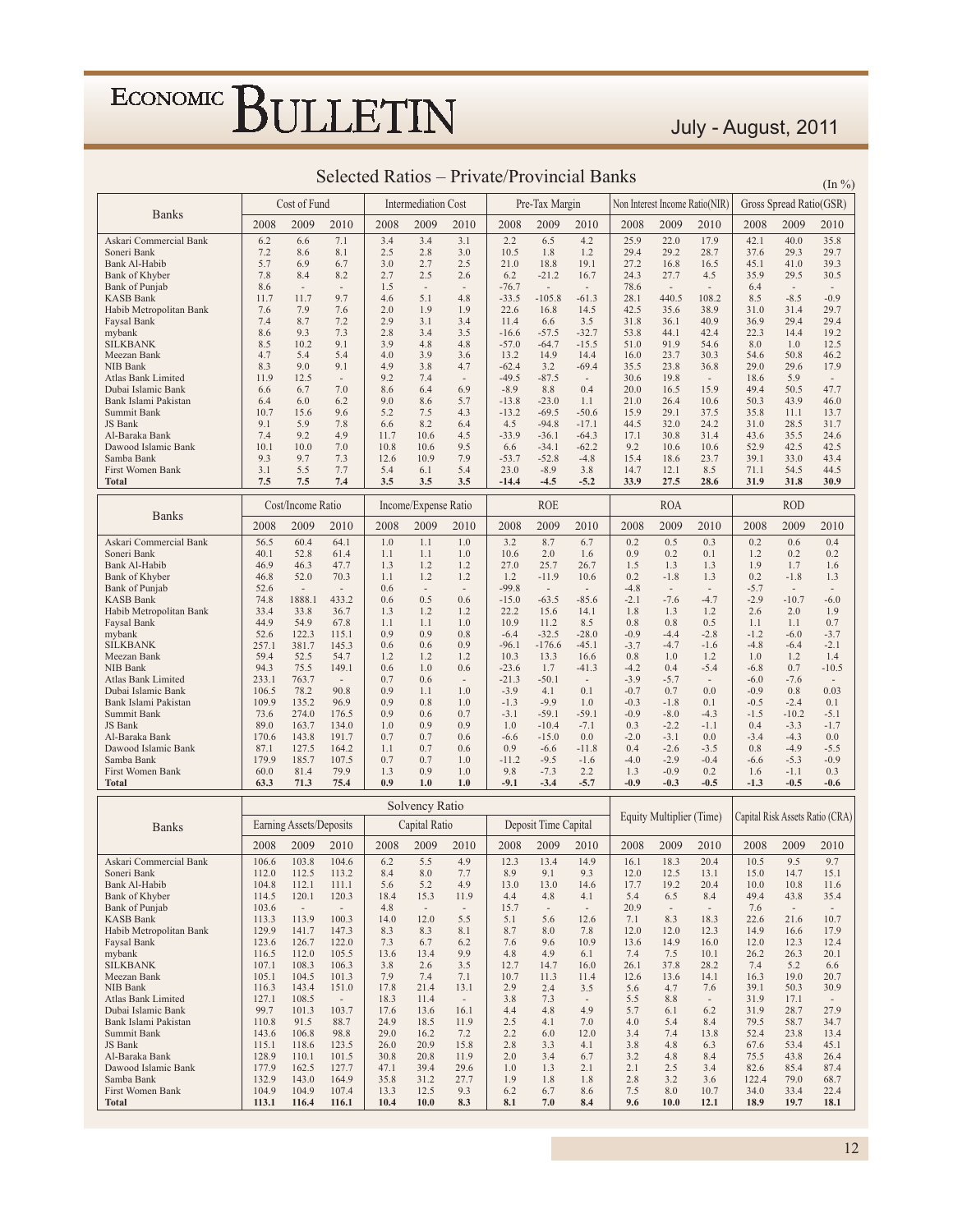#### July - August, 2011

|                                            |                     |                            |                                  |              | <b>Liquidity Ratio</b>             |                                  |               |                                 |                                  |              |                                |                                    | Debt Management Ratio |                           | (                               |
|--------------------------------------------|---------------------|----------------------------|----------------------------------|--------------|------------------------------------|----------------------------------|---------------|---------------------------------|----------------------------------|--------------|--------------------------------|------------------------------------|-----------------------|---------------------------|---------------------------------|
|                                            |                     | Advances+Investment/Assets |                                  |              | Earning Assets/Assets              |                                  |               | Advances/Deposits               |                                  |              | Liabilities/Assets             |                                    |                       | Liabilities/Equity (Time) |                                 |
| <b>Banks</b>                               |                     |                            |                                  |              |                                    |                                  |               |                                 |                                  |              |                                |                                    |                       |                           |                                 |
|                                            | 2008                | 2009                       | 2010                             | 2008         | 2009                               | 2010                             | 2008          | 2009                            | 2010                             | 2008         | 2009                           | 2010                               | 2008                  | 2009                      | 2010                            |
| Askari Commercial Bank                     | 78.5                | 79.6                       | 80.3                             | 85.3         | 84.3                               | 84.9                             | 73.9          | 70.6                            | 62.3                             | 93.5         | 93.9                           | 94.6                               | 15.0                  | 17.2                      | 19.2                            |
| Soneri Bank<br>Bank Al-Habib               | 76.6<br>82.5        | 79.4<br>85.6               | 82.6<br>87.0                     | 86.4<br>85.3 | 86.2<br>87.6                       | 86.6<br>88.5                     | 72.0<br>69.2  | 71.2<br>61.8                    | 66.5<br>52.8                     | 91.3<br>93.7 | 91.5<br>94.0                   | 91.8<br>94.5                       | 10.9<br>16.6          | 11.4<br>18.0              | 12.0<br>19.3                    |
| Bank of Khyber                             | 66.5                | 73.3                       | 75.7                             | 86.6         | 87.3                               | 85.0                             | 49.3          | 48.0                            | 47.5                             | 82.8         | 84.8                           | 82.9                               | 4.5                   | 5.6                       | 7.0                             |
| Bank of Punjab                             | 86.0                | $\sim$                     | $\overline{\phantom{a}}$         | 87.7         | $\sim$                             | $\overline{\phantom{a}}$         | 74.6          | $\overline{\phantom{a}}$        | $\overline{\phantom{a}}$         | 94.6         | $\sim$                         | $\overline{\phantom{a}}$           | 19.7                  | $\overline{\phantom{a}}$  | $\overline{\phantom{a}}$        |
| <b>KASB Bank</b>                           | 80.0                | 77.8                       | 75.4                             | 83.4         | 81.0                               | 78.2                             | 84.1          | 78.2                            | 65.5                             | 85.5         | 87.2                           | 93.8                               | 6.1                   | 7.3                       | 17.1                            |
| Habib Metropolitan Bank                    | 88.2<br>85.3        | 89.5<br>83.8               | 88.8<br>82.1                     | 91.2<br>90.5 | 91.4<br>89.9                       | 91.1<br>86.9                     | 79.4<br>83.4  | 77.7<br>77.2                    | 73.3<br>70.6                     | 92.0<br>90.4 | 92.0<br>92.6                   | 92.0<br>93.5                       | 11.0<br>12.3          | 11.0<br>13.8              | 11.3<br>15.0                    |
| Faysal Bank<br>mybank                      | 79.1                | 78.0                       | 75.4                             | 84.3         | 81.7                               | 79.3                             | 71.7          | 69.9                            | 65.8                             | 85.0         | 85.1                           | 87.7                               | 6.3                   | 6.3                       | 8.8                             |
| <b>SILKBANK</b>                            | 79.4                | 76.7                       | 77.6                             | 81.8         | 79.0                               | 79.3                             | 68.3          | 69.7                            | 72.6                             | 94.0         | 95.0                           | 95.3                               | 24.5                  | 35.9                      | 26.9                            |
| Meezan Bank                                | 65.0                | 56.8                       | 62.4                             | 86.1         | 85.1                               | 84.0                             | 59.4          | 47.6                            | 41.4                             | 92.3         | 92.8                           | 92.7                               | 11.7                  | 12.6                      | 13.0                            |
| <b>NIB Bank</b>                            | 66.9                | 67.7                       | 73.2                             | 72.3         | 73.5                               | 78.3                             | 73.3          | 82.8                            | 82.1                             | 78.6         | 79.0                           | 85.2                               | 4.4                   | 3.7                       | 6.5                             |
| Atlas Bank Limited<br>Dubai Islamic Bank   | 73.8<br>66.4        | 79.4<br>66.0               | 69.3                             | 83.1<br>77.6 | 81.3<br>80.3                       | $\overline{\phantom{a}}$<br>81.9 | 87.7<br>70.8  | 88.7<br>72.3                    | $\overline{\phantom{a}}$<br>73.0 | 83.0<br>82.3 | 89.7<br>83.5                   | $\overline{\phantom{a}}$<br>83.9   | 4.5<br>4.7            | 7.9<br>5.1                | $\overline{\phantom{a}}$<br>5.2 |
| Bank Islami Pakistan                       | 57.8                | 53.7                       | 60.1                             | 74.0         | 69.4                               | 74.1                             | 46.8          | 41.5                            | 41.0                             | 73.1         | 81.4                           | 88.0                               | 2.9                   | 4.4                       | 7.4                             |
| Summit Bank                                | 79.9                | 80.8                       | 80.8                             | 87.3         | 84.8                               | 83.2                             | 91.2          | 72.2                            | 64.2                             | 71.8         | 86.8                           | 93.0                               | 2.5                   | 6.4                       | 12.9                            |
| <b>JS</b> Bank                             | 65.8                | 66.1                       | 67.3                             | 79.5         | 79.6                               | 81.3                             | 55.8          | 58.4                            | 53.4                             | 75.0         | 80.0                           | 84.1                               | 2.9                   | 3.8                       | 5.3                             |
| Al-Baraka Bank<br>Dawood Islamic Bank      | 60.6<br>77.5        | 64.3<br>67.8               | 68.7<br>59.6                     | 78.1<br>86.2 | 78.8<br>85.3                       | 81.2<br>80.8                     | 67.3<br>117.8 | 66.3<br>87.8                    | 56.4<br>53.4                     | 69.0<br>52.9 | 79.2<br>60.5                   | 88.1<br>70.1                       | 2.2<br>1.1            | 3.8<br>1.5                | 7.4<br>2.4                      |
| Samba Bank                                 | 50.2                | 63.5                       | 71.5                             | 80.5         | 79.6                               | 83.3                             | 48.2          | 71.0                            | 79.8                             | 68.6         | 68.8                           | 72.3                               | 1.9                   | 2.2                       | 2.6                             |
| First Women Bank                           | 72.4                | 73.6                       | 74.4                             | 87.0         | 87.8                               | 88.7                             | 47.1          | 44.8                            | 50.6                             | 86.5         | 87.5                           | 90.4                               | 6.5                   | 7.0                       | 9.7                             |
| Total                                      | 78.2                | 77.7                       | 78.8                             | 84.7         | 84.2                               | 84.8                             | 73.1          | 70.2                            | 62.6                             | 90.8         | 89.7                           | 91.3                               | 8.8                   | 8.9                       | 11.0                            |
|                                            |                     | Net Profit Margin          |                                  |              | Net Interest Margin                |                                  |               | Cost of Fund Earning Assets     |                                  |              | Yield on Earning Assets        |                                    |                       | <b>Interest Spread</b>    |                                 |
| <b>Banks</b>                               | 2008                | 2009                       | 2010                             | 2008         | 2009                               | 2010                             | 2008          | 2009                            | 2010                             | 2008         | 2009                           | 2010                               | 2008                  | 2009                      | 2010                            |
| Askari Commercial Bank                     | 3.7                 | 9.5                        | 7.7                              | 4.7          | 4.7                                | 4.1                              | 6.4           | $7.0\,$                         | 7.4                              | 11.1         | 11.6                           | 11.6                               | 4.9                   | 5.0                       | 4.5                             |
| Soneri Bank<br><b>Bank Al-Habib</b>        | 16.8                | 3.6                        | 2.9                              | 4.3          | 3.6                                | 3.5                              | 7.2           | 8.7                             | 8.2                              | 11.5         | 12.3                           | 11.6                               | 4.3                   | 3.7                       | 3.5                             |
| Bank of Khyber                             | 26.8<br>4.9         | 26.2<br>$-11.7$            | 27.9<br>11.2                     | 4.8<br>4.0   | 4.8<br>3.3                         | 4.4<br>3.4                       | 5.9<br>7.2    | 7.0<br>7.8                      | 6.8<br>7.7                       | 10.7<br>11.2 | 11.8<br>11.1                   | 11.3<br>11.1                       | 5.1<br>3.4            | 5.0<br>2.7                | 4.5<br>2.8                      |
| Bank of Punjab                             | $-189.0$            | ٠                          | ×                                | 0.6          | $\sim$                             | $\overline{\phantom{a}}$         | 9.0           | $\overline{\phantom{a}}$        | $\sim$                           | 9.6          | $\sim$                         | $\sim$                             | 1.0                   | $\overline{\phantom{a}}$  | $\overline{\phantom{a}}$        |
| <b>KASB Bank</b>                           | $-41.4$             | $-3355.6$                  | $-470.7$                         | 1.1          | $-1.0$                             | $-0.1$                           | 11.5          | 12.2                            | 11.2                             | 12.6         | 11.3                           | 11.1                               | 0.9                   | $-0.5$                    | 1.4                             |
| Habib Metropolitan Bank                    | 35.6                | 26.3<br>15.4               | 24.8                             | 3.3          | 3.5                                | 3.1                              | 7.3           | 7.6<br>8.3                      | 7.4<br>7.2                       | 10.6<br>10.6 | 11.1                           | 10.5                               | 2.9                   | 3.2                       | 2.9<br>3.0                      |
| Faysal Bank<br>mybank                      | 15.4<br>$-20.0$     | $-188.5$                   | 12.1<br>$-108.2$                 | 3.9<br>2.4   | 3.5<br>1.6                         | 3.0<br>1.9                       | 6.7<br>8.3    | 9.4                             | 7.8                              | 10.7         | 11.8<br>11.0                   | 10.1<br>9.7                        | 3.2<br>2.1            | 3.1<br>1.7                | 2.4                             |
| <b>SILKBANK</b>                            | $-267.5$            | $-403.2$                   | $-52.1$                          | 0.8          | 0.1                                | 1.5                              | 9.4           | 11.9                            | 10.6                             | 10.3         | 12.0                           | 12.1                               | 1.7                   | 1.8                       | 3.0                             |
| Meezan Bank                                | 14.0                | 15.2                       | 20.2                             | 5.7          | 5.8                                | 4.9                              | 4.7           | 5.6                             | 5.6                              | 10.4         | 11.3                           | 10.5                               | 5.7                   | 5.9                       | 5.1                             |
| NIB Bank                                   | $-109.5$            | 9.8                        | $-216.8$                         | 3.4          | 3.8                                | 2.0                              | 8.4           | 9.0                             | 9.3<br>$\sim$                    | 11.8         | 12.8                           | 11.3                               | 3.6                   | 3.8                       | 2.2                             |
| Atlas Bank Limited<br>Dubai Islamic Bank   | $-126.4$<br>$-10.8$ | $-686.7$<br>10.3           | ÷,<br>0.3                        | 2.6<br>6.5   | 0.8<br>6.8                         | $\overline{\phantom{a}}$<br>6.3  | 11.2<br>6.6   | 13.1<br>6.7                     | 6.9                              | 13.8<br>13.2 | 13.9<br>13.5                   | $\sim$<br>13.2                     | 1.9<br>6.5            | 1.5<br>6.7                | $\overline{\phantom{a}}$<br>6.2 |
| Bank Islami Pakistan                       | $-5.7$              | $-37.8$                    | 2.4                              | 6.0          | 5.2                                | 6.0                              | 5.9           | 6.6                             | 7.0                              | 11.8         | 11.8                           | 13.0                               | 5.4                   | 5.8                       | 6.8                             |
| Summit Bank                                | $-18.1$             | -349.1                     | $-194.7$                         | 4.7          | 1.9                                | 1.6                              | 8.5           | 15.5                            | 10.4                             | 13.2         | 17.4                           | 12.0                               | 2.5                   | 1.8                       | 2.4                             |
| JS Bank                                    | 5.0                 | $-56.1$                    | $-29.5$                          | 3.7          | 3.3                                | 3.6                              | 8.2           | 5.7                             | 7.7                              | 11.8         | 11.6                           | 11.2                               | 2.8                   | 5.8                       | 3.5                             |
| Al-Baraka Bank<br>Dawood Islamic Bank      | $-46.7$<br>6.6      | $-57.5$<br>$-54.5$         | 0.0<br>$-89.0$                   | 4.6<br>6.4   | 4.7<br>5.0                         | 1.7<br>4.3                       | 6.0<br>5.7    | 8.6<br>6.8                      | 5.1<br>5.9                       | 10.7<br>12.1 | 13.4<br>11.8                   | 6.7<br>10.2                        | 3.3<br>2.0            | 4.1<br>1.7                | 1.8<br>3.2                      |
| Samba Bank                                 | $-91.4$             | $-77.8$                    | $-8.9$                           | 4.6          | 3.9                                | 4.6                              | 7.2           | 7.9                             | 6.0                              | 11.8         | 11.7                           | 10.6                               | 2.5                   | 2.0                       | 3.3                             |
| First Women Bank                           | 17.3                | $-14.4$                    | 3.6                              | 7.4          | 6.3                                | 6.0                              | 3.0           | 5.3                             | 7.5                              | 10.4         | 11.6                           | 13.5                               | 7.2                   | 6.1                       | 5.8                             |
| Total                                      | $-20.4$             | $-8.3$                     | $-11.6$                          | 3.5          | 3.6                                | 3.4                              | 7.4           | 7.6                             | 7.6                              | 10.9         | 11.2                           | 11.0                               | 3.4                   | 3.7                       | 3.6                             |
|                                            |                     | NPLs/Gross Advances        |                                  |              | <b>NPLs Provision/Net Advances</b> |                                  |               |                                 | Admn Expenses/Employee(Rs.Mn)    |              | Staff/Branch (Nos)             |                                    |                       | Profit(A.T)/Branch(Rs.Mn) |                                 |
| <b>Banks</b>                               | 2008                | 2009                       | 2010                             | 2008         | 2009                               | 2010                             | 2008          | 2009                            | 2010                             | 2008         | 2009                           | 2010                               | 2008                  | 2009                      | 2010                            |
| Askari Commercial Bank                     | 9.4                 | 12.3                       | 13.7                             | 9.6          | 9.5                                | 10.9                             | 0.9           | 1.1                             | 1.2                              | 32           | 27                             | 27                                 | 1.9                   | 4.9                       | 4.0                             |
| Soneri Bank                                | 7.1                 | 9.9                        | 12.8                             | 4.3          | 6.7                                | 8.9                              | 1.0           | 1.1                             | 1.2                              | 15           | 13                             | 12                                 | 6.0                   | 0.9                       | 0.7                             |
| Bank Al-Habib                              | 1.0                 | 2.0                        | 2.5                              | 1.3          | 2.3                                | 2.9                              | 1.3           | 1.4                             | 1.5                              | 15           | 14                             | 15                                 | 10.8                  | 11.2                      | 13.0                            |
| Bank of Khyber<br>Bank of Punjab           | 24.6<br>29.5        | 30.0<br>$\sim$             | 22.8<br>$\overline{\phantom{a}}$ | 20.1<br>16.2 | 24.4<br>$\sim$                     | 20.2<br>$\sim$                   | 1.0<br>0.7    | 0.9<br>$\overline{\phantom{a}}$ | 0.8<br>$\sim$                    | 20<br>15     | 19<br>$\overline{\phantom{a}}$ | 24<br>$\overline{\phantom{a}}$     | 2.0<br>$-37.0$        | $-4.0$<br>$\sim$          | 3.0<br>$\overline{\phantom{a}}$ |
| <b>KASB Bank</b>                           | 20.4                | 21.4                       | 28.1                             | 10.2         | 13.4                               | 18.0                             | 1.6           | 2.1                             | 2.1                              | 16           | 11                             | $\boldsymbol{0}$                   | $-13.3$               | $-42.3$                   | $-26.1$                         |
| Habib Metropolitan Bank                    | 1.7                 | 5.9                        | 9.4                              | 2.2          | 4.4                                | 6.8                              | 1.6           | 1.7                             | 1.8                              | 18           | 18                             | 17                                 | 29.9                  | 22.8                      | 20.9                            |
| Faysal Bank                                | 8.5                 | 11.4                       | 19.8                             | 6.1          | 8.0                                | 15.6                             | 1.7           | 2.1                             | 1.9                              | 15           | 15                             | 16                                 | 8.6                   | 9.0                       | 5.3                             |
| mybank<br><b>SILKBANK</b>                  | 31.7<br>36.9        | 34.8<br>30.2               | 39.7<br>26.4                     | 10.0<br>24.9 | 19.4<br>26.9                       | 25.1<br>22.4                     | 1.0<br>1.6    | 1.1<br>2.2                      | 1.2<br>2.5                       | 12<br>18     | 12<br>15                       | $\boldsymbol{0}$<br>$\overline{0}$ | $-4.4$<br>$-31.0$     | $-20.5$<br>$-35.4$        | $-13.0$<br>$-13.3$              |
| Meezan Bank                                | 3.7                 | 8.6                        | 8.4                              | 3.0          | 6.2                                | 8.0                              | 0.9           | 1.1                             | 1.2                              | 17           | 16                             | 17                                 | 3.7                   | 5.1                       | 7.5                             |
| <b>NIB Bank</b>                            | 23.7                | 23.7                       | 35.0                             | 20.9         | 19.4                               | 30.0                             | 1.2           | 1.1                             | 2.4                              | 22           | 22                             | 16                                 | $-30.6$               | 3.1                       | $-56.8$                         |
| Atlas Bank Limited                         | 9.5                 | 13.4                       | $\overline{\phantom{a}}$         | 5.1          | 6.1                                | $\overline{\phantom{a}}$         | 2.2           | 2.7                             | $\overline{\phantom{a}}$         | 22           | 18                             | $\overline{\phantom{a}}$           | $-25.3$               | $-42.6$                   | $\overline{\phantom{a}}$        |
| Dubai Islamic Bank<br>Bank Islami Pakistan | 1.9<br>3.5          | 3.7<br>9.1                 | 8.4<br>5.4                       | 1.7<br>3.1   | 1.9<br>2.9                         | 2.6<br>2.4                       | 3.0<br>0.9    | 3.1<br>1.2                      | 3.6<br>1.4                       | 26<br>12     | 16<br>14                       | 11                                 | $-7.9$                | 6.5<br>$-4.8$             | 0.2                             |
| Summit Bank                                | 21.8                | 27.0                       | 26.5                             | 6.3          | 14.2                               | 15.0                             | 1.4           | 2.2                             | 2.5                              | 16           | 17                             | 13<br>14                           | $-0.5$<br>$-5.8$      | $-47.1$                   | 0.5<br>$-37.7$                  |
| JS Bank                                    | 5.5                 | 7.8                        | 0.0                              | 1.6          | 4.5                                | 0.0                              | 1.6           | 2.1                             | 2.2                              | 16           | 8                              | $\overline{7}$                     | 1.4                   | $-5.9$                    | $-3.2$                          |
| Al-Baraka Bank                             | 0.2                 | 13.8                       | 19.4                             | 0.2          | 3.3                                | 10.6                             | 1.9           | 2.4                             | 1.4                              | 12           | 10                             | 12                                 | $-6.5$                | $-9.4$                    | 0.0                             |
| Dawood Islamic Bank<br>Samba Bank          | 1.1<br>22.8         | 1.8<br>26.0                | 6.7                              | 0.1<br>45.0  | 4.6                                | 12.0                             | 1.9           | 1.5                             | 2.1                              | 11<br>20     | 9                              | 9                                  | 1.6                   | $-5.9$                    | $-10.7$                         |
| First Women Bank                           | 5.3                 | 9.6                        | 20.0<br>8.6                      | 3.3          | 33.0<br>6.3                        | 23.9<br>4.8                      | 2.6<br>0.7    | 3.4<br>0.8                      | 3.4<br>0.9                       | 14           | 15<br>15                       | 15<br>15                           | $-26.5$<br>2.8        | $-21.2$<br>$-2.1$         | $-4.3$<br>0.6                   |
| Total                                      | 14.2                | 12.3                       | 16.7                             | 9.4          | 8.8                                | 12.4                             | 1.2           | 1.5                             | 1.6                              | 18           | 16                             | 16                                 | $-7.0$                | $-2.8$                    | $-3.9$                          |
|                                            |                     |                            |                                  |              |                                    |                                  |               |                                 |                                  |              |                                |                                    |                       |                           |                                 |

#### Selected Ratios – Private/Provincial Banks  $_{(In \%)}$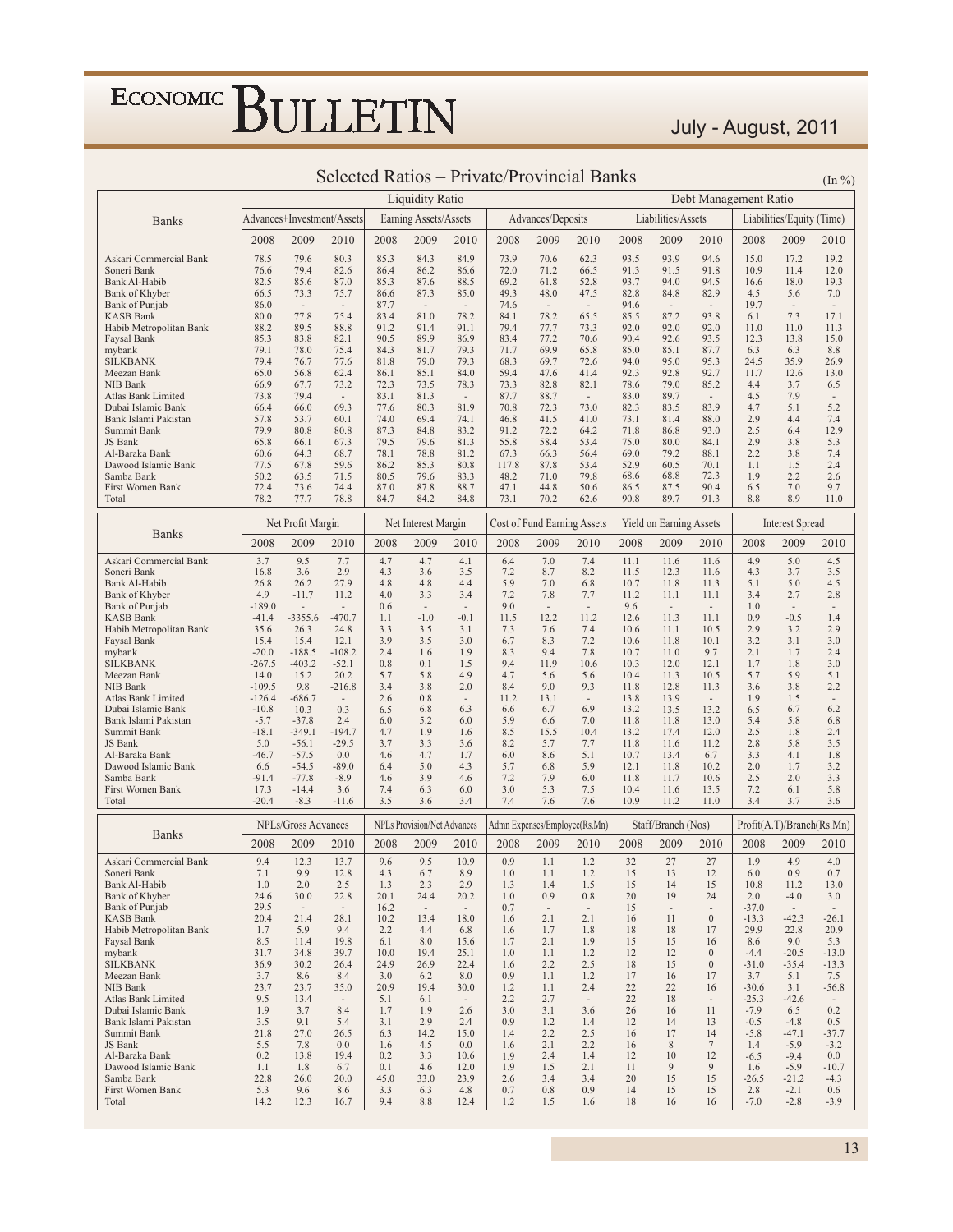#### July - August, 2011

Key Performance Indicators - Foreign Banks

 $(Rs. Mn)$ 

| <b>Banks</b>                |        | Assets               |       |       | Equity |                          |       | Deposits |                | Advances |                                    |                          | Investments |       |       |
|-----------------------------|--------|----------------------|-------|-------|--------|--------------------------|-------|----------|----------------|----------|------------------------------------|--------------------------|-------------|-------|-------|
|                             | 2008   | 2009                 | 2010  | 2008  | 2009   | 2010                     | 2008  | 2009     | 2010           | 2008     | 2009                               | 2010                     | 2008        | 2009  | 2010  |
| Royal Bank of Scotland Ltd* | 108092 | 93438                |       | 8276  | 6936   | $\overline{\phantom{a}}$ | 79103 | 63636    | $\overline{a}$ | 67910    | 48502                              | $\overline{\phantom{0}}$ | 18983       | 27358 |       |
| Citibank                    | 101652 | 89781                | 97354 | 9508  | 8652   | 9140                     | 65485 | 58147    | 68305          | 41857    | 28245                              | 19244                    | 9194        | 33122 | 50236 |
| <b>HSBC</b>                 | 48873  | 51734                | 56939 | 4962  | 5512   | 6206                     | 37005 | 40797    | 46461          | 25303    | 23248                              | 22242                    | 1942        | 5432  | 6513  |
| Deutsche Bank               | 21730  | 15183                | 17435 | 4634  | 5169   | 5274                     | 10317 | 6005     | 6056           | 6335     | 3457                               | 3246                     | 999         | 491   | 2046  |
| Oman International          | 3442   | 3945                 | 4201  | 2712  | 2848   | 3001                     | 522   | 690      | 848            | 277      | 387                                | 478                      |             |       |       |
| Bank of Tokyo               | 10063  | 8546                 | 9044  | 3957  | 4088   | 4700                     | 1716  | 2740     | 2350           | 4093     | 2199                               | 2981                     |             |       |       |
| Al Baraka Islamic Bank**    | 24198  | 29305                |       | 2400  | 2740   | $\overline{\phantom{a}}$ | 18336 | 22636    | $\overline{a}$ | 14378    | 14755                              | $\overline{a}$           | 1124        | 1703  |       |
| <b>Barclays</b>             | 24604  | 42543                | 48281 | 6330  | 6840   | 6477                     | 14557 | 29920    | 32302          | 9679     | 18034                              | 17437                    | 9333        | 11625 | 21014 |
| <b>All Foreign Banks</b>    |        | 342654 334475 233254 |       | 42779 | 42785  | 34798                    |       |          |                |          | 227041 224571 156322 169832 138827 | 65628                    | 41575       | 79731 | 79809 |

| <b>Banks</b>                |       | Interest Income |                          |       | <b>Interest Expense</b> |                          | Net Interest Income<br>Non Interest Income |       |                          | Revenue |      |                          |          |       |                          |
|-----------------------------|-------|-----------------|--------------------------|-------|-------------------------|--------------------------|--------------------------------------------|-------|--------------------------|---------|------|--------------------------|----------|-------|--------------------------|
|                             | 2008  | 2009            | 2010                     | 2008  | 2009                    | 2010                     | 2008                                       | 2009  | 2010                     | 2008    | 2009 | 2010                     | 2008     | 2009  | 2010                     |
| Royal Bank of Scotland Ltd* | 11490 | 11583           | $\overline{a}$           | 5648  | 6386                    | $\overline{\phantom{a}}$ | 5842                                       | 5198  | $\overline{\phantom{0}}$ | 3753    | 2789 | $\overline{\phantom{0}}$ | 9595     | 7987  | $\overline{\phantom{a}}$ |
| Citibank                    | 9944  | 9983            | 9374                     | 4145  | 4718                    | 4241                     | 5799                                       | 5263  | 5133                     | 3546    | 2447 | 2054                     | 9345     | 7710  | 7187                     |
| <b>HSBC</b>                 | 4072  | 4704            | 5006                     | 2444  | 2732                    | 2714                     | 1628                                       | 1971  | 2292                     | 850     | 1022 | 1006                     | 2478     | 2993  | 3298                     |
| Deutsche Bank               | 1041  | 1111            | 1066                     | 400   | 242                     | 325                      | 641                                        | 869   | 741                      | 1053    | 1599 | 1221                     | 1694     | 2468  | 1962                     |
| Oman International          | 40    | 57              | 65                       | 50    | 76                      | 78                       | $-10$                                      | $-19$ | $-13$                    | 10      | 18   | 13                       | $\Omega$ | $-1$  | $\mathbf{0}$             |
| Bank of Tokyo               | 538   | 516             | 510                      | 391   | 385                     | 407                      | 147                                        | 131   | 103                      | 80      | 49   | 82                       | 227      | 180   | 185                      |
| Al Baraka Islamic Bank**    | 1765  | 2556            | $\overline{\phantom{0}}$ | 334   | 2041                    | $\overline{\phantom{a}}$ | 431                                        | 515   | $\overline{\phantom{0}}$ | 204     | 267  | $\overline{\phantom{0}}$ | 635      | 782   | $\overline{\phantom{a}}$ |
| <b>Barclays</b>             | 833   | 3336            | 4392                     | 335   | 2113                    | 2757                     | 497                                        | 1223  | 1635                     | 28      | 186  | 360                      | 525      | 1794  | 1995                     |
| <b>All Foreign Banks</b>    | 29723 | 33846           | 20413                    | 14747 | 18693                   | 10522                    | 14975                                      | 15151 | 9891                     | 9524    | 8377 | 4736                     | 24499    | 23913 | 14627                    |

| <b>Banks</b>                |       | Admn Expense |                          |         | <b>Operating Profit</b> |                          |       | Provisions/Other Expenses |                          |         | Profit / Loss (BT) |                          | Profit / Loss (A.T) |         |                          |
|-----------------------------|-------|--------------|--------------------------|---------|-------------------------|--------------------------|-------|---------------------------|--------------------------|---------|--------------------|--------------------------|---------------------|---------|--------------------------|
|                             | 2008  | 2009         | 2010                     | 2008    | 2009                    | 2010                     | 2008  | 2009                      | 2010                     | 2008    | 2009               | 2010                     | 2008                | 2009    | 2010                     |
| Royal Bank of Scotland Ltd* | 6521  | 5797         | $\overline{\phantom{a}}$ | 3074    | 2190                    | $\overline{\phantom{a}}$ | 3633  | 4088                      | $\overline{\phantom{a}}$ | $-559$  | $-1898$            | $\overline{\phantom{a}}$ | $-518$              | $-1338$ | $\overline{\phantom{a}}$ |
| Citibank                    | 5128  | 3987         | 3880                     | 4217    | 3723                    | 3307                     | 4098  | 3423                      | 2110                     | 119     | 302                | 1197                     | 800                 | 89      | 423                      |
| <b>HSBC</b>                 | 1949  | 2200         | 2171                     | 529     | 793                     | 1127                     | 268   | 471                       | 369                      | 261     | 321                | 757                      | 162                 | 262     | 492                      |
| Deutsche Bank               | 814   | 863          | 653                      | 880     | 1605                    | 1309                     | 49    | 362                       | 25                       | 831     | 1243               | 1284                     | 534                 | 805     | 834                      |
| Oman International          | 57    | 55           | 59                       | $-57$   | $-56$                   | $-59$                    | $-16$ | $\overline{4}$            | $-22$                    | $-41$   | $-59$              | $-37$                    | $-41$               | $-59$   | $-37$                    |
| <b>Bank of Tokyo</b>        | 97    | 112          | 113                      | 130     | 68                      | 72                       | 6     | $\overline{2}$            |                          | 124     | 66                 | 70                       | 78                  | 46      | 48                       |
| Al Baraka Islamic Bank**    | 573   | 704          | $\overline{\phantom{a}}$ | 62      | 78                      | $\overline{\phantom{0}}$ | 141   | 458                       | $\overline{\phantom{0}}$ | $-78$   | $-381$             | $\overline{\phantom{0}}$ | $-73$               | $-281$  |                          |
| <b>Barclays</b>             | 1700  | 3975         | 2484                     | $-1175$ | $-2181$                 | $-489$                   | 34    | 163                       | 736                      | $-1208$ | $-2344$            | $-1225$                  | $-809$              | $-1671$ | $-799$                   |
| <b>All Foreign Banks</b>    | 16839 | 17693        | 9360                     | 7660    | 6220                    | 5267                     | 8235  | 8971                      | 3219                     | $-551$  | $-2750$            | 2046                     | 133                 | $-2147$ | 961                      |

\* Royal Bank of Scotland (RBS Pakistan) was descheduled wef close of business on December 31, 2010 and merged with Faysal Bank Ltd.

\*\* Al-Baraka Islamic Bank descheduled wef the close of business on October 29, 2010 and merged with Emirates Global Islamic Bank Ltd. After merger, the name of the later was changed to Al-Baraka Bank (Pakistan) Ltd.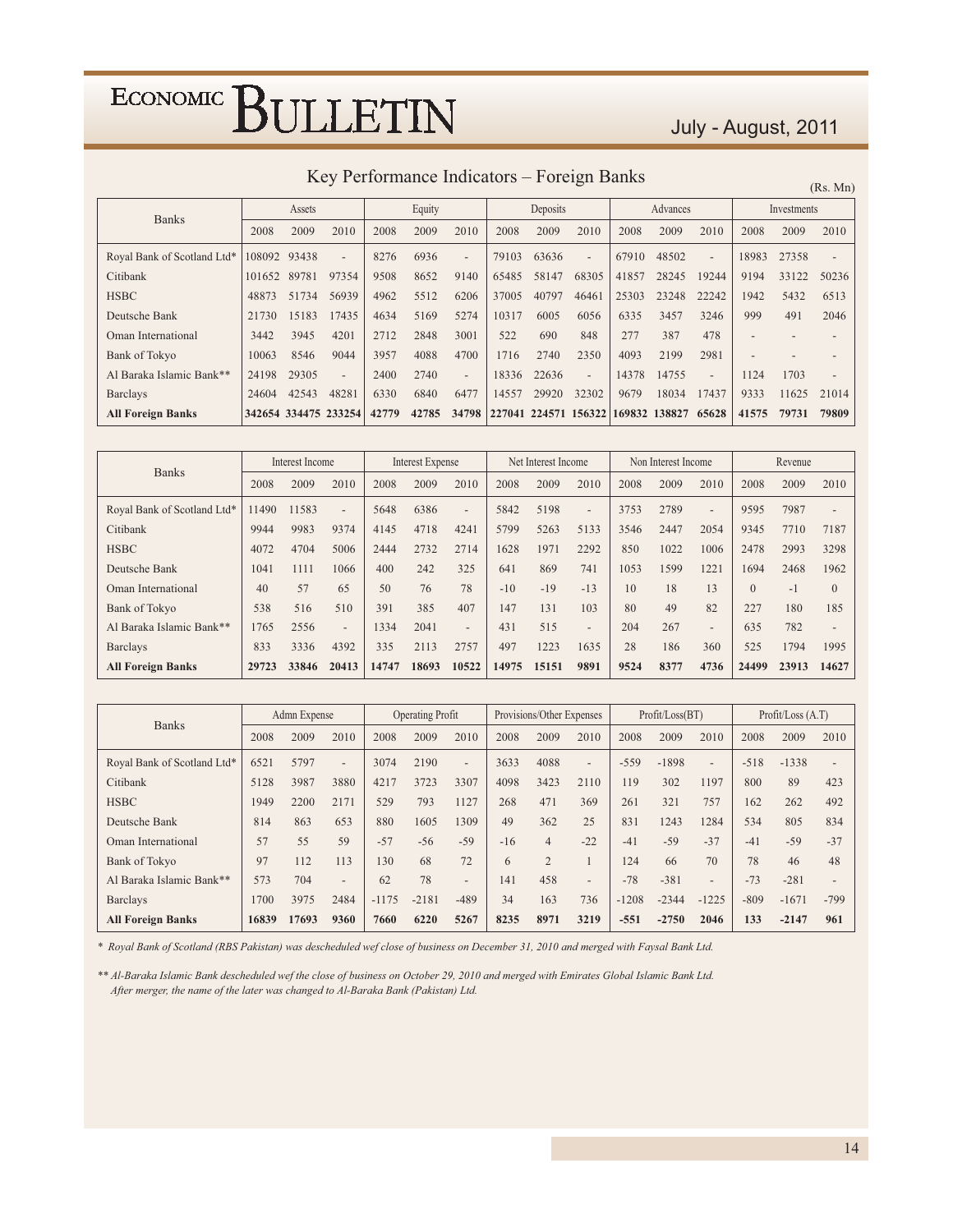#### July - August, 2011

| Selected Ratios – Foreign Banks | $(\ln \frac{9}{6})$ |
|---------------------------------|---------------------|
|                                 |                     |

| <b>Banks</b>                                                                                                                                                                   |                                                                                    | Cost of Fund                                                                    |                                                                                                          |                                                                     | <b>Intermediation Cost</b>                                            |                                                                                   |                                                                       | Pre-Tax Margin                                                         |                                                                                                               |                                                                          | Non Interest Income Ratio (NIIR)                                     |                                                                                                       |                                                                                        | Gross Spread Ratio (GSR)                                                                    |                                                                                                         |
|--------------------------------------------------------------------------------------------------------------------------------------------------------------------------------|------------------------------------------------------------------------------------|---------------------------------------------------------------------------------|----------------------------------------------------------------------------------------------------------|---------------------------------------------------------------------|-----------------------------------------------------------------------|-----------------------------------------------------------------------------------|-----------------------------------------------------------------------|------------------------------------------------------------------------|---------------------------------------------------------------------------------------------------------------|--------------------------------------------------------------------------|----------------------------------------------------------------------|-------------------------------------------------------------------------------------------------------|----------------------------------------------------------------------------------------|---------------------------------------------------------------------------------------------|---------------------------------------------------------------------------------------------------------|
|                                                                                                                                                                                | 2008                                                                               | 2009                                                                            | 2010                                                                                                     | 2008                                                                | 2009                                                                  | 2010                                                                              | 2008                                                                  | 2009                                                                   | 2010                                                                                                          | 2008                                                                     | 2009                                                                 | 2010                                                                                                  | 2008                                                                                   | 2009                                                                                        | 2010                                                                                                    |
| Royal Bank of Scotland Limited<br>Citibank<br><b>HSBC</b><br>Deutsche Bank<br>Oman International<br><b>Bank of Tokvo</b><br>Al Baraka Islamic Bank                             | 6.2<br>5.8<br>7.0<br>3.5<br>7.4<br>8.7<br>6.9                                      | 7.9<br>7.1<br>6.4<br>2.7<br>8.5<br>7.6<br>9.0<br>8.5                            | $\overline{\phantom{a}}$<br>6.2<br>5.9<br>4.8<br>7.0<br>12.5<br>$\overline{\phantom{a}}$<br>7.6          | 7.1<br>6.6<br>5.6<br>7.1<br>8.5<br>2.2<br>3.0                       | 7.4<br>6.0<br>5.1<br>7.2<br>7.0<br>2.1<br>3.2<br>16.9                 | $\sim$<br>5.7<br>4.6<br>9.6<br>5.6<br>2.1<br>$\sim$<br>7.3                        | $-3.7$<br>0.9<br>$-10.7$<br>39.5<br>$-95.5$<br>20.7<br>$-4.0$         | $-12.4$<br>2.2<br>5.8<br>57.4<br>$-89.4$<br>11.1<br>$-13.8$<br>$-69.7$ | ÷,<br>10.1<br>12.5<br>48.2<br>$-44.7$<br>12.5<br>$\sim$<br>$-26.8$                                            | 39.1<br>37.9<br>34.3<br>62.2<br>$\overline{\phantom{a}}$<br>35.2<br>32.1 | 34.9<br>31.7<br>34.1<br>64.8<br>$-1800.0$<br>27.2<br>34.1<br>10.4    | $\bar{a}$<br>28.6<br>30.5<br>62.2<br>44.3<br>$\overline{\phantom{a}}$<br>18.0                         | 50.8<br>58.3<br>20.7<br>28.4<br>$-25.0$<br>27.3<br>24.4                                | 44.9<br>52.74<br>41.9<br>78.2<br>$-33.3$<br>25.4<br>20.1                                    | $\sim$<br>54.8<br>45.8<br>69.5<br>$-20$<br>20.2<br>$\sim$<br>37.2                                       |
| <b>Barclays</b><br><b>Total</b>                                                                                                                                                | 6.2                                                                                | 7.4                                                                             | 5.1                                                                                                      | 6.9                                                                 | 7.0                                                                   | 4.4                                                                               | $-1.4$                                                                | $-6.5$                                                                 | 8.1                                                                                                           | 38.9                                                                     | 35.0                                                                 | 32.4                                                                                                  | 50.4                                                                                   | 36.7<br>44.8                                                                                | 48.5                                                                                                    |
| <b>Banks</b>                                                                                                                                                                   |                                                                                    | Cost / Income Ratio                                                             |                                                                                                          |                                                                     | Income Expense Ratio                                                  |                                                                                   |                                                                       | <b>ROE</b>                                                             |                                                                                                               |                                                                          | <b>ROA</b>                                                           |                                                                                                       |                                                                                        | <b>ROD</b>                                                                                  |                                                                                                         |
|                                                                                                                                                                                | 2008<br>68.0                                                                       | 2009<br>72.6                                                                    | 2010<br>$\overline{\phantom{a}}$                                                                         | 2008<br>1.2                                                         | 2009<br>1.2                                                           | 2010<br>$\sim$                                                                    | 2008<br>$-7.8$                                                        | 2009<br>$-17.6$                                                        | 2010<br>$\sim$                                                                                                | 2008<br>$-0.5$                                                           | 2009<br>$-1.3$                                                       | 2010<br>$\overline{\phantom{a}}$                                                                      | 2008<br>$-0.6$                                                                         | 2009<br>$-1.9$                                                                              | 2010<br>$\bar{a}$                                                                                       |
| Royal Bank of Scotland Limited<br>Citibank<br><b>HSBC</b><br>Deutsche Bank<br>Oman International<br>Bank of Tokyo<br>Al Baraka Islamic Bank<br><b>Barclays</b><br><b>Total</b> | 54.9<br>78.7<br>48.1<br>$-5700.0$<br>42.7<br>90.2<br>68.7                          | 51.7<br>73.5<br>35.0<br>$-5500.0$<br>62.2<br>90.0<br>221.6<br>74.0              | 54.0<br>65.8<br>33.3<br>$\overline{\phantom{a}}$<br>61.1<br>$\overline{\phantom{a}}$<br>124.5<br>64.0    | 1.4<br>1.1<br>1.7<br>0.4<br>1.2<br>1.0<br>0.4<br>1.2                | 1.5<br>1.1<br>1.9<br>0.5<br>1.2<br>1.0<br>0.6<br>1.2                  | 1.4<br>1.2<br>2.7<br>0.6<br>1.1<br>$\sim$<br>0.8<br>1.2                           | 10.1<br>4.3<br>13.0<br>$-1.7$<br>2.4<br>$-3.0$<br>$-25.6$<br>0.4      | 1.0<br>5.0<br>16.4<br>$-2.1$<br>1.1<br>$-10.9$<br>$-25.4$<br>$-5.0$    | 4.8<br>8.4<br>16.0<br>$-1.3$<br>1.1<br>$\sim$<br>$-12.0$<br>2.5                                               | 0.8<br>0.4<br>2.7<br>$-1.3$<br>1.0<br>$-0.3$<br>$-6.6$<br>0.04           | 0.1<br>0.5<br>4.4<br>$-1.6$<br>0.5<br>$-1.1$<br>$-5.0$<br>$-0.6$     | 0.5<br>0.9<br>5.1<br>$-0.9$<br>0.5<br>$\overline{\phantom{a}}$<br>$-1.8$<br>0.3                       | 1.2<br>0.5<br>6.9<br>$-8.4$<br>5.8<br>$-0.4$<br>$-11.1$<br>0.1                         | 0.1<br>0.7<br>9.9<br>$-9.6$<br>2.1<br>$-1.4$<br>$-7.5$<br>$-1.0$                            | 0.7<br>1.1<br>13.8<br>$-4.8$<br>1.9<br>$\overline{\phantom{a}}$<br>$-2.6$<br>0.5                        |
|                                                                                                                                                                                |                                                                                    |                                                                                 |                                                                                                          |                                                                     | <b>Solvency Ratios</b>                                                |                                                                                   |                                                                       |                                                                        |                                                                                                               |                                                                          |                                                                      |                                                                                                       |                                                                                        |                                                                                             |                                                                                                         |
| <b>Banks</b>                                                                                                                                                                   | 2008                                                                               | Earning Assets/Deposits<br>2009                                                 | 2010                                                                                                     | 2008                                                                | Capital Ratio<br>2009                                                 | 2010                                                                              | 2008                                                                  | Deposit Time Capital<br>2009                                           | 2010                                                                                                          | 2008                                                                     | Equity Multiplier (Time)<br>2009                                     | 2010                                                                                                  | 2008                                                                                   | 2009                                                                                        | Capital Risk Assets Ratio (CRA)<br>2010                                                                 |
| Royal Bank of Scotland Limited<br>Citibank<br><b>HSBC</b><br>Deutsche Bank<br>Oman International<br><b>Bank of Tokyo</b><br>Al Baraka Islamic Bank<br><b>Barclays</b>          | 108.1<br>110.1<br>105.7<br>179.5<br>59.0<br>317.6<br>107.7<br>143.5                | 118.2<br>118.8<br>103.2<br>145.2<br>74.8<br>222.7<br>108.2<br>130.2             | $\overline{\phantom{a}}$<br>123.8<br>99.2<br>173.8<br>80.6<br>162.6<br>$\overline{\phantom{a}}$<br>127.5 | 6.2<br>8.2<br>9.2<br>20.9<br>77.3<br>41.2<br>10.5<br>25.7           | 7.5<br>9.5<br>10.4<br>26.6<br>75.3<br>43.2<br>9.6<br>19.6             | $\overline{\phantom{a}}$<br>9.5<br>10.8<br>32.0<br>71.8<br>50.0<br>$\sim$<br>14.7 | 11.2<br>8.7<br>8.3<br>1.9<br>0.2<br>0.4<br>7.3                        | 7.6<br>7.0<br>7.4<br>1.7<br>0.2<br>0.6<br>8.0<br>3.4                   | $\overline{\phantom{a}}$<br>7.3<br>7.5<br>1.2<br>0.3<br>0.6<br>4.7                                            | 16.1<br>12.2<br>10.8<br>4.8<br>1.3<br>2.4<br>9.5<br>3.9                  | 13.2<br>10.5<br>9.6<br>3.8<br>1.3<br>2.3<br>10.4<br>5.1              | $\overline{\phantom{a}}$<br>10.5<br>9.3<br>3.1<br>1.4<br>2.0<br>$\overline{\phantom{a}}$<br>6.8       | 10.1<br>17.5<br>16.9<br>74.3<br>954.9<br>95.5<br>18.0<br>65.4                          | 13.1<br>25.9<br>21.6<br>100.1<br>837.3<br>127.9<br>17.6<br>47.5                             | $\overline{\phantom{a}}$<br>37.5<br>25.8<br>155.8<br>676.1<br>169.7<br>$\overline{\phantom{a}}$<br>37.5 |
|                                                                                                                                                                                |                                                                                    | 117.9                                                                           | 119.6                                                                                                    | 10.8                                                                | 12.6                                                                  | 13.7                                                                              | 6.4                                                                   | 5.1                                                                    | 4.8                                                                                                           | 9.3                                                                      | 7.9                                                                  | 7.3                                                                                                   | 20.9                                                                                   | 27.7                                                                                        | 37.9                                                                                                    |
| <b>Total</b>                                                                                                                                                                   | 113.3                                                                              |                                                                                 |                                                                                                          |                                                                     |                                                                       |                                                                                   |                                                                       |                                                                        |                                                                                                               |                                                                          |                                                                      |                                                                                                       |                                                                                        |                                                                                             |                                                                                                         |
|                                                                                                                                                                                |                                                                                    |                                                                                 |                                                                                                          |                                                                     | <b>Liquidity Ratio</b>                                                |                                                                                   |                                                                       |                                                                        |                                                                                                               |                                                                          |                                                                      |                                                                                                       | Debt Management Ratio (DMR)                                                            |                                                                                             |                                                                                                         |
| <b>Banks</b>                                                                                                                                                                   |                                                                                    | Advances+Inv./Assets                                                            |                                                                                                          |                                                                     | Earning Assets/Assets                                                 |                                                                                   |                                                                       | Advances/Deposits                                                      |                                                                                                               |                                                                          | Avg.Liabilities/Avg.Assets                                           |                                                                                                       |                                                                                        | Liabilities/Equity (Time)                                                                   |                                                                                                         |
| Royal Bank of Scotland Limited<br>Citibank<br><b>HSBC</b><br>Deutsche Bank<br>Oman International<br><b>Bank of Tokyo</b><br>Al Baraka Islamic Bank<br><b>Barclays</b>          | 2008<br>77.7<br>65.1<br>57.6<br>40.0<br>8.1<br>43.2<br>63.2<br>77.3                | 2009<br>80.8<br>58.7<br>55.6<br>30.6<br>9.0<br>33.8<br>59.7<br>72.5             | 2010<br>$\sim$<br>69.9<br>52.9<br>28.3<br>10.6<br>29.4<br>$\overline{\phantom{a}}$<br>75.0               | 2008<br>84.9<br>76.1<br>81.2<br>70.5<br>9.4<br>55.1<br>82.2<br>84.9 | 2009<br>83.7<br>76.7<br>79.8<br>64.2<br>12.3<br>53.3<br>82.8<br>86.3  | 2010<br>$\sim$<br>83.7<br>79.6<br>64.3<br>15.2<br>47.1<br>$\sim$<br>87.3          | 2008<br>78.0<br>67.8<br>71.4<br>71.4<br>50.6<br>249.1<br>76.4<br>66.5 | 2009<br>81.6<br>56.7<br>62.4<br>60.0<br>54.8<br>141.2<br>71.1<br>62.3  | 2010<br>$\overline{\phantom{a}}$<br>37.6<br>52.1<br>55.5<br>56.2<br>101.8<br>$\overline{\phantom{a}}$<br>57.0 | 2008<br>93.0<br>92.1<br>90.8<br>79.2<br>22.7<br>58.8<br>89.6<br>74.3     | 2009<br>90.6<br>90.8<br>89.6<br>73.4<br>24.7<br>56.8<br>90.4<br>80.4 | 2010<br>$\sim$<br>90.7<br>89.2<br>68.0<br>28.2<br>25.3<br>$\overline{\phantom{a}}$<br>85.3            | 2008<br>15.0<br>11.3<br>9.8<br>3.8<br>0.3<br>1.4<br>8.6<br>2.9                         | 2009<br>12.0<br>9.6<br>8.6<br>2.8<br>0.3<br>1.3<br>9.4<br>4.1                               | 2010<br>$\overline{\phantom{a}}$<br>9.5<br>8.3<br>2.1<br>0.4<br>0.5<br>$\overline{\phantom{a}}$<br>5.8  |
| <b>Total</b>                                                                                                                                                                   | 65.3                                                                               | 63.5                                                                            | 64.1                                                                                                     | 79.1                                                                | 78.6                                                                  | 80.2                                                                              | 74.1                                                                  | 68.3                                                                   | 53.7                                                                                                          | 89.0                                                                     | 86.9                                                                 | 86.1                                                                                                  | 8.2                                                                                    | 6.9                                                                                         | 6.3                                                                                                     |
| <b>Banks</b>                                                                                                                                                                   | 2008                                                                               | Net Profit Margin<br>2009                                                       | 2010                                                                                                     | 2008                                                                | Net Interest Margin (NIM)<br>2009                                     | 2010                                                                              | 2008                                                                  | Cost of Fund Earning Assets<br>2009                                    | 2010                                                                                                          | 2008                                                                     | Yield on Earning Assets<br>2009                                      | 2010                                                                                                  | 2008                                                                                   | <b>Interest Spread</b><br>2009                                                              | 2010                                                                                                    |
| Royal Bank of Scotland Limited<br>Citibank<br><b>HSBC</b><br>Deutsche Bank<br>Oman International<br>Bank of Tokyo<br>Al Baraka Islamic Bank<br><b>Barclays</b><br><b>Total</b> | $-5.4$<br>8.6<br>6.5<br>31.5<br>$\overline{\phantom{a}}$<br>34.4<br>$-11.5$<br>0.5 | $-16.8$<br>1.2<br>8.8<br>32.6<br>5800.0<br>25.6<br>$-35.9$<br>$-93.1$<br>$-9.0$ | $\overline{\phantom{a}}$<br>5.9<br>14.9<br>42.5<br>$\overline{\phantom{a}}$<br>25.9<br>$-40.1$<br>6.6    | 6.4<br>7.9<br>2.5<br>2.1<br>$-3.5$<br>3.4<br>2.3<br>6.1             | 6.2<br>7.2<br>4.9<br>7.3<br>$-4.2$<br>2.6<br>2.3<br>4.2<br>5.7        | $\sim$<br>6.6<br>5.3<br>7.1<br>$-2.1$<br>2.5<br>$\sim$<br>4.1<br>4.3              | 6.2<br>5.6<br>7.4<br>2.9<br>17.3<br>9.1<br>7.0<br>3.2<br>6.0          | 7.6<br>6.4<br>6.8<br>2.0<br>16.8<br>7.8<br>9.2<br>7.3<br>7.0           | $\overline{\phantom{a}}$<br>5.4<br>6.3<br>3.1<br>12.6<br>9.8<br>7.0<br>4.6                                    | 12.5<br>13.5<br>12.3<br>7.5<br>13.8<br>12.6<br>9.3<br>8.0<br>12.1        | 13.7<br>13.6<br>11.7<br>9.4<br>12.6<br>10.4<br>11.5<br>11.5<br>12.7  | $\overline{\phantom{a}}$<br>12.0<br>11.6<br>10.2<br>10.5<br>12.3<br>11.1<br>9.0                       | 6.4<br>8.1<br>5.5<br>4.2<br>5.9<br>2.2<br>2.4<br>3.4<br>6.0                            | 5.6<br>6.5<br>5.3<br>7.3<br>2.9<br>3.2<br>2.3<br>2.5<br>5.3                                 | 5.7<br>5.9<br>5.4<br>3.1<br>4.7<br>2.9<br>4.0                                                           |
|                                                                                                                                                                                |                                                                                    |                                                                                 |                                                                                                          |                                                                     |                                                                       |                                                                                   |                                                                       | Admn Exp./Employee                                                     |                                                                                                               |                                                                          |                                                                      |                                                                                                       |                                                                                        | Profit (A.T)/Branch                                                                         |                                                                                                         |
| <b>Banks</b>                                                                                                                                                                   |                                                                                    | NPLs/Gross Advances                                                             |                                                                                                          |                                                                     |                                                                       | NPLs Provisons/Net Advances                                                       |                                                                       |                                                                        | (Rs.Mn)                                                                                                       |                                                                          | Staff/Banch                                                          |                                                                                                       |                                                                                        |                                                                                             | (Rs.Mn)                                                                                                 |
| Royal Bank of Scotland Limited<br>Citibank<br><b>HSBC</b><br>Deutsche Bank<br>Oman International<br>Bank of Tokyo<br>Al Baraka Islamic Bank<br><b>Barclays</b><br>Total        | 2008<br>10.9<br>4.1<br>1.0<br>0.0<br>12.1<br>0.0<br>6.3<br>6.4                     | 2009<br>16.5<br>8.4<br>2.0<br>6.1<br>22.4<br>0.0<br>9.1<br>6.7<br>9.8           | 2010<br>$\sim$<br>18.2<br>3.3<br>9.6<br>10.5<br>0.0<br>$\overline{\phantom{a}}$<br>3.4<br>6.1            | 2008<br>8.5<br>4.0<br>0.9<br>0.5<br>19.9<br>0.0<br>2.0<br>5.0       | 2009<br>12.8<br>8.4<br>1.9<br>7.8<br>11.4<br>0.0<br>5.2<br>1.4<br>7.8 | 2010<br>$\sim$<br>18.9<br>2.1<br>12.5<br>3.7<br>0.0<br>$\sim$<br>2.6<br>5.7       | 2008<br>3.5<br>3.9<br>1.3<br>0.7<br>15.7<br>0.0<br>2.5<br>3.6         | 2009<br>3.5<br>5.3<br>3.8<br>11.5<br>1.7<br>3.5<br>1.3<br>8.1<br>4.3   | 2010<br>6.2<br>4.2<br>8.8<br>2.2<br>3.5<br>$\overline{\phantom{a}}$<br>6.3<br>5.6                             | 2008<br>24<br>40<br>74<br>28<br>18<br>35<br>16<br>59<br>30               | 2009<br>21<br>36<br>48<br>25<br>11<br>32<br>18<br>33<br>25           | 2010<br>$\overline{\phantom{a}}$<br>39<br>47<br>25<br>9<br>32<br>$\overline{\phantom{a}}$<br>26<br>34 | 2008<br>$-6.6$<br>30.8<br>18.0<br>178.0<br>$-13.7$<br>78.0<br>$-2.5$<br>$-89.9$<br>0.8 | 2009<br>$-16.9$<br>4.2<br>21.8<br>268.3<br>$-19.3$<br>46.0<br>$-9.7$<br>$-111.4$<br>$-13.2$ | 2010<br>26.4<br>44.7<br>278.0<br>$-12.3$<br>48.0<br>$-53.3$<br>19.6                                     |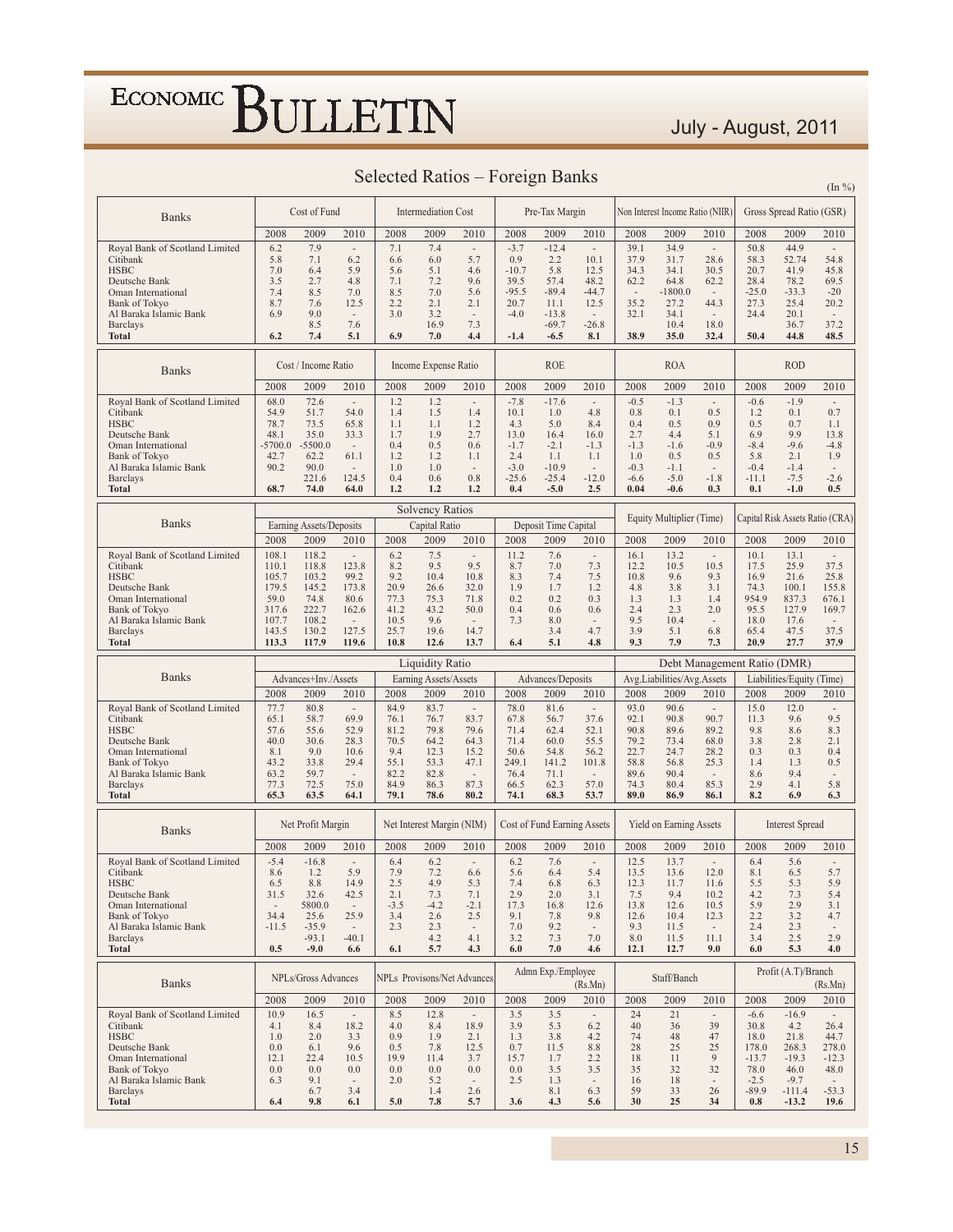### July - August, 2011

All Bank Employees and Branches

|                                         |        | THE Daily Employees and Diamenes |                          |                |                          | (Nos.)                   |
|-----------------------------------------|--------|----------------------------------|--------------------------|----------------|--------------------------|--------------------------|
| <b>Banks</b>                            |        | Employees                        |                          |                | <b>Branches</b>          |                          |
|                                         | 2008   | 2009                             | 2010                     | 2008           | 2009                     | 2010                     |
| NBP                                     | 15441  | 16248                            | 16457                    | 1276           | 1287                     | 1289                     |
| $\operatorname{HBL}$                    | 14023  | 13122                            | 13172                    | 1508           | 1494                     | 1501                     |
| <b>UBL</b>                              | 8851   | 8466                             | 8499                     | 1136           | 1137                     | 1140                     |
| <b>MCB</b> Bank                         | 10207  | 9445                             | 9640                     | 1047           | 1081                     | 1132                     |
| <b>ABL</b>                              | 8427   | 8855                             | 9083                     | 766            | 779                      | 806                      |
| Bank Al-Falah                           | 7584   | 7462                             | 7571                     | 282            | 320                      | 385                      |
| <b>Standard Chartered Bank</b>          | 3282   | 2960                             | 3076                     | 174            | 162                      | 162                      |
| <b>Sub Total Major Banks</b>            | 67815  | 66558                            | 67498                    | 6189           | 6260                     | 6415                     |
| Askari Commercial Bank                  | 6496   | 6159                             | 6442                     | 200            | 226                      | 235                      |
| Soneri Bank                             | 1720   | 1958                             | 2191                     | 117            | 154                      | 184                      |
| Bank Al-Habib                           | 3306   | 3634                             | 4097                     | 225            | 255                      | 277                      |
| Bank of Khyber                          | 686    | 762                              | 1198                     | 34             | 41                       | 50                       |
| Bank of Punjab                          | 4156   | $\overline{\phantom{a}}$         |                          | 272            | $\overline{\phantom{a}}$ | $\overline{\phantom{a}}$ |
| <b>KASB Bank</b>                        | 1134   | 1118                             | 1198                     | 73             | 100                      | 104                      |
| Habib Metropolitan Bank Ltd             | 1937   | 2117                             | 2358                     | 110            | 120                      | 135                      |
| Faysal Bank                             | 1929   | 2042                             | 3582                     | 129            | 133                      | 226                      |
| mybank                                  | 930    | 930                              | 904                      | 80             | $80\,$                   | 80                       |
| <b>SILKBANK</b>                         | 1182   | 1259                             | 1261                     | 65             | 82                       | 85                       |
| Meezan Bank                             | 2801   | 3204                             | 3787                     | 166            | 201                      | 220                      |
| NIB Bank                                | 5254   | 4955                             | 2882                     | 244            | 223                      | 178                      |
| Atlas Bank                              | 862    | $\overline{\phantom{a}}$         | $\overline{\phantom{a}}$ | 40             | $\overline{\phantom{a}}$ | $\overline{\phantom{a}}$ |
| Dubai Islamic Bank                      | 588    | 549                              | 581                      | 23             | 35                       | 51                       |
| Bank Islami Pakistan                    | 1188   | 1471                             | 1347                     | 102            | 102                      | 102                      |
| Summit Bank                             | 541    | 1329                             | 1113                     | 33             | 80                       | 80                       |
| JS Bank                                 | 610    | 828                              | 843                      | 39             | 101                      | 126                      |
| AlBaraka Bank                           | 499    | 593                              | 1105                     | 40             | 60                       | 89                       |
| Dawood Islamic Bank Limited             | 225    | 449                              | 473                      | 21             | 50                       | 50                       |
| Samba Bank Limited                      | 571    | 421                              | 432                      | 28             | 28                       | 28                       |
| <b>Sub Total All Private/Prov.Banks</b> | 36615  | 33778                            | 35794                    | 2041           | 2071                     | 2300                     |
| First Women Bank                        | 540    | 569                              | 585                      | 38             | 38                       | 38                       |
| <b>Sub Total</b>                        | 37155  | 34347                            | 36379                    | 2079           | 2109                     | 2338                     |
| Royal Bank of Scotland                  | 1860   | 1643                             | $\overline{\phantom{a}}$ | 79             | 79                       |                          |
| Citibank                                | 1032   | 747                              | 621                      | 26             | 21                       | 16                       |
| $_{\rm HSBC}$                           | 663    | 576                              | 522                      | 9              | 12                       | 11                       |
| Deutsche Bank                           | 84     | 75                               | 74                       | 3              | $\mathfrak{Z}$           | $\mathfrak{Z}$           |
| Oman International                      | 35     | 32                               | 27                       | $\overline{3}$ | $\mathfrak{Z}$           | $\mathbf{1}$             |
| Bank of Tokyo                           | 35     | 32                               | 32                       | $\mathbf{1}$   | $\mathbf{1}$             | $\overline{\phantom{a}}$ |
| Al Baraka Islamic Bank                  | 455    | 528                              | $\overline{\phantom{a}}$ | 29             | 29                       | 15                       |
| <b>Barclays</b>                         | 529    | 492                              | 395                      | 9              | 15                       | 49                       |
| <b>All Foreign Banks</b>                | 4693   | 4125                             | 1671                     | 159            | 163                      | 49                       |
| <b>Grand Total</b>                      | 109663 | 105030                           | 105548                   | 8427           | 8532                     | 8802                     |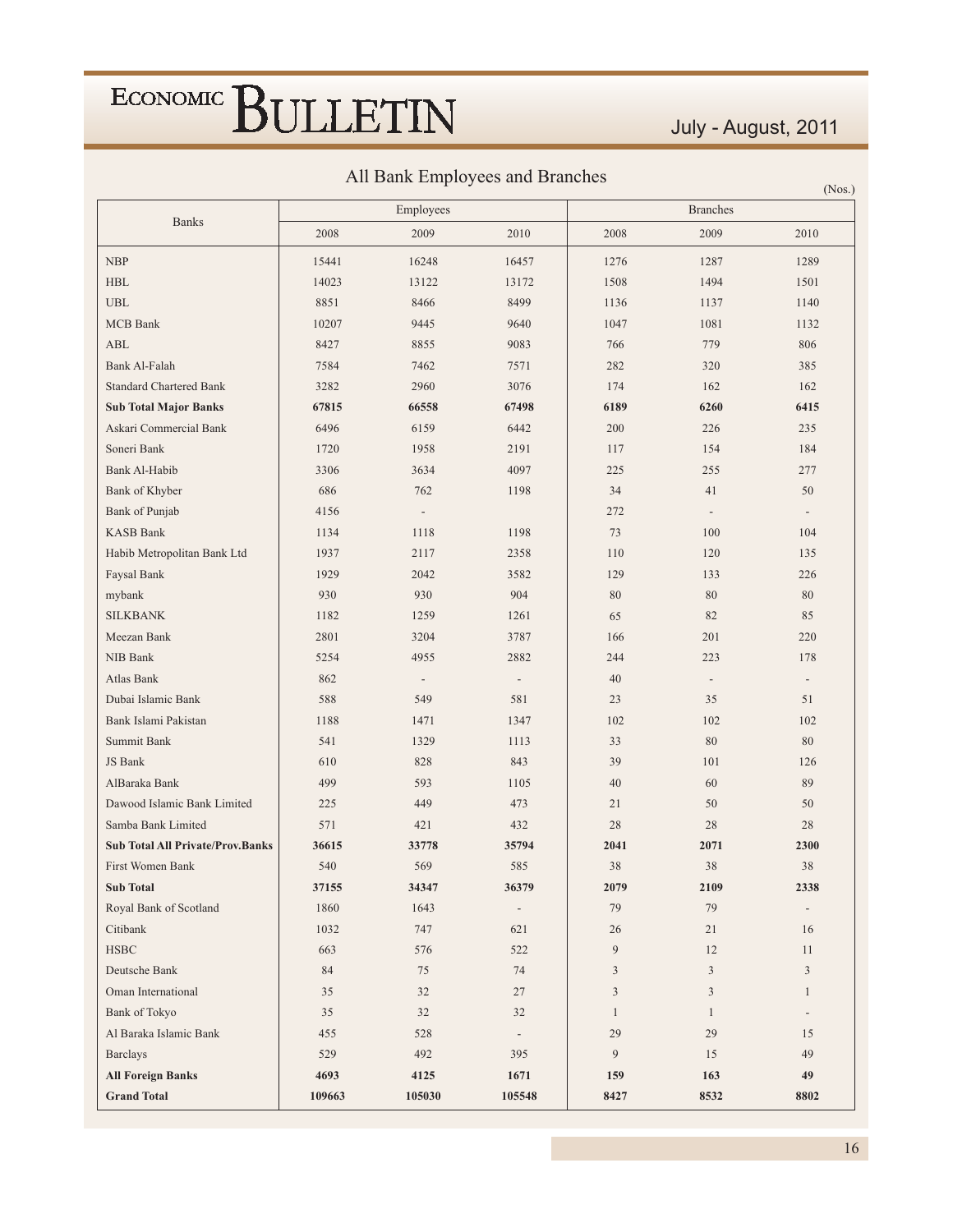### **Gold Prices Climb to New Record Highs**

The price of gold has risen to new record highs crossing \$1900 per ounce early August 2011. A decade ago it was near \$250 per ounce. The price of gold is expected to rise further as many of the problems in the global economy have still not been resolved and for the persisting debt and fiscal issues in developed countries and as investors seek to diversify their holdings away from equities and some currencies.

Historically gold prices rise when people's faith in paper currencies, declines, as investors seek the intrinsic value of gold to protect themselves from inflation. People also invest in stocks, bonds and real estate which depend on a growing economy to flourish. When the economy is sluggish, many investors withdraw from weakening market into gold. A weak US dollar also forces many investors to seek safe haven assets like gold, thus increasing its price with higher demand.

Recent months have witnessed increased investment demand for gold, silver and other precious metals such as platinum and palladium. Central banks now recognizes that gold has a place in their portfolio. Central banks are the biggest gold holders, and Thailand, South Korea, Kazakhstan, Mexico and Russia have added to reserves this year. The precious metal is the 'currency of the world' amid the debt crisis and weakening currencies.

Central bank and government institution buying rose almost five fold to 69.4 tons, taking the first half of 2011 total to 192.3 tons, according to the World Gold Council data. More recently there was news that the Bank of Korea had purchased \$1.24 billion of gold. Unrest in different parts of the world and rising demand in India and China have also impacted prices. Both countries are doing well on the economic front, and as long as they stay strong, the demand for gold will remain.



High inflation and lack of reliable alternatives to preserve wealth, are responsible for financial flows into gold. In 2010, China and India accounted for 51 percent (around 1570 tones) of the world gold consumer demand; this year its 58 percent. Investment demand for gold bars in China has more than doubled, from 41 tonnes in Q1 2010 to 93.5 tonnes in Q1 2011.

#### **Consumer Demand** Jewelery and Investment

|                                       |        | (Tonnes)              |
|---------------------------------------|--------|-----------------------|
|                                       | 2010   | 2011<br>(Projections) |
| India                                 | 963.1  | 1167.2                |
| China                                 | 607.1  | 982                   |
| World Total                           | 3054.6 | 3692                  |
| China & India's share of total $(\%)$ | 51.4   | 58.2                  |

In the US, investors consider gold as a safe heaven, driven by sovereign debt crisis and loose fiscal policy.

In the last two years gold has risen from \$1005.40 an ounce end February 2009 to over \$1630 an ounce in July and to over \$1900 briefly in August. During this period increase in gold prices was attributable to either to one of these factors: China raising its gold reserves, weakness of the US dollar and concerns over the sustainability of the US economic recovery, central banks decision to diversify reserves into gold, debt issues in the euro zone, low interest rates, unrest in the Middle East and North Africa, growing threat of a US government default among others.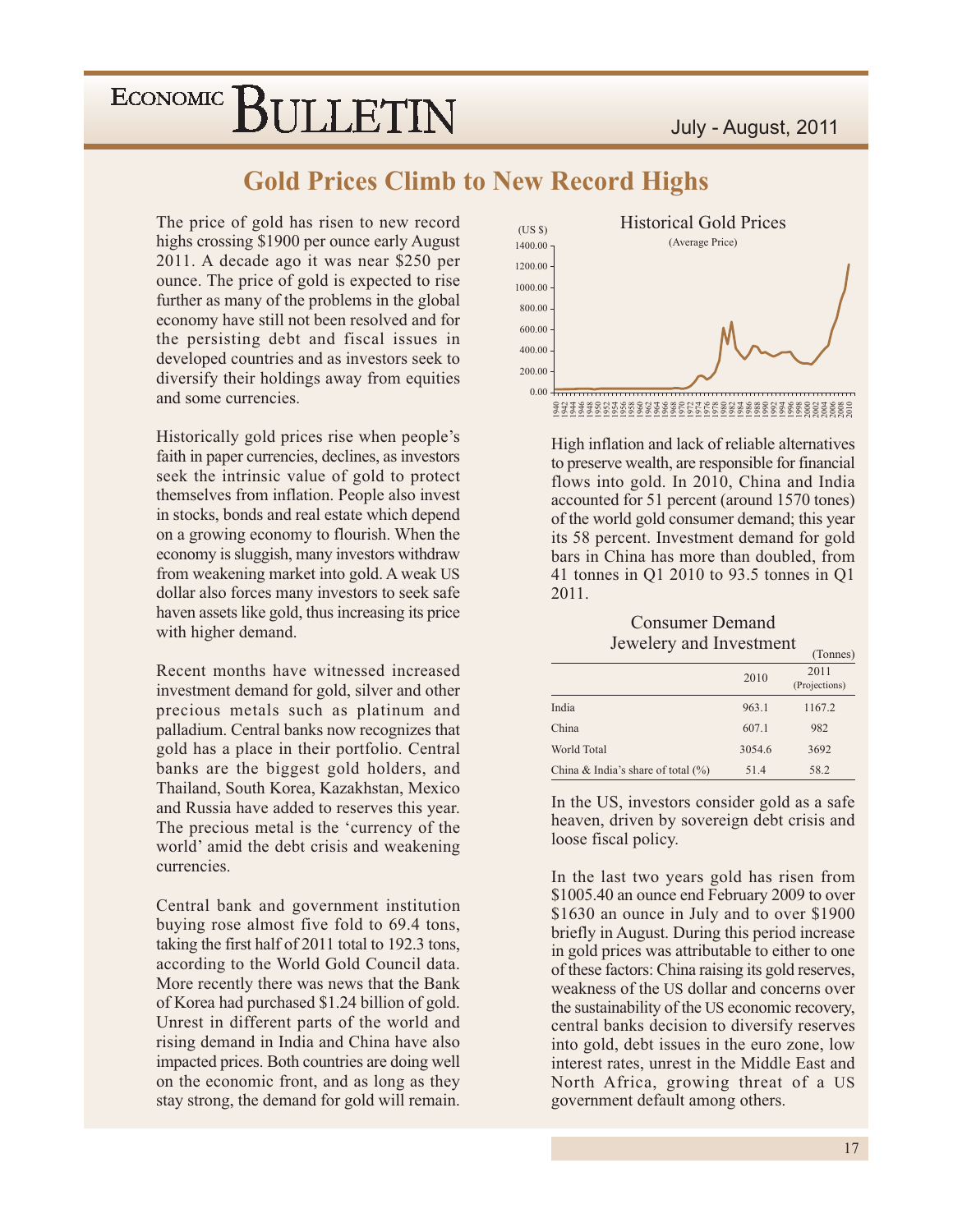### **US Debt**

Early January 2011 US debt had reached \$14 trillion,  $(95\% \text{ of GDP up from } 51\% \text{ in } 1988)$ less than \$300 billion short of the \$14.294 trillion debt ceiling, which is a cap on how much the federal government can legally borrow. To avoid a default the US Congress reached an agreement to raise the government debt ceiling. The bill was immediately signed into law thereby raising the government's debt ceiling of \$14.3 trillion. Also the government would cut the deficit by \$2 trillion in the next ten years without raising additional taxes, according to the deal.

The deadline for raising the debt limit was August 2, after that deadline had the US not raised the debt limit, it would have defaulted on its debt. The debt ceiling is the legal limit on the amount of money the US government can borrow to pay its bills, which includes the salaries of federal employees, federal programmes such as Social Security and Medicare, and principal and interest payments to bond holders. Since 1960, the US debt ceiling has been raised 78 times, and since January 2009 it has been raised three times.

A rule adopted in 1979 had allowed the House of Representatives to automatically raise the debt limit to whatever level the budget required. But in January 2011, the House voted to repeal this rule, requiring the House to hold a separate vote to increase the debt limit.

The US debt of over \$14.5 trillion, is the sum of all outstanding debt owed by the Federal Government. Nearly two-thirds is the public debt, which is owed to the people, businesses and foreign governments who bought Treasury bills, notes and bonds. The rest is owed by the government to itself, and is held as Government account securities. Most of this is owed to social security and other trust funds and is also called intra-governmental debt.

Of the total foreign holdings (\$4.49 trillion), China owns \$1.1 trillion, Japan \$900 billion, UK \$300 billion, while Brazil, Hong Kong, Russia and Canada own between \$100 - \$280 billion each.

There are many factors at play which has resulted in such a large size of the US deficit:

- Over the years, the government cut taxes and increased spending, accumulating debt in the process. This added to the interest expense. Interest on the debt was \$414 billion in FY2010, higher than the \$383 billion in FY2009. The interest on the debt is the fifth largest Federal budget item, after defence and security spending (\$890bn), social security (\$730bn) and medicare  $($490bn).$
- The financial crisis of 2008 caused government spending to rise. The government's \$700 billion bailout measures helped the debt to grow to \$10.5 trillion by December 2008.
- Recession caused tax revenues to slump. With less revenue and more expenses, the deficit grew. To meet these shortfalls, the US government borrowed more money, adding to the national debt.
- Much earlier, in 2001 and 2003, the then US President had signed into law tax bills that lowered the top marginal income tax rate from 39.6 percent to 35 percent, and slashed the top capital gains tax rate from 20 percent to 15 percent.
- Wars in Afghanistan and Iraq have raised the deficit.
- Healthcare is another big cost.
- The \$787 billion economic stimulus package in February 2009 added to the deficit.

Standard & Poor downgraded the US government's AAA sovereign credit rating to AA+. A press release of Standard & Poor states:-

- The downgrade reflects our opinion that the fiscal consolidation plan that Congress and the Administration recently agreed to falls short of what, in our view, would be necessary to stabilize the government's medium term debt dynamics.
- More broadly, the downgrade reflects our view that the effectiveness, stability and predictability of American policymaking and political institutions have weakened.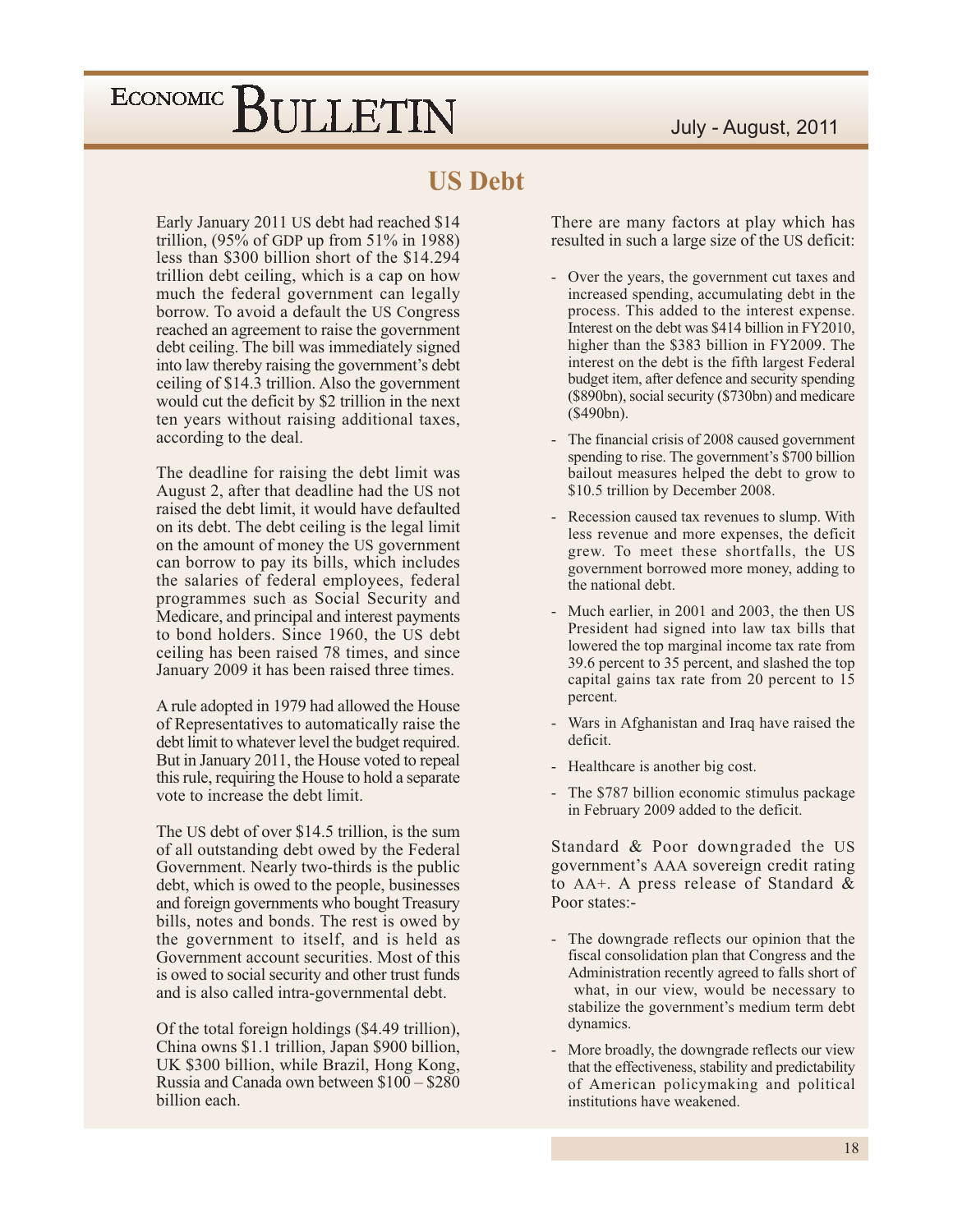#### **Market Analysis**

Market Review - July to August 2011

The market during the period experienced a significant slump. Overall, the KSE-100 Index during July to August, 2011 shed 1,425 points or 11.4 percent to close at 11,070 on average daily turnover of 53.43m shares.



Market in first week

week

The market was depressed for most of the first week of the month. The market sentiments were bearish mainly due to the law and order depressed situation in Karachi on the back of more target killings and other violent incidents. The market started the week on a positive note as the KSE-100 Index gained 92 points within the first 2 days.

> There was buying interest in selective oil, banking, power and cement stocks due to speculation regarding upcoming quarterly results. The Index began to fall at mid-week on the back of profit taking in major Index stocks because of the deteriorating law and order situation in Karachi. It is interesting to note that NESTLE was the market darling for the previous weeks began to experience profit taking during the week under review. The KSE-100 Index shed 94 points to close at 12,390 on July 8.

The market was lackluster during the second week of July. The continuing deterioration in Lackluster the security situation of Karachi coupled with the resignation of the SBP Governor had an adverse impact on the bourses this week. The

market began the week on a negative note as the KSE-100 Index shed 198 points within the first 2 days. The main reason for this slide was the news of the suspension of US\$ 800m in military aid by the U.S. Government to Pakistan that led to nervousness among investors believing that US-Pak relationship would undergo further strain. The market started to recover at mid-week due to buying interest in dividend yield stocks and value stocks from the oil, banking, fertilizer and consumer stocks. The fertilizer stocks were in the limelight because of anticipated increase in urea prices that materialized on July 14 as ENGRO hiked the price by PKR 125 per bag. The KSE-100 Index dropped 46 points during the week to close at 12,346 on July 15.

The market was slightly bullish with improved turnover during the third week (85m shares/day) as compared with the previous week (40m shares/day) and notwithstanding US\$22.3m net foreign outflow. The improvement in the security and political situation in Karachi was a key driver in the early part of the week. The market started the week on a bearish note mainly due to profit taking in NESTLE.

Fortunately, it was a temporary blip, as the KSE-100 Index began to rise thereafter as Dr. Ishrat ul-Ibad returned to Karachi to resume the Governor's post. There was buying interest in selective stocks from the fertilizer, cement, banking, oil and energy sectors ahead of expected quarterly/annual announcements during the next 6 to 8 weeks. The KSE-100 Index gained 130 points to end the week at 12,476 on July 22.

The market was depressed throughout the final week of July because of foreign net outflow of nearly US\$12m on the back of uncertainty regarding the debt ceiling crisis in the U.S. and the Monetary Policy Statement expected on July 30. Despite corporate results of major companies such as MCB, FFBL and

Market depressed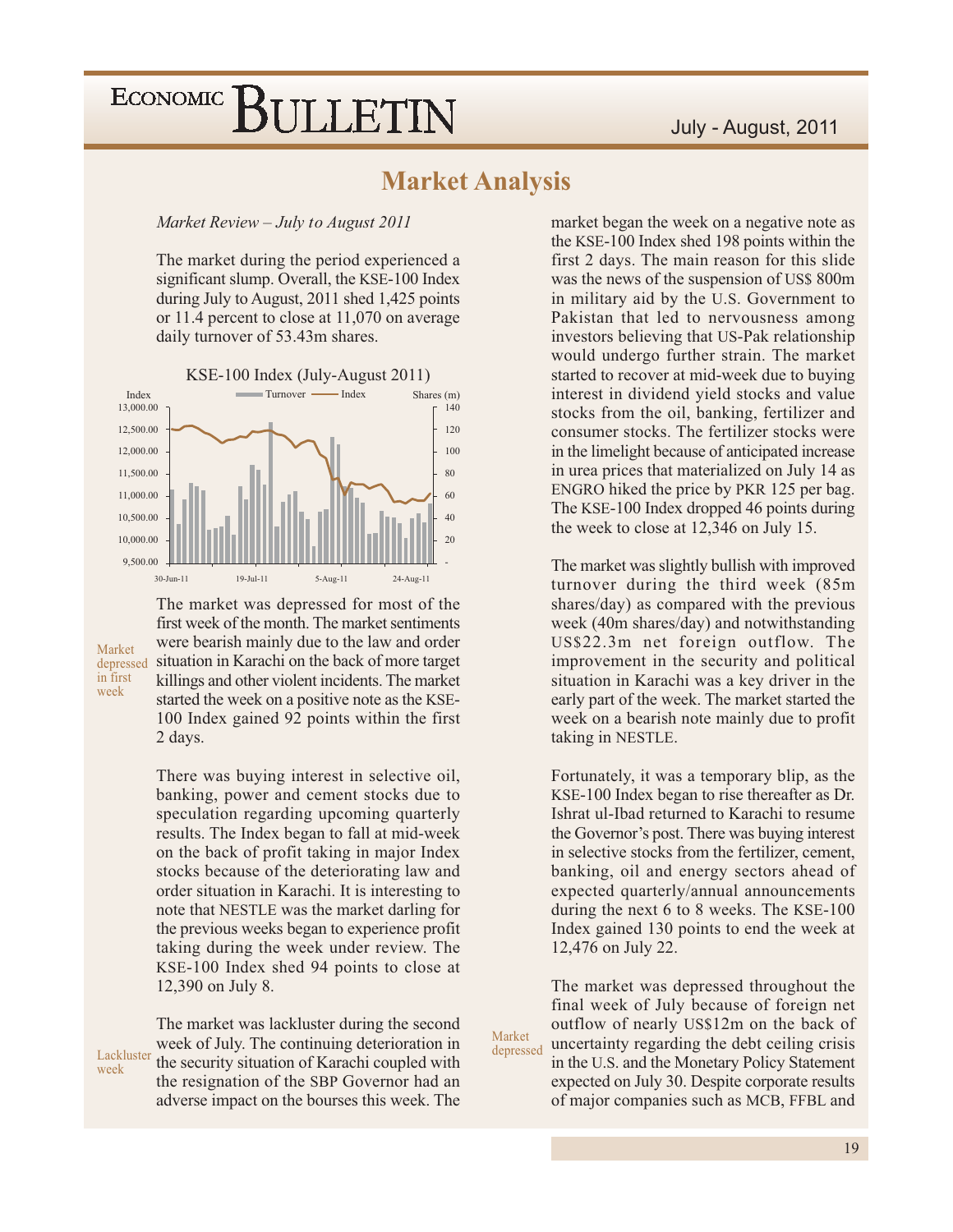UBL being in-line with market expectations, investors were still net sellers. The volumes were mainly concentrated in second and lower tier stocks during the week under review. Another factor for the bearishness was the ongoing strained relations between the judiciary and the government. The KSE-100 Index plummeted by 286 points to end the week and month at 12,190 on July 29.

Market behaviour

Second

week of

August

market

The market continued its slump from July into the first week of August on the back of precarious security situation in Karachi and to some extent a spillover depression in equity in August markets around the world. The market opened on a positive note on August 1 because of the surprise move by the SBP on the weekend to cut the policy rate by 50 bps to 13.5 percent.

> However, this positive momentum could not be sustained over the remainder of the week due to deteriorating security situation in Karachi as target killings continued unabated and global slump in equity markets. The global decline in equity markets can be attributed to investors' fears of the growing debt crisis weighing down global economic growth. The KSE-100 Index shed 815 points to end the week at 11,375 on August 5.

The market was mixed with improved turnover  $(71m \text{ shares}/day \text{ as compared to } 52m)$ shares/day in the previous week) during the second week as uncertainty continued in global equity markets having a spillover impact on local bourses. The KSE-100 Index posted a modest gain on August 8 on the back of buying was mixed activity in selective heavyweight stocks at lower levels. Unfortunately, the KSE-100 Index plunged the next day due to foreign selling activity as global markets were under pressure starting with major Asian markets.

> At midweek, the market staged a moderate recovery as the U.S. Federal Reserve gave assurances that it will keep the interest rates near zero percent for 2 years. In addition, July 2011 remittances were reported at over US\$1bn

July - August, 2011

for the fifth consecutive month and in the recent T-bill auction on August 10, the cutoff yields posted small declines in all three tenors. The market remained eclectic for the rest of the week with a mixture of profit taking and support activity. The KSE-100 Index dropped further during the week by 113 points to close at 11,262 on August 12.

The market was flat and slightly erratic with lower turnover (49 percent fall to 36.m) shares/day) during the third week compared to the previous week on the back of the uncertain security situation in Karachi and continued global selling in equity markets because of weak U.S. economic data. The market started the week on August 15 on a weak note as the KSE-100 Index shed 96 points due to uncertainty in both the domestic political situation as well as global equity markets leading to thin activity in the local bourse.

Slightly erratic

market

Fortunately, the Index gained around 103 points during mid-week on the back of buying interest in OMCs as the government decided to increase the OMC margin on regulated products. However, the momentum could not be sustained for the rest of the week as the security situation in Karachi continued to deteriorate and selling pressure in global markets negatively impacted local bourses. The KSE-100 Index shed 382 points to end the week at  $10,879$  on August 19.

The market continued to be sluggish during the final six sessions of August on the back of security concerns and lack of interest by investors ahead of the Eid holidays. The market began the week on August 22 staging a modest recovery as the KSE-100 Index gained 14 points due to buying activity in fertilizer and energy stocks.

However, the Index shed 51 points the next day as a day of mourning was announced by a political party that paralyzed activity in the Karachi forcing the KSE to close 90 minutes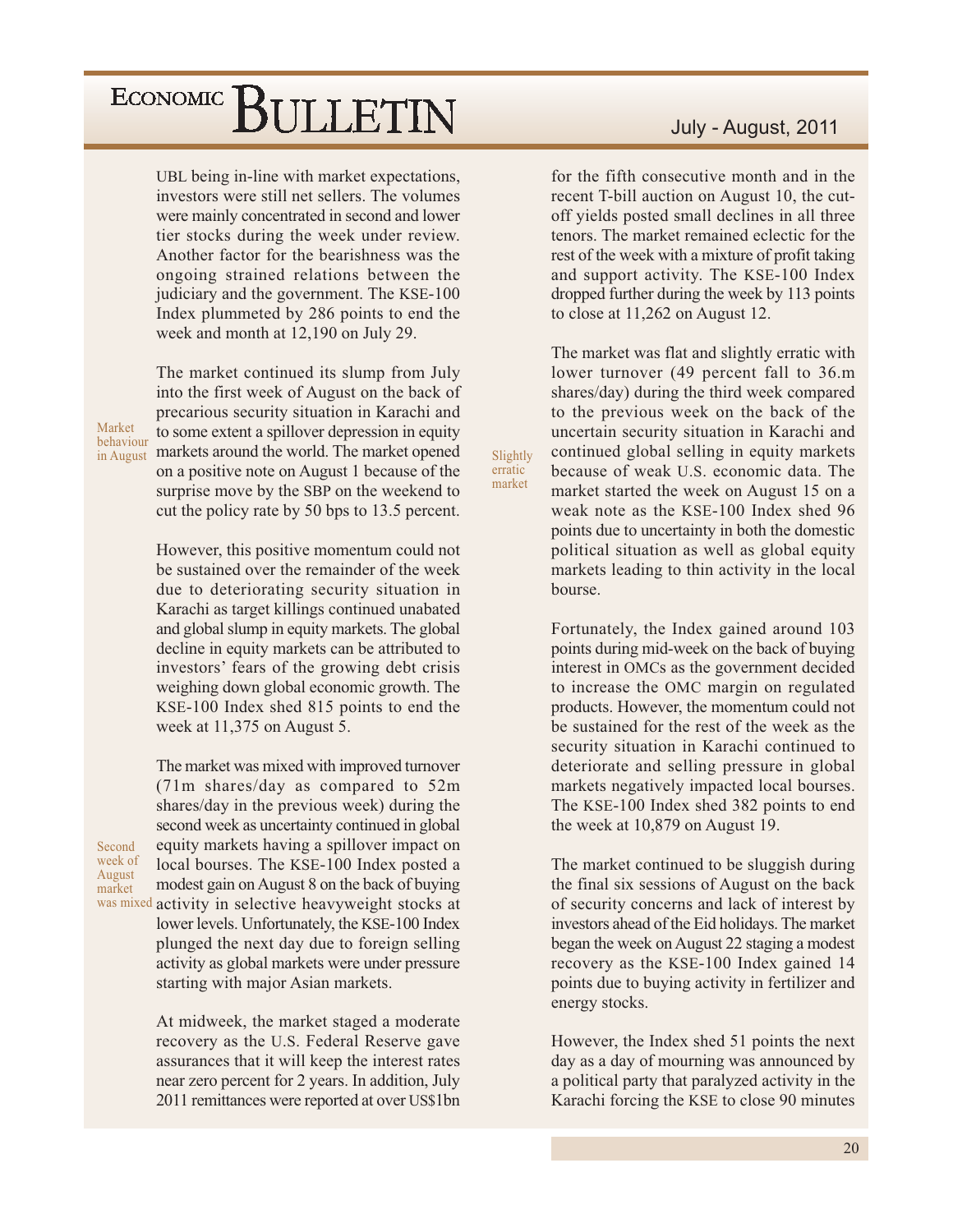earlier than usual. The market witnessed a slight rebound from August 24 on the back of buying activity in oil stocks but ended the week on August 25, as August 26 was a holiday, in the red because of profit taking. Fortunately, the market staged another modest rebound over the last two sessions of the month that helped push the Index over the 11,000-plateau before the Eid ul-Fitr break. The KSE-100 gained 190 points over the final 6 trading days to end the month at 11,070 on August 30.

The Pakistan market PE at 6.01x is trading at a 49.1 percent discount to the regional average of 11.81x. Based on dividend yield, Pakistan is the most attractive at 6.78 percent as compared to the regional average of 2.74 percent, followed by Taiwan (4.43 percent) and Singapore (3.54 percent).

Regional

Valuation

#### July - August, 2011

| <b>Regional Valuation Comparison</b> |            |                    |  |  |  |  |  |  |  |  |  |
|--------------------------------------|------------|--------------------|--|--|--|--|--|--|--|--|--|
|                                      | 12m F      | 12m F              |  |  |  |  |  |  |  |  |  |
| Country                              | <b>PEx</b> | Dividend Yield (%) |  |  |  |  |  |  |  |  |  |
| China                                | 12.40      | 1.73               |  |  |  |  |  |  |  |  |  |
| Hong Kong                            | 10.80      | 2.83               |  |  |  |  |  |  |  |  |  |
| India                                | 11.58      | 1.34               |  |  |  |  |  |  |  |  |  |
| Indonesia                            | 13.81      | 2.49               |  |  |  |  |  |  |  |  |  |
| Malaysia                             | 13.25      | 3.27               |  |  |  |  |  |  |  |  |  |
| Pakistan                             | 6.01       | 6.78               |  |  |  |  |  |  |  |  |  |
| Philippines                          | 12.70      | 2.66               |  |  |  |  |  |  |  |  |  |
| Singapore                            | 11.68      | 3.54               |  |  |  |  |  |  |  |  |  |
| South Korea                          | 8.61       | 1.61               |  |  |  |  |  |  |  |  |  |
| Taiwan                               | 12.09      | 4.43               |  |  |  |  |  |  |  |  |  |
| Thailand                             | 11.16      | 3.50               |  |  |  |  |  |  |  |  |  |

Source: Thomson One Analytics, Date: August 18, 2011

With the end of the month of Ramadan, we expect activity on the KSE to improve steadily. However, the future trend of the market will Looking be dependent on the liquidity situation, direction of global equity markets and domestic security scenario.

Ahead

(Contributed by Taurus Securities Ltd, a subsidiary of National Bank of Pakistan)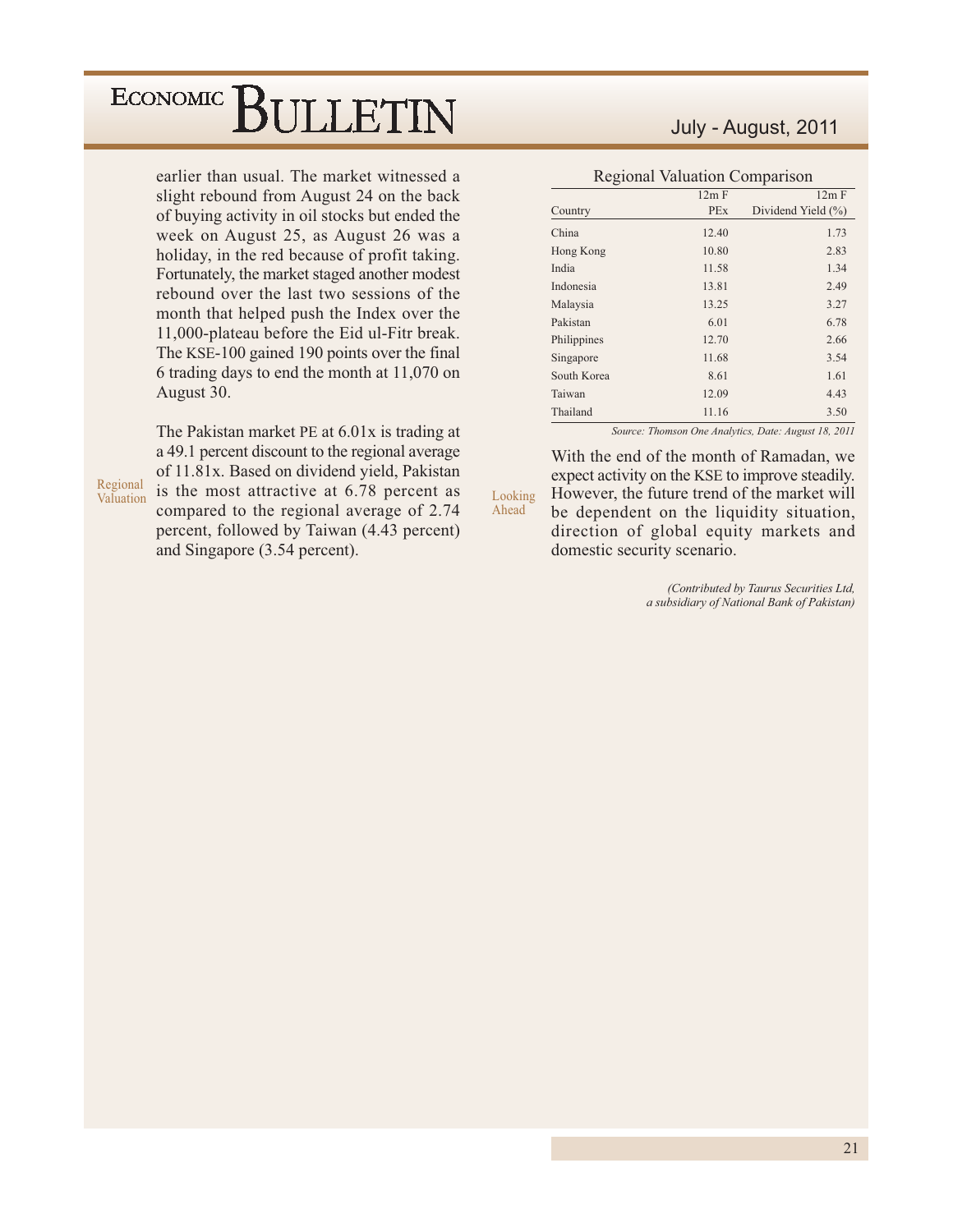#### July - August, 2011

# ECONOMIC BULLETIN

#### **Book/Report Reviews**

**Energy Resources and their** Utilization in Pakistan Nasim A. Khan **Hamdard University Publication** Karachi

Energy plays a vital role in the development of a country. Pakistan is currently facing a severe energy crisis, as no worthwhile steps have been taken to meet the growing demand. Load shedding is a common feature, with frequent power shutdowns, badly affecting industrial and commercial activity and people's daily life.

The mentioned book presents the prevailing energy scenario; the resources and policies in place, the conventional energy resources fossil fuel, hydel and nuclear where a separate chapter has been devoted to each. The following chapters cover the renewable energy resources, solar energy, wind energy, bioenergy, geothermal energy and ocean/marine energy. Chapters 10, 11 and 12 cover energy economics, energy and environmental situation and energy conservation.

Pakistan has abundance of solar energy and if appropriate technologies are evolved, this source can be effectively utilized. Some concepts of solar energy have been adopted and are being used in Pakistan, like solar water heating system, solar water desalination system, solar cooking etc. The current market for such products is huge and if appropriate measures are adopted it can be more widely adopted.

Pakistan has immense wind power potential which can be effectively exploited for power generation at competitive rates. Technologies in bio-energy have been initiated in the country, and is gradually picking up. If it receives government support it can assist in energy generation and also in the uplift of people living in remote areas.

The author has shown that tidal power and tidal current/stream in Pakistan have more than 3000mw of potential but detailed studies are required to address the requirements of such power plants.

Ship Breaking and Recycling Industry in Bangladesh and Pakistan December 2010 World Bank

Bangladesh, India and Pakistan account for 70–80 percent of the international market for ship breaking of ocean-going vessels, with China and Turkey accounting for most of the rest. The report has focused on the ship breaking and recycling industry (SBRI) in Bangladesh and Pakistan.

It assesses the productivity, competitiveness, and growth potential of the industry, environmental hazards it generates and carried out a pollution inventory as well as projections of hazardous materials till 2030, and provided a plan of action for both countries to comply with the newly signed Hong Kong Convention.

The industry (SBRI) plays a significant economic role in both the countries, supply substantial quantities of re-rollable scrap steel for the iron and steel industries. It also provides thousand of job opportunities. However, while the industry offers many advantages, it also creates hazardous waste and some associated occupational health hazards which is of great concern.

Factors such as a large labour supply at low costs, a relative lack of environmental and occupational health regulation, and demand for relatively low grade mild steel bars and rods for use in construction have contributed to the growth in ship breaking activity in those countries.

The study assesses the profitability and hence competitiveness of the industry in both the countries. The overall finding is that ship breaking is a competitive industry in Bangladesh, and to a lesser extent, Pakistan. The Report states, 'as profitability is lower in Pakistan, there is likely to be less scope for imposing new and tougher environmental regulation without corresponding adjustments in the industry's taxation and incentive structures, as the introduction of higher costs could lead to a relocation of the industry to other countries.'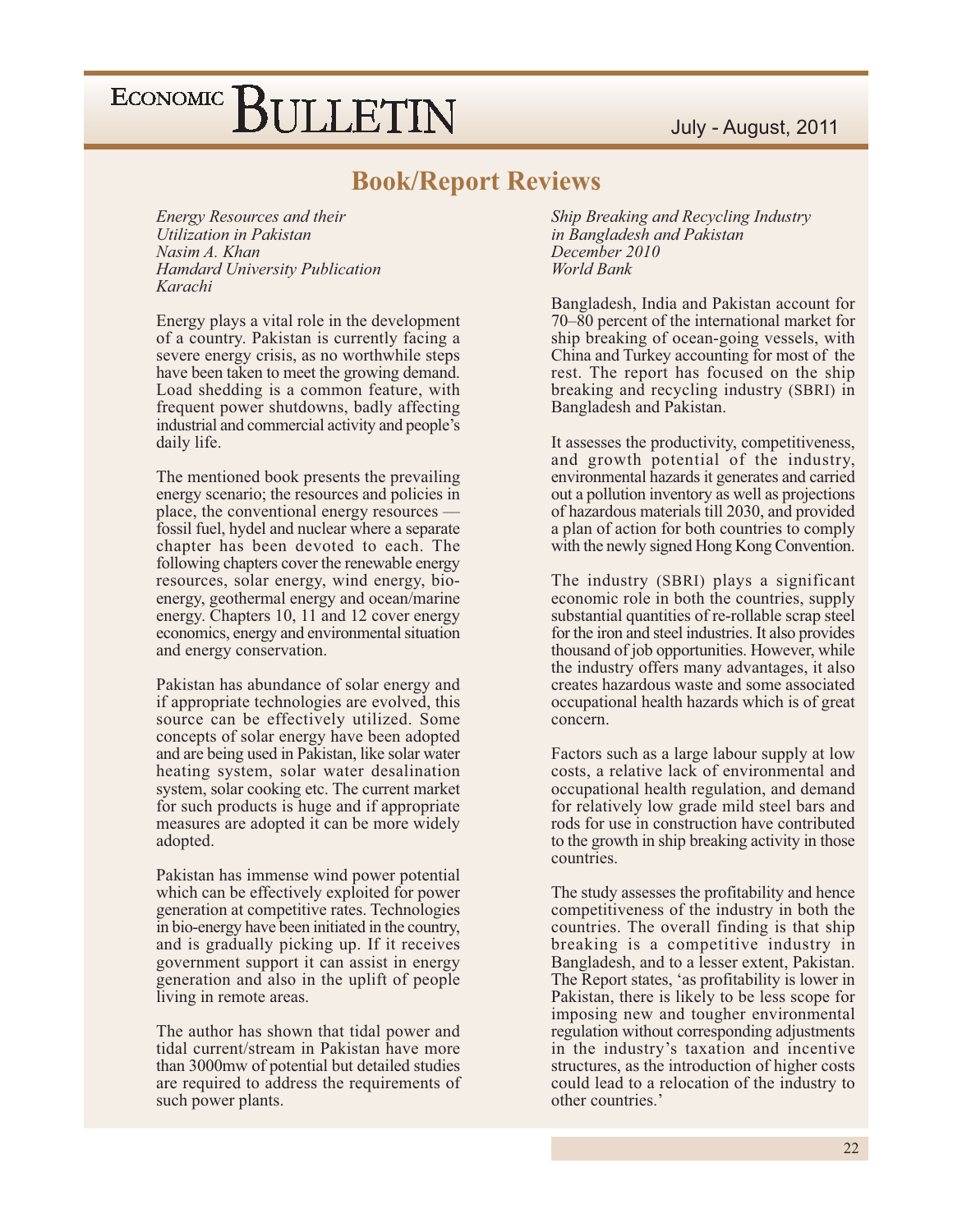|                                  | Unit            | 2004-05 | 2005-06 | 2006-07 | 2007-08 | 2008-09 | 2009-10 | $2000 - 11^{P}$ |
|----------------------------------|-----------------|---------|---------|---------|---------|---------|---------|-----------------|
| <b>Output and Prices</b>         |                 |         |         |         |         |         |         |                 |
| GNP Size (MP)                    | Rs.bn           | 6634    | 7773    | 8831    | 10452   | 13070   | 15403   | 18847           |
| GDP Size (FC)                    | Rs.bn           | 6123    | 7158    | 8235    | 9921    | 12110   | 14066   | 17107           |
| Income Per Capita                | \$              | 724     | 823     | 904     | 1015    | 990     | 1073    | 1254            |
| Real Growth                      | $(\%)$          |         |         |         |         |         |         |                 |
| <b>GNP</b>                       |                 | 8.7     | 5.6     | 6.7     | 3.7     | 2.2     | 5.1     | 2.3             |
| <b>GDP</b>                       |                 | 9.0     | 5.8     | 6.8     | 3.7     | 1.7     | 3.8     | 2.4             |
| Agriculture                      |                 | 6.5     | 6.3     | 4.1     | 1.0     | 4.0     | 0.6     | 1.2             |
| Manufacturing                    |                 | 15.5    | 8.7     | 8.3     | 4.8     | $-3.6$  | 5.5     | 3.0             |
| Services Sector                  |                 | 8.5     | 6.5     | 7.0     | 6.0     | 1.7     | 2.9     | 4.1             |
| <b>Prices</b>                    | $(\%)$          |         |         |         |         |         |         |                 |
| <b>Consumer Price Inflation</b>  |                 | 9.3     | 7.9     | 7.8     | 12.0    | 20.8    | 11.7    | 13.9            |
| Wholesale Price Inflation        |                 | 6.8     | 10.1    | 6.9     | 16.4    | 18.2    | 12.6    | 23.4            |
| Food Inflation CPI               |                 | 12.5    | 6.9     | 10.3    | 17.6    | 23.7    | 12.5    | 18.0            |
| Non Food Inflation CPI           |                 | 7.1     | 8.6     | 6.0     | 7.9     | 18.4    | 11.1    | 10.5            |
| Core Inflation <sup>†</sup>      |                 | 7.2     | 7.5     | 5.9     | 8.4     | 17.6    | 11.0    | 9.7             |
| <b>GDP</b> Deflator              |                 | 7.0     | 10.5    | 7.7     | 16.2    | 20.0    | 11.9    | $18.8*$         |
| Gold Tezabi (Karachi)            | $Rs./10$ grams  | 8216    | 10317   | 12619   | 16695   | 22195   | 29587   | 39017*          |
| Petrol Super                     | Rs/Ltr          | 40.74   | 55.12   | 56.00   | 57.83   | 67.68   | 67.56   | $73.16*$        |
| Kerosene Oil                     | Rs/Ltr          | 29.11   | 36.19   | 39.09   | 43.44   | 66.79   | 72.65   | 82.12*          |
| Wheat Flour (Avg. Quality)       | Rs/Kg           | 13.28   | 13.06   | 13.64   | 18.07   | 25.64   | 28.77   | 29.73*          |
| <b>Savings and Investment</b>    | $\%$ GDP        |         |         |         |         |         |         |                 |
| National Savings                 |                 | 17.5    | 18.2    | 17.4    | 13.6    | 12.5    | 13.1    | 13.8            |
| Domestic Savings                 |                 | 15.4    | 16.3    | 15.6    | 11.5    | 9.8     | 9.3     | 9.5             |
| <b>Fixed Investment</b>          |                 | 17.5    | 20.5    | 20.9    | 20.5    | 16.6    | 13.8    | 11.8            |
| Public                           |                 | 4.3     | 4.8     | 5.6     | 5.4     | 4.3     | 3.6     | 3.3             |
| Private                          |                 | 13.1    | 15.7    | 15.4    | 15.0    | 12.3    | 10.2    | 8.5             |
| <b>Public Finance</b>            |                 |         |         |         |         |         |         |                 |
| Revenue Receipts (Fed Govt)      | $%$ GDP         | 13.8    | 14.2    | 14.9    | 14.6    | 14.5    | 14.0    | 14.3            |
| <b>Tax Revenue</b>               | $%$ GDP         | 8.9     | 9.4     | 9.7     | 9.8     | 9.1     | 8.9     | 9.2             |
| Total Expenditure                | $%$ GDP         | 17.2    | 18.5    | 19.1    | 22.2    | 19.9    | 20.3    | 18.0            |
| <b>Fiscal Deficit</b>            | $\%$ GDP        | 3.3     | 4.3     | 4.3     | 7.6     | 5.3     | 6.3     | $4.0\,$         |
| FBR Tax Collection (Fed Govt)    | Rs.bn           | 588.4   | 713.4   | 847.2   | 1007.2  | 1161.1  | 1327.0  | 1667.0          |
| <b>Direct Taxes</b>              | $%$ share       | 30.1    | 31.5    | 39.4    | 39.6    | 38.2    | 39.9    | 39.4            |
| <b>Indirect Taxes</b>            | $%$ share       | 68.9    | 68.5    | 60.6    | 60.4    | 61.8    | 60.2    | 60.5            |
| <b>Internal Debt Outstanding</b> | Rs.bn           | 2178    | 2337    | 2610    | 3275    | 3860    | 4654    | 5431            |
| Funded Debt                      | % Internal Debt | 59.8    | 62.3    | 64.0    | 68.8    | 67.1    | 68.7    | 64.2            |
| Un-Funded Debt                   | % Internal Debt | 40.1    | 37.7    | 36.0    | 31.2    | 32.9    | 31.3    | 35.8            |
| <b>Monetary Sector</b>           |                 |         |         |         |         |         |         |                 |
| Growth of Monetary Assets M2     |                 |         |         |         |         |         |         |                 |
|                                  | $\%$            | 19.3    | 15.2    | 19.3    | 15.3    | 9.6     | 12.5    | 9.4             |

### *Pakistan Economy – Key Economic Indicators*

*P Provisional* 

*k f non-food non-energy*  $*$  *Jul* y-March